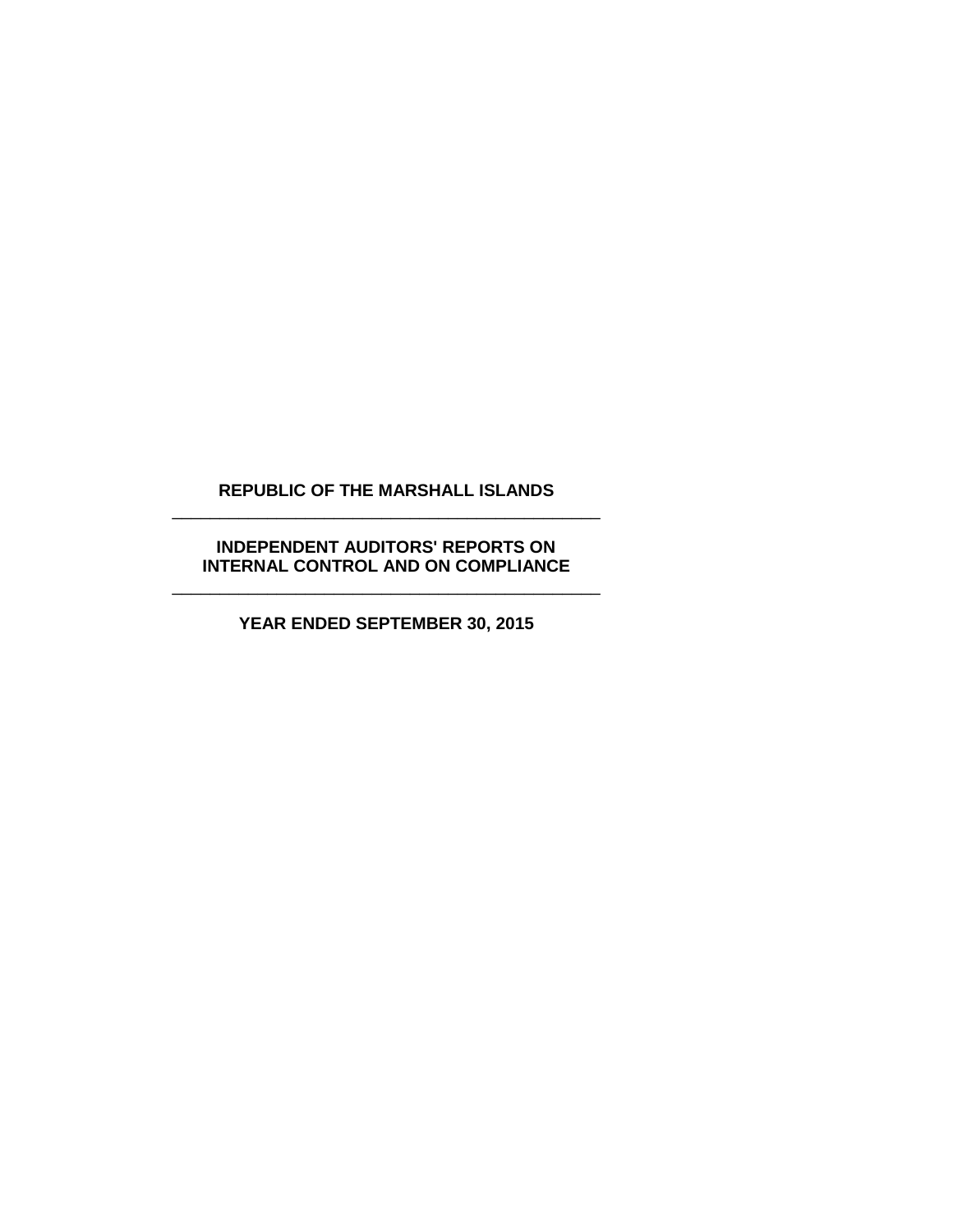Deloitte & Touche LLP 361 South Marine Corps Drive Tamuning, GU 96913 USA

Tel: +1 (671) 646-3884 Fax: +1 (671) 649-4265

www.deloitte.com

#### **INDEPENDENT AUDITORS' REPORT ON INTERNAL CONTROL OVER FINANCIAL REPORTING AND ON COMPLIANCE AND OTHER MATTERS BASED ON AN AUDIT OF FINANCIAL STATEMENTS PERFORMED IN ACCORDANCE WITH** *GOVERNMENT AUDITING STANDARDS*

Her Excellency Hilda C. Heine President Republic of the Marshall Islands:

We have audited, in accordance with auditing standards generally accepted in the United States of America and the standards applicable to financial audits contained in *Government Auditing Standards* issued by the Comptroller General of the United States, the financial statements of the governmental activities, the aggregate discretely presented component units, each major fund, and the aggregate remaining fund information of the Republic of the Marshall Islands (RepMar) as of and for the year ended September 30, 2015, and the related notes to the financial statements, which collectively comprise RepMar's basic financial statements, and have issued our report thereon dated November 18, 2016. Our report includes emphasis-of-matter paragraphs concerning social security obligations and a debt guarantee. Our report also includes a reference to other auditors who audited the financial statements of the Marshall Islands National Telecommunications Authority, as described in our report on RepMar's financial statements. This report does not include the results of the other auditors' testing of internal control over financial reporting or compliance and other matters that are reported on separately by those auditors.

For purposes of this report, our consideration of internal control over financial reporting and our tests of compliance with certain provisions of laws, regulations, contracts and grant agreements, and other matters did not include the Marshall Islands Scholarship, Grant and Loan Board, the Health Care Revenue Fund, the Marshall Islands Health Fund, the Marshall Islands Judiciary Fund, the Marshall Islands Social Security Administration, and the discretely presented component units, which were all audited by us, with the exception of the Marshall Islands National Telecommunications Authority, as discussed above. We have issued separate reports on our consideration of internal control over financial reporting and our tests of compliance with certain provisions of laws, regulations, contracts, and grant agreements, and other matters for the entities that were audited by us. Other auditors issued a separate report on their consideration of internal control over financial reporting and their tests of compliance with certain provisions of laws, regulations, contracts, and grant agreements, and other matters for the Marshall Islands National Telecommunications Authority. The findings, if any, included in those reports are not included herein.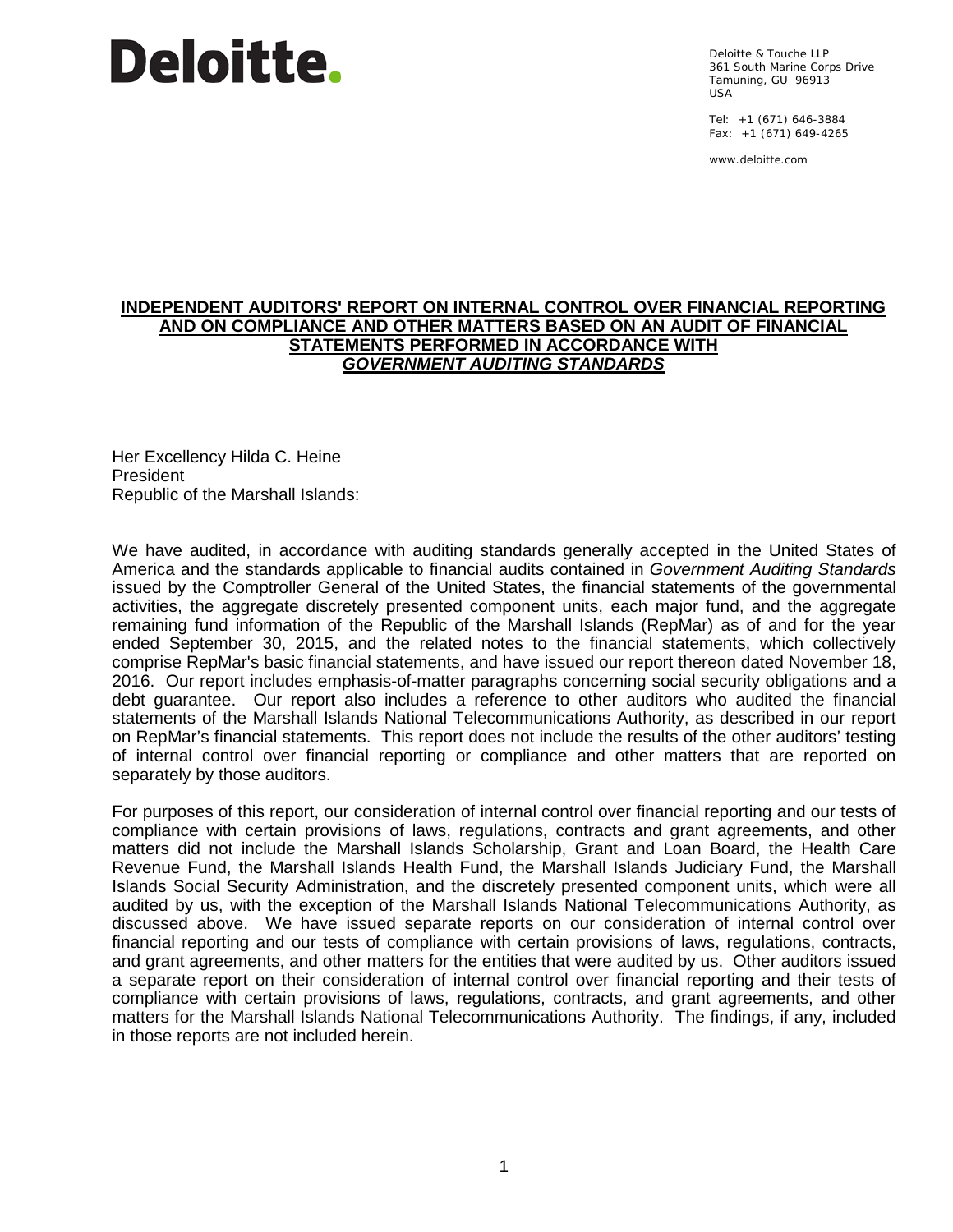# **Internal Control Over Financial Reporting**

In planning and performing our audit of the financial statements, we considered RepMar's internal control over financial reporting (internal control) to determine the audit procedures that are appropriate in the circumstances for the purpose of expressing our opinions on the financial statements, but not for the purpose of expressing an opinion on the effectiveness of RepMar's internal control. Accordingly, we do not express an opinion on the effectiveness of RepMar's internal control.

Our consideration of internal control was for the limited purpose described in the preceding paragraph and was not designed to identify all deficiencies in internal control that might be material weaknesses or significant deficiencies and therefore, material weaknesses or significant deficiencies may exist that were not identified. However, as described in the accompanying Schedule of Findings and Questioned Costs, we identified certain deficiencies in internal control that we consider to be material weaknesses and significant deficiencies.

A *deficiency in internal control* exists when the design or operation of a control does not allow management or employees, in the normal course of performing their assigned functions, to prevent, or detect and correct, misstatements on a timely basis. A *material weakness* is a deficiency, or a combination of deficiencies, in internal control such that there is a reasonable possibility that a material misstatement of the entity's financial statements will not be prevented, or detected and corrected on a timely basis. We consider the deficiencies described in the accompanying Schedule of Findings and Questioned Costs as items 2015-004 and 2015-014 through 2015-019 to be material weaknesses.

A *significant deficiency* is a deficiency, or a combination of deficiencies, in internal control that is less severe than a material weakness, yet important enough to merit attention by those charged with governance. We consider the deficiencies described in the accompanying Schedule of Findings and Questioned Costs as item 2015-001 to be significant deficiencies.

# **Compliance and Other Matters**

As part of obtaining reasonable assurance about whether RepMar's financial statements are free from material misstatement, we performed tests of its compliance with certain provisions of laws, regulations, contracts, and grant agreements, noncompliance with which could have a direct and material effect on the determination of financial statement amounts. However, providing an opinion on compliance with those provisions was not an objective of our audit, and accordingly, we do not express such an opinion. The results of our tests disclosed instances of noncompliance or other matters that are required to be reported under *Government Auditing Standards* and which are described in the accompanying Schedule of Findings and Questioned Costs as items 2015-006 through 2015-008, 2015-013 and 2015- 020.

# **RepMar's Responses to Findings**

RepMar's responses to the findings identified in our audit are described in the accompanying Schedule of Findings and Questioned Costs. RepMar's responses were not subjected to the auditing procedures applied in the audit of the financial statements and, accordingly, we express no opinion on them.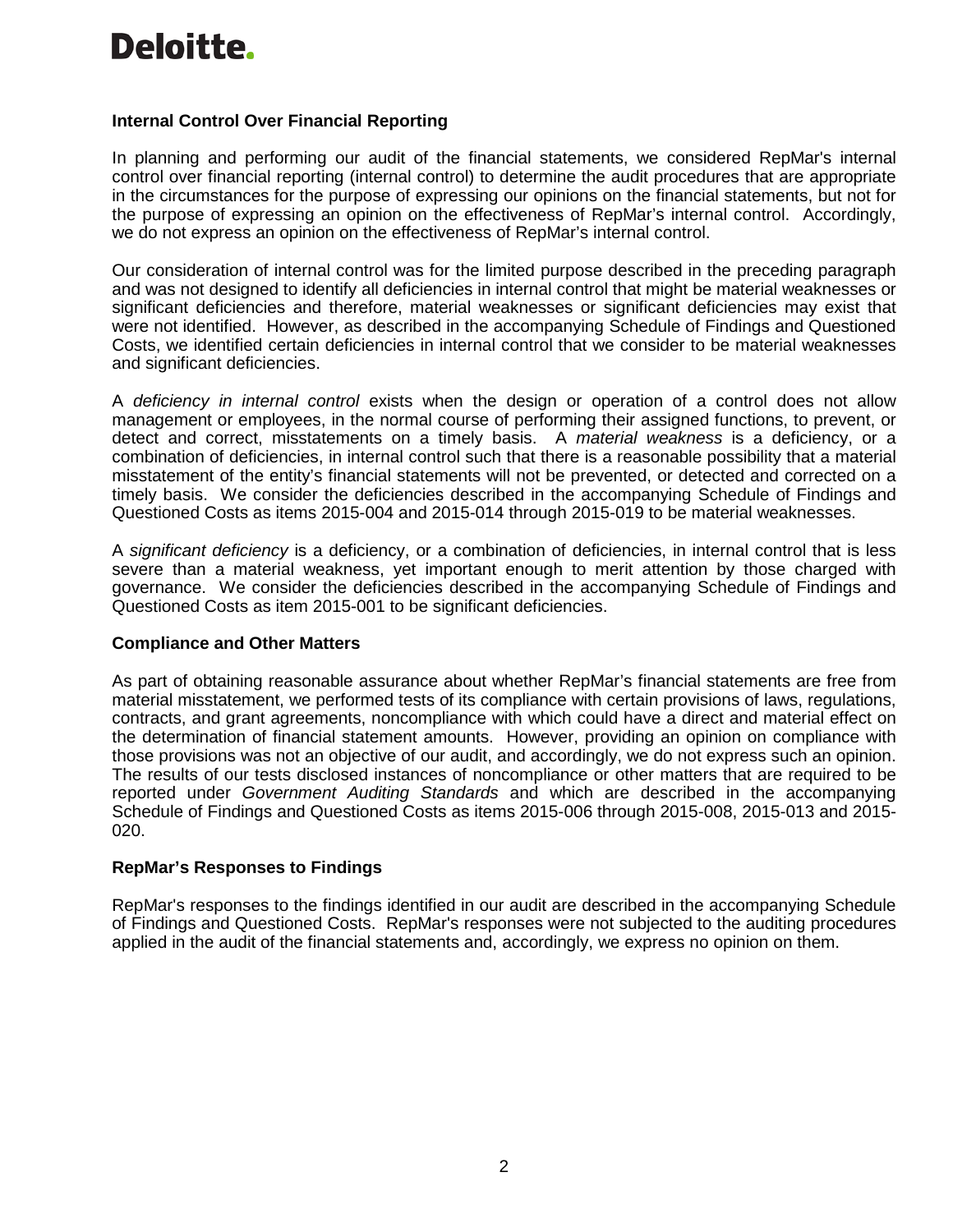

#### **Purpose of this Report**

The purpose of this report is solely to describe the scope of our testing of internal control and compliance and the result of that testing, and not to provide an opinion on the effectiveness of the entity's internal control or on compliance. This report is an integral part of an audit performed in accordance with *Government Auditing Standards* in considering the entity's internal control and compliance. Accordingly, this communication is not suitable for any other purpose.

lette Nachel

November 18, 2016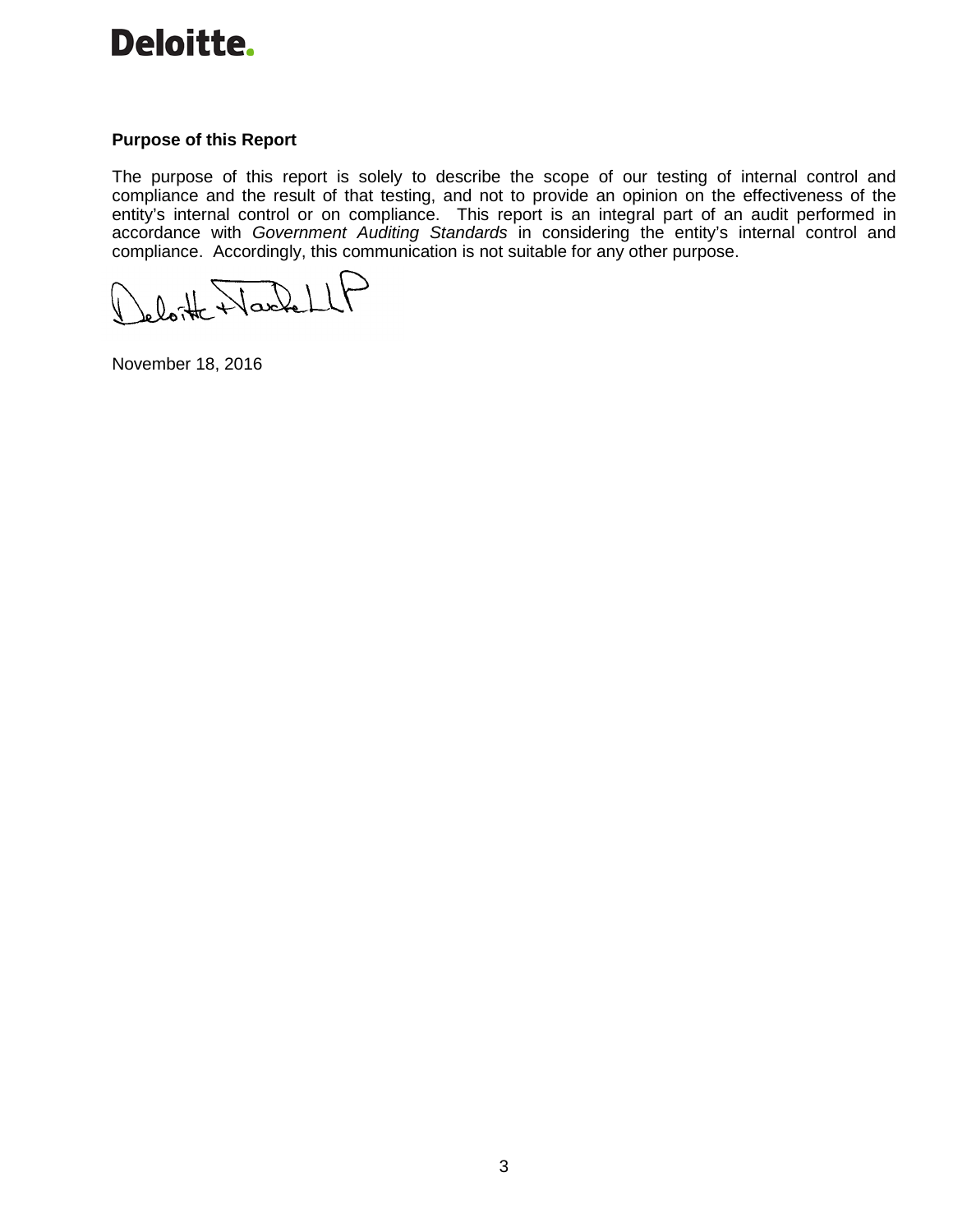Deloitte & Touche LLP 361 South Marine Corps Drive Tamuning, GU 96913 USA

Tel: +1 (671) 646-3884 Fax: +1 (671) 649-4265

www.deloitte.com

#### **INDEPENDENT AUDITORS' REPORT ON COMPLIANCE FOR EACH MAJOR FEDERAL PROGRAM; REPORT ON INTERNAL CONTROL OVER COMPLIANCE; AND REPORT ON SCHEDULE OF EXPENDITURES OF FEDERAL AWARDS REQUIRED BY OMB CIRCULAR A-133**

Her Excellency Hilda C. Heine President Republic of the Marshall Islands:

#### **Report on Compliance for Each Major Federal Program**

We have audited the Republic of the Marshall Islands' (RepMar's) compliance with the types of compliance requirements described in the *OMB Compliance Supplement* that could have a direct and material effect on each of RepMar's major federal programs for the year ended September 30, 2015. RepMar's major federal programs are identified in the summary of auditors' results section of the accompanying Schedule of Findings and Questioned Costs.

As discussed in note 2 to the Schedule of Expenditures of Federal Awards, RepMar's basic financial statements include the operations of certain entities whose federal awards are not included in the accompanying Schedule of Expenditures of Federal Awards for the year ended September 30, 2015. Our audit, described below, did not include the operations of the entities identified in note 2 as these entities conducted separate audits in accordance with OMB Circular A-133, if required.

#### *Management's Responsibility*

Management is responsible for compliance with the requirements of laws, regulations, contracts, and grants applicable to its federal programs.

#### *Auditors' Responsibility*

Our responsibility is to express an opinion on compliance for each of RepMar's major federal programs based on our audit of the types of compliance requirements referred to above. We conducted our audit of compliance in accordance with auditing standards generally accepted in the United States of America; the standards applicable to financial audits contained in *Government Auditing Standards*, issued by the Comptroller General of the United States; and OMB Circular A-133, *Audits of States, Local Governments, and Non-Profit Organizations*. Those standards and OMB Circular A-133 require that we plan and perform the audit to obtain reasonable assurance about whether noncompliance with the types of compliance requirements referred to above that could have a direct and material effect on a major federal program occurred. An audit includes examining, on a test basis, evidence about RepMar's compliance with those requirements and performing such other procedures as we considered necessary in the circumstances.

We believe that our audit provides a reasonable basis for our opinion on compliance for each major federal program. However, our audit does not provide a legal determination of RepMar's compliance.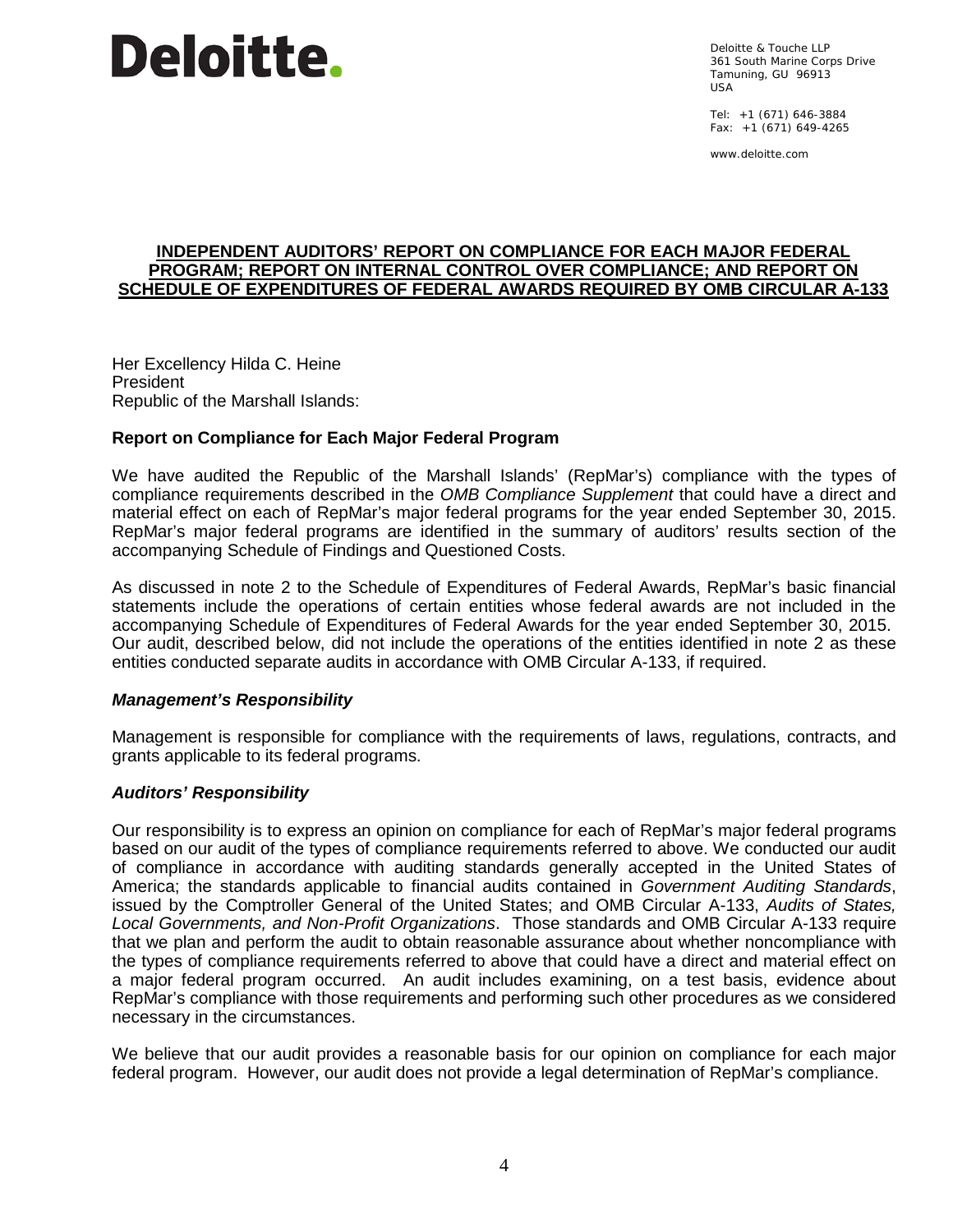# *Basis for Qualified Opinion on Each Major Federal Program*

As described in Findings 2015-002 through 2015-004, 2015-008 and 2015-010 in the accompanying Schedule of Findings and Questioned Costs, RepMar did not comply with requirements regarding the following:

| <b>Finding #</b> | CFDA#  | <b>Program (or Cluster) Name</b>                                                                                         | <b>Compliance Requirement</b>                 |
|------------------|--------|--------------------------------------------------------------------------------------------------------------------------|-----------------------------------------------|
| 2015-002         | 15.875 | Economic, Social and Political Development of the Territories:<br>Compact of Free Association, As Amended, Sector Grants | Cash Management                               |
|                  |        |                                                                                                                          |                                               |
| 2015-004         | 15.875 | Economic, Social and Political Development of the Territories:<br>Compact of Free Association, As Amended, Sector Grants | Equipment and Real Property Management        |
| 2015-010         | 15.875 | Economic, Social and Political Development of the Territories:                                                           | Reporting                                     |
|                  |        | Compact of Free Association, As Amended, Sector Grants                                                                   |                                               |
| 2015-003         | 84.027 | Special Education - Grants to States                                                                                     | Cash Management                               |
| 2015-004         | 84.027 | Special Education - Grants to States                                                                                     | <b>Equipment and Real Property Management</b> |
| 2015-008         | 84.027 | Special Education - Grants to States                                                                                     | Procurement and Suspension and Debarment      |

Compliance with such requirements is necessary, in our opinion, for RepMar to comply with the requirements applicable to each of its major federal programs.

# *Qualified Opinion on Each Major Federal Program*

In our opinion, except for the noncompliance described in the Basis for Qualified Opinion paragraph, RepMar complied, in all material respects, with the types of compliance requirements referred to above that could have a direct and material effect on each of its major federal programs for the year ended September 30, 2015.

#### *Other Matters*

The results of our auditing procedures disclosed other instances of noncompliance, which are required to be reported in accordance with OMB Circular A-133 and which are described in the accompanying Schedule of Findings and Questioned Costs as items 2015-001, 2015-005 through 2015-007, 2015- 009, 2015-011 and 2015-012 as follows:

| <b>Finding #</b> | <b>CFDA#</b> | <b>Program (or Cluster) Name</b>                                                                                         | <b>Compliance Requirement</b>            |
|------------------|--------------|--------------------------------------------------------------------------------------------------------------------------|------------------------------------------|
| 2015-006         | 10.567       | Food distribution Program on Indian Reservations                                                                         | Procurement and Suspension and Debarment |
| 2015-005         | 15.875       | Economic, Social and Political Development of the Territories:<br>Compact of Free Association, As Amended, Sector Grants | Period of Availability of Federal Funds  |
| 2015-007         | 15.875       | Economic, Social and Political Development of the Territories:<br>Compact of Free Association, As Amended, Sector Grants | Procurement and Suspension and Debarment |
| 2015-011         | 15.875       | Economic, Social and Political Development of the Territories:<br>Compact of Free Association, As Amended, Sector Grants | <b>Subrecipient Monitoring</b>           |
| 2015-012         | 15.875       | Economic, Social and Political Development of the Territories:<br>Compact of Free Association, As Amended, Sector Grants | Special Tests and Provisions             |
| 2015-001         | 84.027       | Special Education - Grants to States                                                                                     | Allowable Costs/Cost Principles          |
| 2015-009         | 84.027       | Special Education - Grants to States                                                                                     | Period of Availability of Federal Funds  |

Our opinion on each major federal program is not modified with respect to these matters.

RepMar's responses to the noncompliance findings identified in our audit are described in the accompanying Schedule of Findings and Questioned Costs. RepMar's responses were not subjected to the auditing procedures applied in the audit of compliance and, accordingly, we express no opinion on the responses.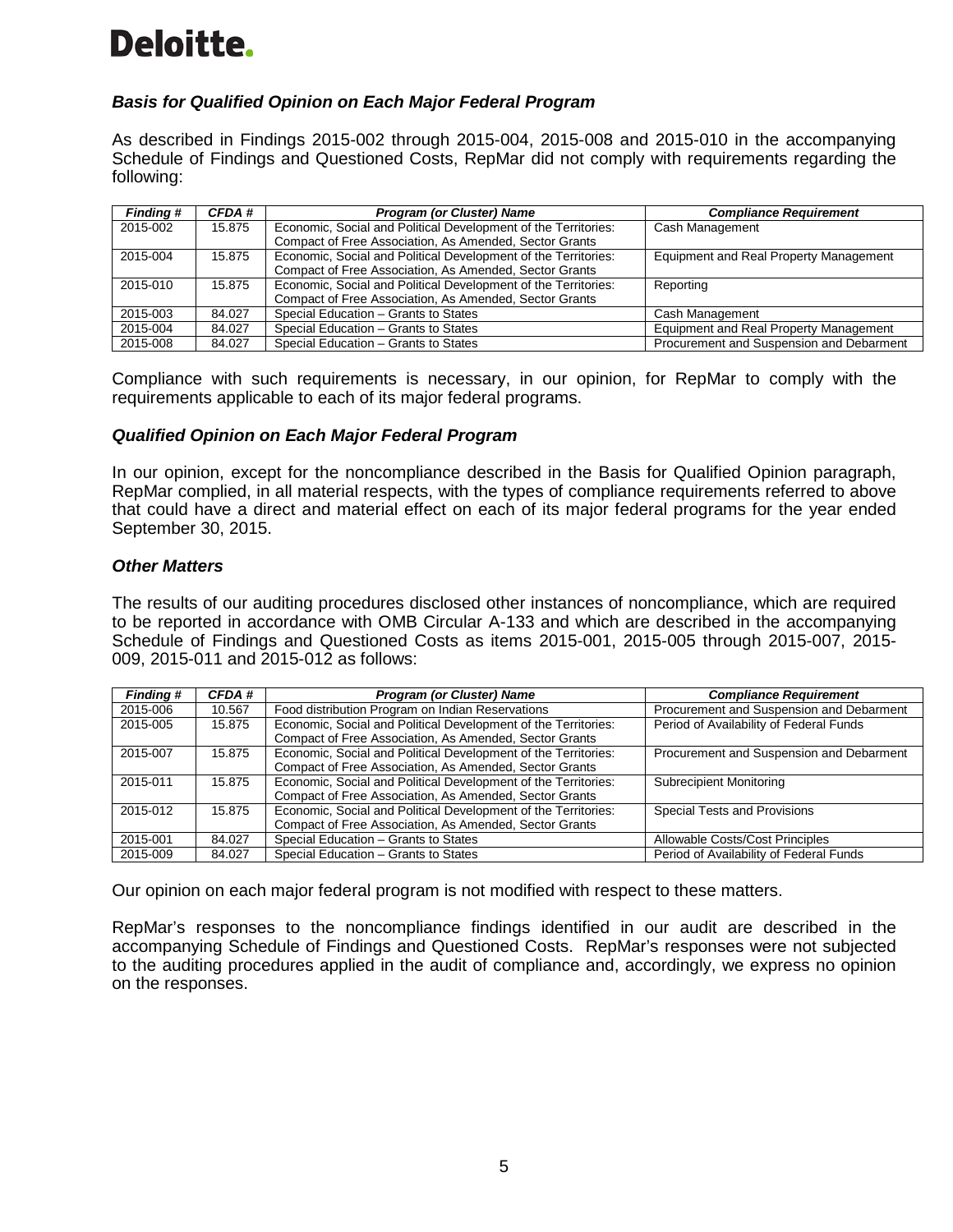# **Report on Internal Control Over Compliance**

Management of RepMar is responsible for establishing and maintaining effective internal control over compliance with the types of compliance requirements referred to above. In planning and performing our audit of compliance, we considered RepMar's internal control over compliance with the types of requirements that could have a direct and material effect on each major federal program to determine the auditing procedures that are appropriate in the circumstances for the purpose of expressing an opinion on compliance for each major federal program and to test and report on internal control over compliance in accordance with OMB Circular A-133, but not for the purpose of expressing an opinion on the effectiveness of internal control over compliance. Accordingly, we do not express an opinion on the effectiveness of RepMar's internal control over compliance.

Our consideration of internal control over compliance was for the limited purpose described in the preceding paragraph and was not designed to identify all deficiencies in internal control over compliance that might be material weaknesses or significant deficiencies and therefore, material weaknesses or significant deficiencies may exist that were not identified. However, as discussed below, we identified certain deficiencies in internal control over compliance that we consider to be material weaknesses and significant deficiencies.

A *deficiency in internal control over compliance* exists when the design or operation of a control over compliance does not allow management or employees, in the normal course of performing their assigned functions, to prevent, or detect and correct, noncompliance with a type of compliance requirement of a federal program on a timely basis. A *material weakness in internal control over compliance* is a deficiency, or combination of deficiencies, in internal control over compliance, such that there is reasonable possibility that material noncompliance with a type of compliance requirement of a federal program will not be prevented, or detected and corrected, on a timely basis. We consider the deficiencies in internal control over compliance described in the accompanying Schedule of Findings and Questioned Costs as items 2015-002 through 2015-004, 2015-008 and 2015-010 to be material weaknesses.

A *significant deficiency in internal control over compliance* is a deficiency, or a combination of deficiencies, in internal control over compliance with a type of compliance requirement of a federal program that is less severe than a material weakness in internal control over compliance, yet important enough to merit attention by those charged with governance. We consider the deficiencies in internal control over compliance described in the accompanying Schedule of Findings and Questioned Costs as items 2015-001, 2015-005 through 2015-007, 2015-009, 2015-011 and 2015-012 to be significant deficiencies.

RepMar's responses to the internal control over compliance findings identified in our audit are described in the accompanying Schedule of Findings and Questioned Costs. RepMar's responses were not subjected to the auditing procedures applied in the audit of compliance and, accordingly, we express no opinion on the responses.

The purpose of this report on internal control over compliance is solely to describe the scope of our testing of internal control over compliance and the results of that testing based on the requirements of OMB Circular A-133. Accordingly, this report is not suitable for any other purpose.

#### **Report on Schedule of Expenditures of Federal Awards Required by OMB A-133**

We have audited the financial statements of the governmental activities, the aggregate discretely presented component units, each major fund, and the aggregate remaining fund information of RepMar as of and for the year ended September 30, 2015, and the related notes to the financial statements, which collectively comprise RepMar's basic financial statements. We issued our report thereon dated November 18, 2016, which contained unmodified opinions on those financial statements.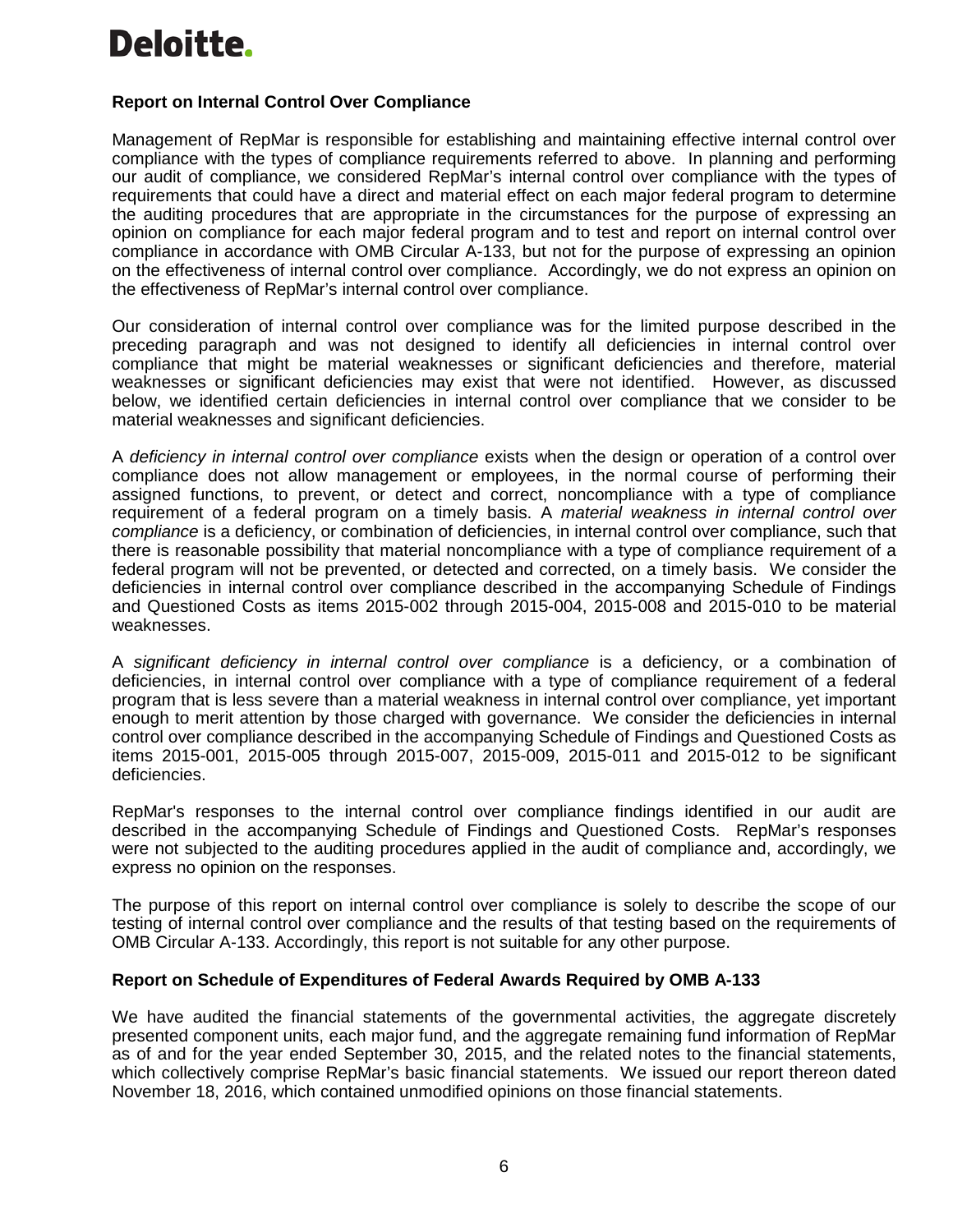

Our audit was conducted for the purpose of forming opinions on the financial statements that collectively comprise the basic financial statements. The accompanying Schedule of Expenditures of Federal Awards is presented for purposes of additional analysis as required by OMB Circular A-133 and is not a required part of the basic financial statements. Such information is the responsibility of management and was derived from and relates directly to the underlying accounting and other records used to prepare the basic financial statements. The information has been subjected to the auditing procedures applied in the audit of the financial statements and certain additional procedures, including comparing and reconciling such information directly to the underlying accounting and other records used to prepare the basic financial statements or to the basic financial statements themselves, and other additional procedures in accordance with auditing standards generally accepted in the United States of America. In our opinion, the Schedule of Expenditures of Federal Awards is fairly stated in all material respects in relation to the basic financial statements as a whole.

forthe Wackell

November 18, 2016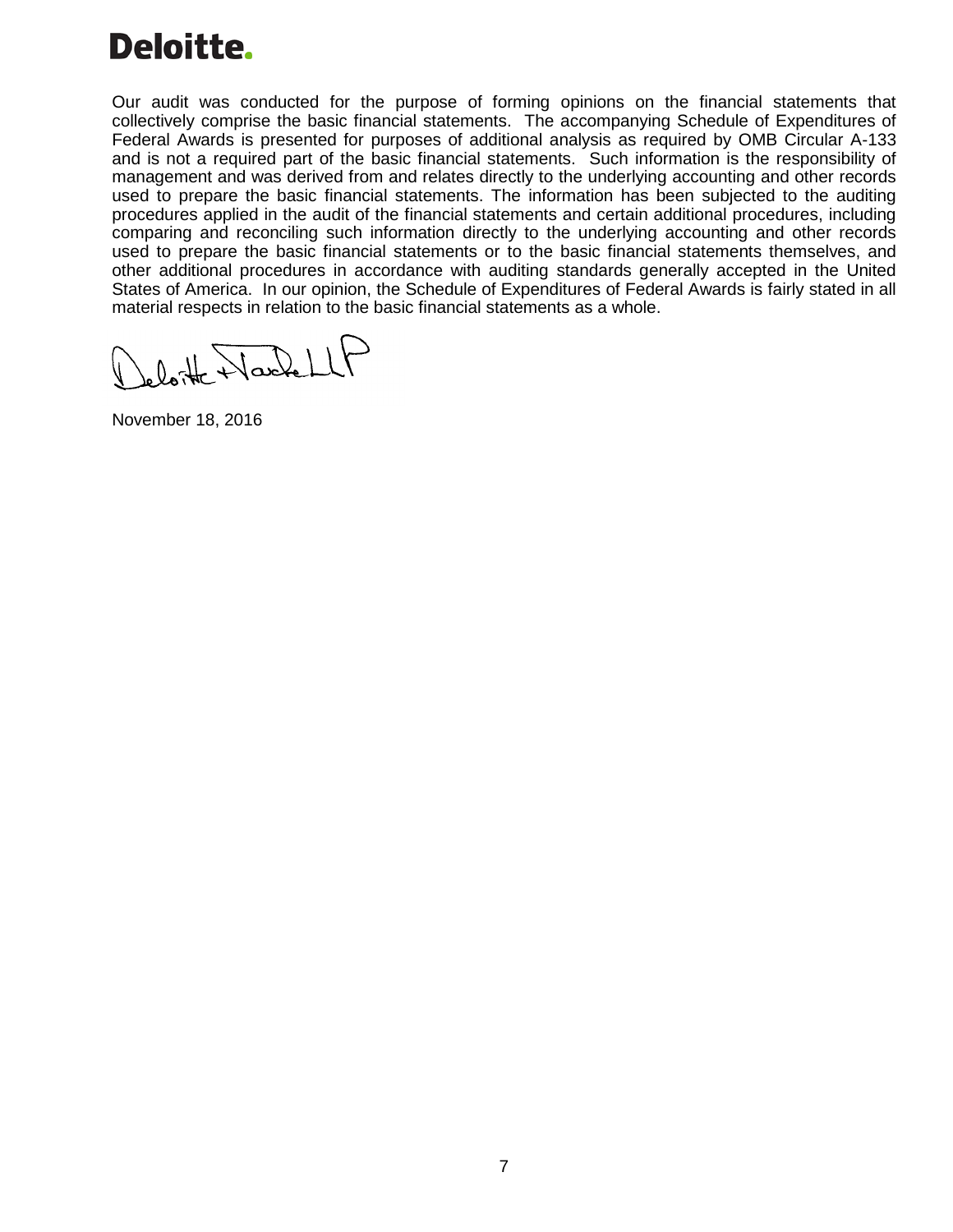#### Schedule of Expenditures of Federal Awards Year Ended September 30, 2015

|        |                                                                                                                   | Federal         |
|--------|-------------------------------------------------------------------------------------------------------------------|-----------------|
| CFDA#  | Agency/Program                                                                                                    | Expenditures    |
|        | <b>GENERAL FUND AND REIMBURSABLE FUND:</b>                                                                        |                 |
|        | U.S. Department of Commerce:                                                                                      |                 |
| 11.460 | Special Oceanic and Atmospheric Projects                                                                          | \$<br>578,003   |
|        | <b>U.S. FEDERAL GRANTS FUND:</b>                                                                                  |                 |
|        | U.S. Department of Agriculture:                                                                                   |                 |
| 10.567 | Food Distribution Program on Indian Reservations                                                                  | \$<br>388,305   |
| 10.664 | Cooperative Forestry Assistance                                                                                   | 7,315           |
|        | Total U.S. Department of Agriculture                                                                              | 395,620         |
|        |                                                                                                                   |                 |
|        | U.S. Department of the Interior:                                                                                  |                 |
| 15.875 | Economic, Social and Political Development of the Territories:                                                    |                 |
|        | Four Atoll Health Care                                                                                            | 1,253,714       |
|        | <b>HPO USAKA</b>                                                                                                  | 2,997           |
|        | Office of the Auditor General Grants                                                                              | 127,854         |
|        | Storm Sewer Project                                                                                               | 1,643           |
|        | Sub-total CFDA # 15.875                                                                                           | 1,386,208       |
| 15.904 | <b>Historic Preservation Fund Grants-In-Aid</b>                                                                   | 123,676         |
|        | Total U.S. Department of the Interior                                                                             | 1,509,884       |
|        | U.S. Small Business Administration:                                                                               |                 |
| 59.037 | <b>Small Business Development Centers</b>                                                                         | 25,066          |
|        | U.S. Department of Education:                                                                                     |                 |
| 84.027 | Special Education-Grants to States                                                                                | 1,818,733       |
|        | U.S. Department of Health and Human Services:                                                                     |                 |
| 93.110 | Maternal and Child Health Federal Consolidated Programs                                                           | 24,531          |
| 93.116 | Project Grants and Cooperative Agreements for Tuberculosis Control Programs                                       | 622,556         |
| 93.127 | <b>Emergency Medical Services for Children</b>                                                                    | 129,374         |
| 93.136 | Injury Prevention and Control Research and State and Community Based Programs                                     |                 |
| 93.217 | <b>Family Planning-Services</b>                                                                                   | (760)           |
| 93.224 | Consolidated Health Centers (Community Health Centers, Migrant Health Centers, Health                             |                 |
|        | Care for the Homeless, and Public Housing Primary Health Centers)                                                 | 673,374         |
| 93.243 | Substance Abuse and Mental Health Services-Projects of Regional and National Significance                         | 1,277,798       |
| 93.268 | Immunization Cooperative Agreements                                                                               | 1,064,784       |
| 93.283 | Centers for Disease Control and Prevention - Investigations and Technical Assistance                              | 259,013         |
| 93.292 | National Public Health Improvement Initiative                                                                     | 46,719          |
| 93.758 | Preventive Health and Health Services Block Grant funded solely<br>with Prevention and Public Health Funds (PPHF) | 12,594          |
| 93.817 | Hospital Preparedness Program (HPP) Ebola Preparedness and Response Activities                                    | 15,507          |
| 93.889 | National Bioterrorism Hospital Preparedness Program                                                               | 403,466         |
| 93.917 | <b>HIV Care Formula Grants</b>                                                                                    | 12,244          |
| 93.938 | Cooperative Agreements to Support Comprehensive School Health Programs                                            |                 |
|        | to Prevent the Spread of HIV and Other Important Health Problems                                                  |                 |
| 93.945 | Assistance Programs for Chronic Disease Prevention and Control                                                    | 161,292         |
| 93.958 | <b>Block Grant for Community Mental Health Services</b>                                                           | 75,063          |
| 93.959 | Block Grants for Prevention and Treatment of Substance Abuse                                                      | 386,836         |
| 93.994 | Maternal and Child Health Services Block Grant to the States                                                      | 210,978         |
|        | Total U.S. Department of Health and Human Services                                                                | 5,375,369       |
|        | U.S. Department of Homeland Security                                                                              |                 |
| 97.042 | <b>Emergency Management Performance Grants</b>                                                                    | 38,307          |
|        | TOTAL U.S. FEDERAL GRANTS FUND                                                                                    | \$<br>9,162,979 |

See accompanying notes to schedule of expenditures of federal awards.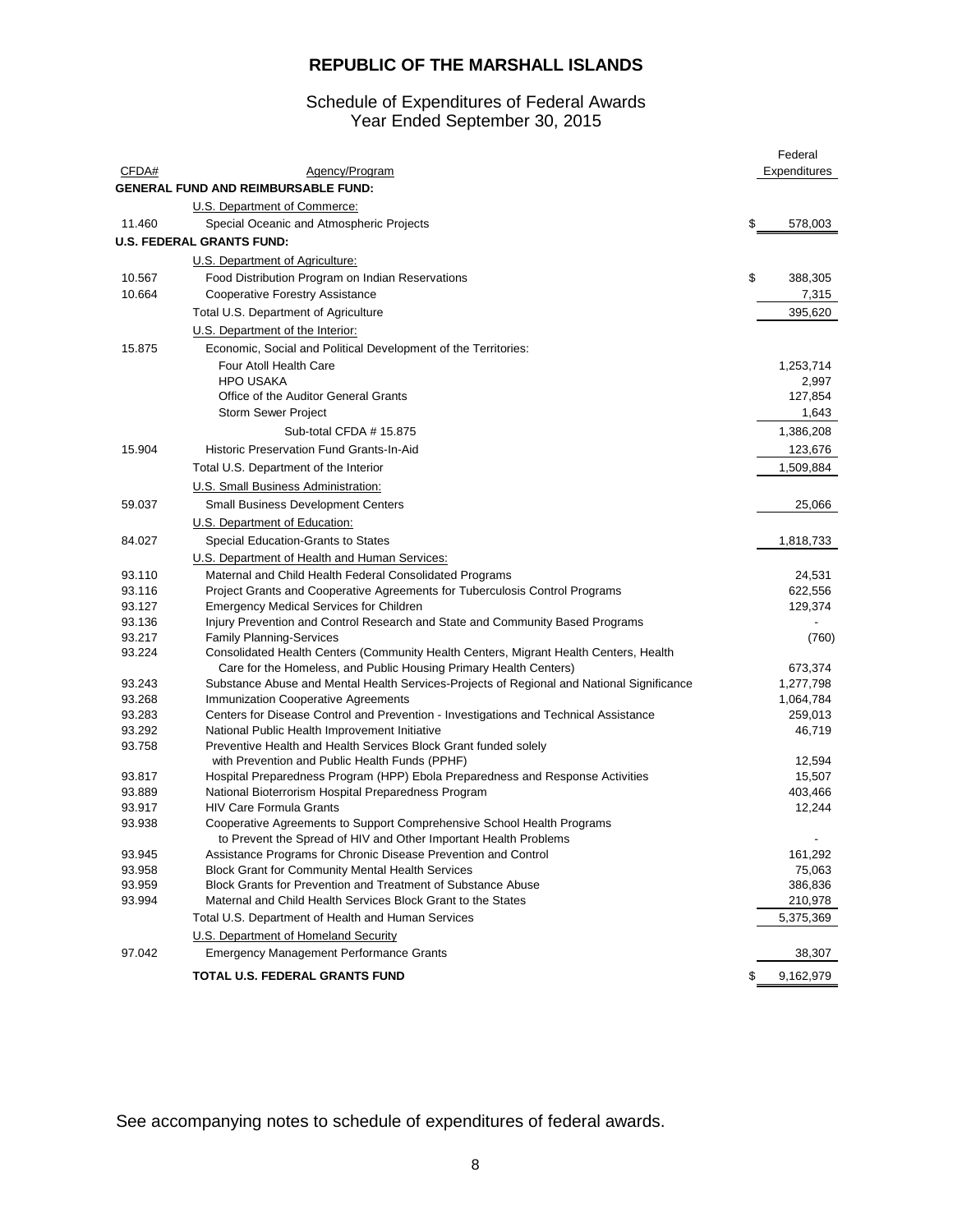#### Year Ended September 30, 2015 Schedule of Expenditures of Federal Awards, Continued

|        |                                                                 |           | Federal      |
|--------|-----------------------------------------------------------------|-----------|--------------|
| CFDA#  | Agency/Program                                                  |           | Expenditures |
|        | <b>COMPACT SECTOR GRANTS FUND:</b>                              |           |              |
|        | U.S. Department of the Interior:                                |           |              |
| 15.875 | Economic, Social and Political Development of the Territories:  |           |              |
|        | Compact of Free Association Program, As Amended, Sector Grants: |           |              |
|        | Section 211(a)(1) Education Sector                              | \$        | 12,064,662   |
|        | <b>Supplemental Education Grant</b>                             |           | 5,468,835    |
|        | Section 211(a)(2) Health Sector                                 |           | 7,467,881    |
|        | Section 211(a)(4) Capacity Building                             |           | 39,999       |
|        | Section 211(a)(5) Environment                                   |           | 325,000      |
|        | Section 211(b)(1) Ebeye Special Needs                           |           | 3,797,607    |
|        | Section 211(b)(2) Landowners Special Needs                      |           | 2,734,993    |
|        | Section 211(b)(3) Kwajalein Environment                         |           | 161,673      |
|        | Section 211(d)(1) Public Infrastructure Development             |           | 2,645,865    |
|        | Section 211(d)(2) Infrastructure Maintenance                    |           | 1,273,631    |
|        | <b>TOTAL COMPACT SECTOR GRANTS FUND</b>                         |           | 35,980,146   |
|        | <b>SECTION 212 KWAJALEIN LANDOWNERS FUND:</b>                   |           |              |
|        | U.S. Department of the Interior:                                |           |              |
| 15.875 | Economic, Social and Political Development of the Territories:  |           |              |
|        | Compact of Free Association Program, As Amended:                |           |              |
|        | Section 212 Kwajalein Impact and Use                            | \$        | 20,827,317   |
|        | <b>SECTION 213 AUDIT FUND:</b>                                  |           |              |
|        | U.S. Department of the Interior:                                |           |              |
| 15.875 | Economic, Social and Political Development of the Territories:  |           |              |
|        | Compact of Free Association Program, As Amended:                |           |              |
|        | Section 213 Audit                                               | \$        | 322,620      |
|        |                                                                 |           |              |
|        | <b>TOTAL FEDERAL PROGRAM EXPENDITURES</b>                       | \$        | 66,871,065   |
|        | Reconciliation to the 2015 financial statements is as follows:  |           |              |
|        | General Fund (Reimbursable Fund)                                | (1)<br>\$ | 578,003      |
|        | U.S. Federal Grants Fund                                        | (2)       | 9,162,979    |
|        | <b>Compact Sector Grants Fund</b>                               | (3)       | 35,980,146   |
|        | Section 212 Kwajalein Landowners Fund                           | (4)       | 20,827,317   |
|        | Section 213 Audit Fund                                          | (5)       | 322,620      |
|        |                                                                 |           | 66,871,065   |
|        |                                                                 |           |              |

(1) Included within total expenditures for the Reimbursable Fund of \$687,175 presented on page 107 of the 2015 financial statements.

(2) Represents the aggregate total for expenditures and transfers out for the U.S. Federal Grants Fund of \$7,909,265 and \$1,253,714, respectively, presented on page 97 of the 2015 financial statements.

(3) Represents the aggregate total for expenditures and transfers out for the Compact Sector Grants Fund of \$35,125,231 and \$854,915, respectively, presented on page 102 of the 2015 financial statements.

(4) Represents the aggregate total for expenditures for the Section 212 Kwajalein Landowners Fund of \$20,827,317 presented on page 87 of the 2015 financial statements.

(5) Represents the aggregate total for expenditures for the Section 213 Audit Fund of \$322,620 presented on page 97 of the 2015 financial statements.

See accompanying notes to schedule of expenditures of federal awards.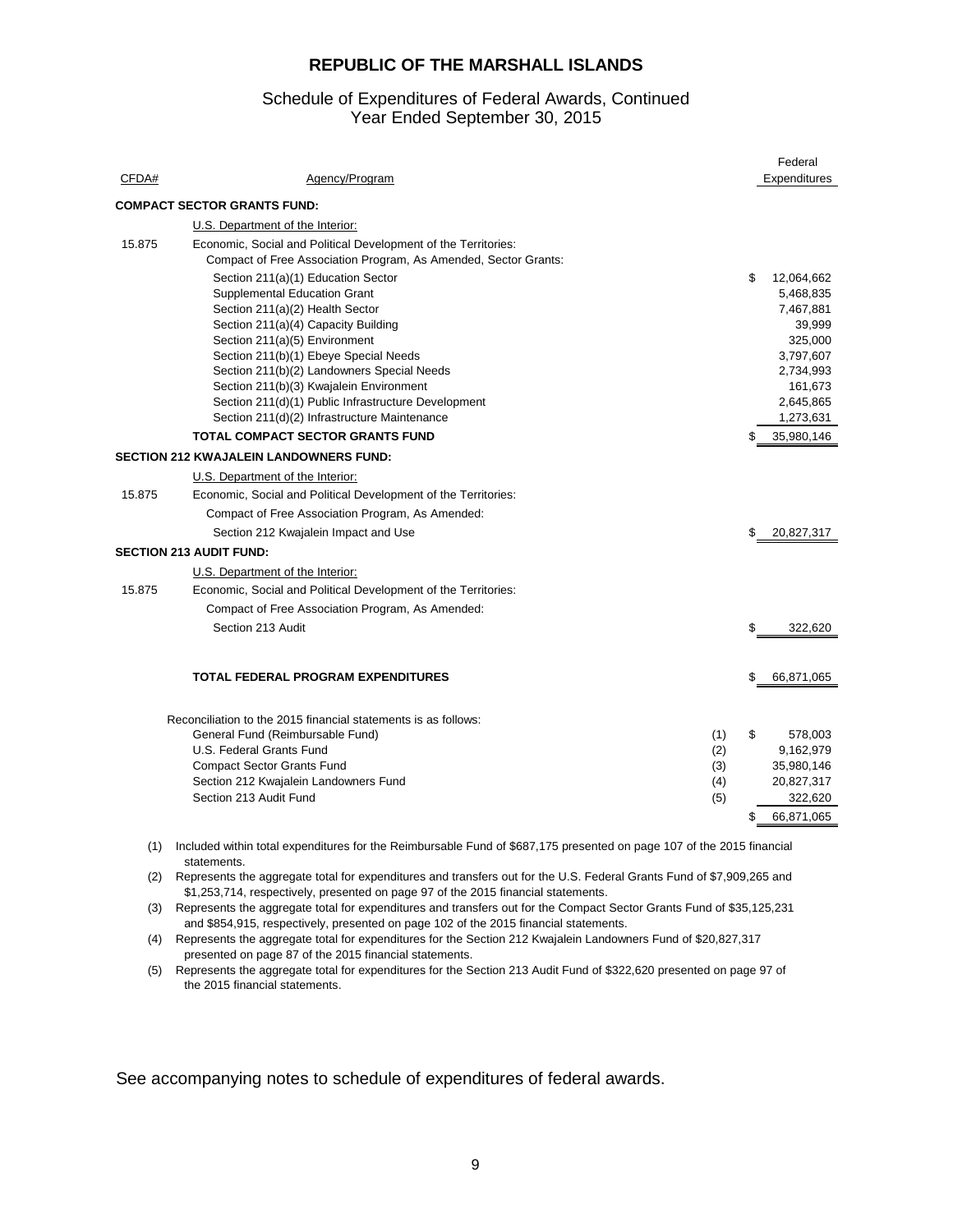#### Notes to Schedule of Expenditures of Federal Awards Year Ended September 30, 2015

#### (1) Scope of Audit

The Republic of the Marshall Islands (RepMar) is a governmental entity governed by its own Constitution. All significant operations of RepMar are included in the scope of the OMB Circular A-133 audit (the "Single Audit"). The U.S. Department of the Interior has been designated as RepMar's cognizant agency for the Single Audit.

#### Programs Subject to Single Audit

The Schedule of Expenditures of Federal Awards presents each federal program related to the following agencies:

- **U.S. Department of Agriculture**<br>
U.S. Department of Commerce
- U.S. Department of Commerce
- U.S. Department of Education
- U.S. Department of Health and Human Services
- U.S. Department of Homeland Security
- U.S. Department of the Interior
- U.S. Small Business Administration

#### (2) Summary of Significant Accounting Policies

a. Basis of Accounting

The accompanying Schedule of Expenditures of Federal Awards includes the federal grant activity of RepMar and is presented on the accrual basis of accounting. The information in this schedule is presented in accordance with the requirements of OMB Circular A-133. All expenses and capital outlays are reported as expenditures.

#### b. Reporting Entity

For purposes of complying with the Single Audit Act of 1984, as amended in 1996, RepMar's reporting entity is defined in Note 1A to its September 30, 2015 basic financial statements; except that the Marshall Islands Scholarship, Grant and Loan Board, the Health Care Revenue Fund, the Marshall Islands Health Fund, the Marshall Islands Judiciary Fund, the Marshall Islands Social Security Administration, and all of the discretely presented component units are excluded. Accordingly, the accompanying Schedule of Expenditures of Federal Awards presents the federal award programs administered by RepMar, as defined above, for the year ended September 30, 2015.

#### c. Matching Costs

Matching costs, i.e., the nonfederal share of certain program costs, are not included in the accompanying Schedule of Expenditures of Federal Awards.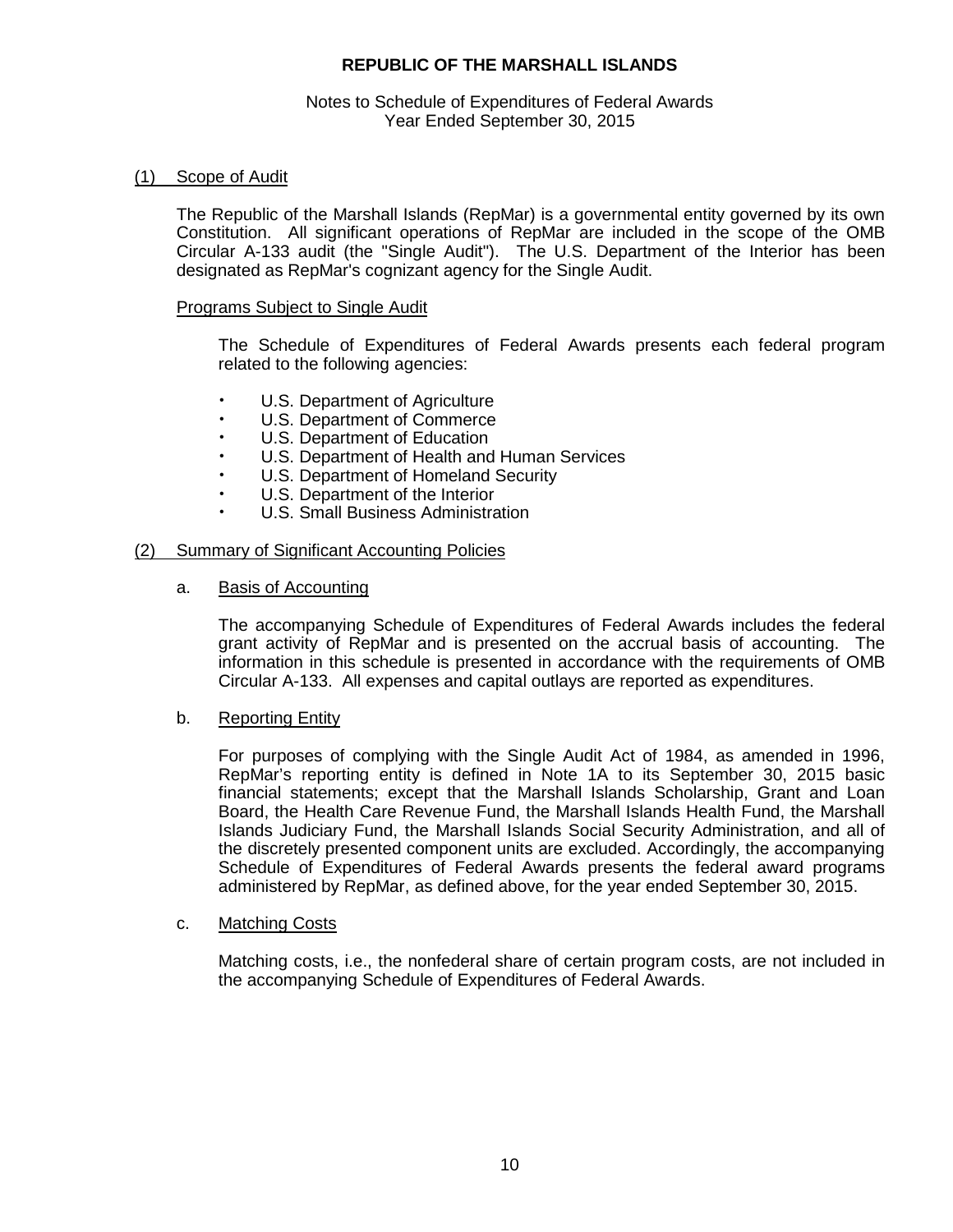#### Notes to Schedule of Expenditures of Federal Awards, Continued Year Ended September 30, 2015

#### (2) Summary of Significant Accounting Policies, Continued

#### d. Subgrantees

Certain program funds are passed through RepMar to subgrantee organizations. The Schedule of Expenditures of Federal Awards does not contain separate schedules disclosing how the subgrantees, outside of RepMar's control, utilized the funds. The following is a summary of program funds that are passed through to subgrantee organizations:

| <b>Grantor/Grant Title CFDA No.</b>                                                    | Subgrantee                                                | 2015<br>Amount of<br>Pass-through |
|----------------------------------------------------------------------------------------|-----------------------------------------------------------|-----------------------------------|
| U.S. Department of the Interior - CFDA #15.875                                         |                                                           |                                   |
| Economic, Social and Political Development of the Territories:                         |                                                           |                                   |
| Compact of Free Association,<br>As Amended, Education<br><b>Sector Grant</b>           | College of the Marshall Islands                           | \$1,078,871                       |
| Compact of Free Association,<br>As Amended, Supplemental<br><b>Education Grant</b>     | College of the Marshall Islands                           | \$<br>303,500                     |
| Compact of Free Association,<br>As Amended, Ebeye Special<br><b>Needs Sector Grant</b> | College of the Marshall Islands                           | \$<br>125,000                     |
| Compact of Free Association,<br>As Amended, Infrastructure<br><b>Maintenance Grant</b> | College of the Marshall Islands                           | \$<br>250,000                     |
| Compact of Free Association,<br>As Amended, Landowners<br><b>Special Needs Grant</b>   | <b>Kwajalein Atoll Joint Utilities</b><br>Resources, Inc. | \$2,580,624                       |
| Compact of Free Association,<br>As Amended, Environment<br><b>Sector Grant</b>         | Majuro Atoll Waste Company, Inc.                          | 325,000<br>\$                     |
| Compact of Free Association,<br>As Amended, Public<br>Infrastructure Development       | Majuro Atoll Waste Company, Inc.                          | 201,842<br>\$                     |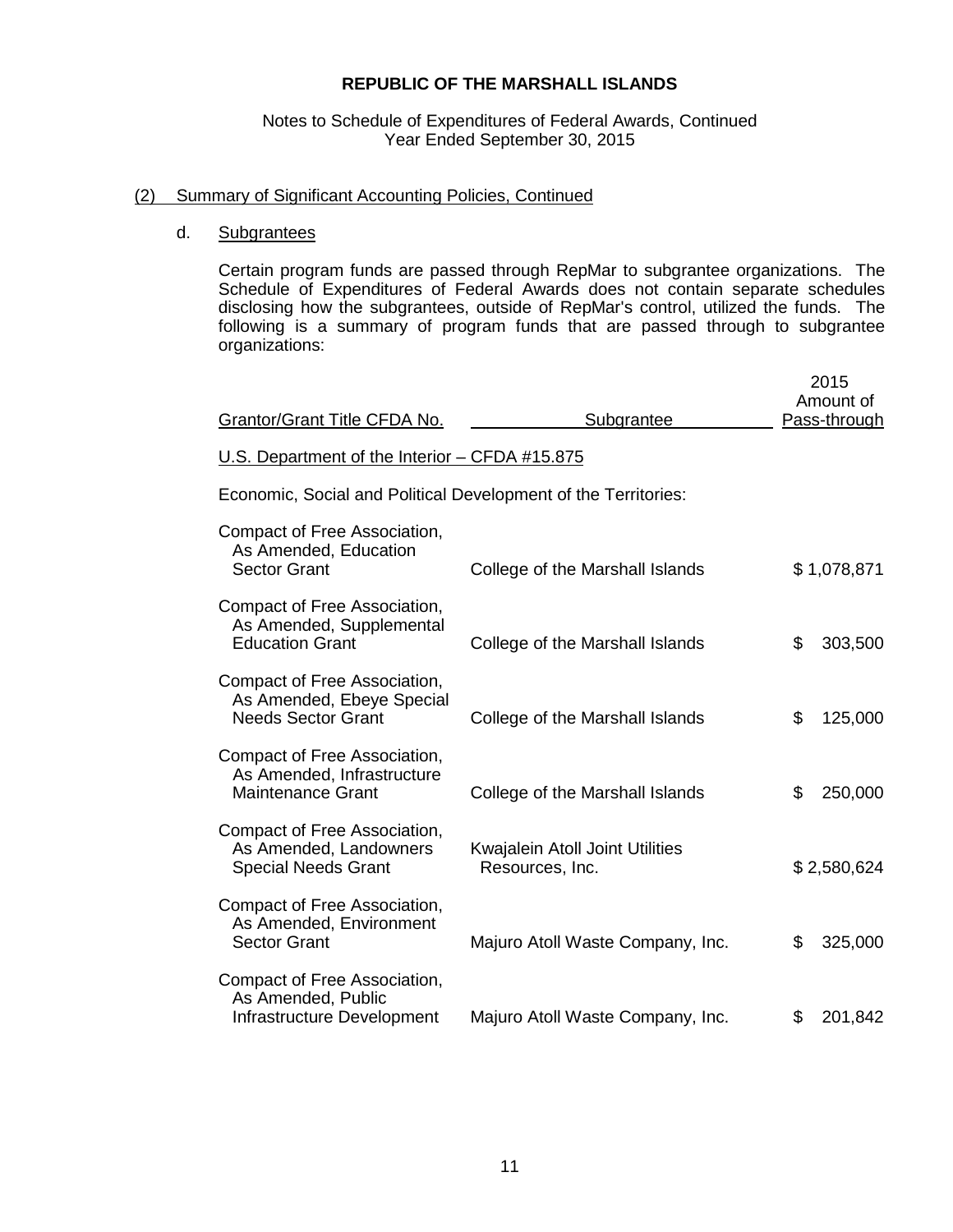#### Notes to Schedule of Expenditures of Federal Awards, Continued Year Ended September 30, 2015

#### (2) Summary of Significant Accounting Policies, Continued

#### d. Subgrantees, Continued

| <b>Grantor/Grant Title CFDA No.</b>                                                    | Subgrantee                                                                |    | 2015<br>Amount of<br><b>Pass-through</b> |
|----------------------------------------------------------------------------------------|---------------------------------------------------------------------------|----|------------------------------------------|
| U.S. Department of the Interior – CFDA #15.875                                         |                                                                           |    |                                          |
|                                                                                        | Economic, Social and Political Development of the Territories, Continued: |    |                                          |
| Compact of Free Association,<br>As Amended, Public<br>Infrastructure Development       | Majuro Water and Sewer Company, Inc.                                      | S  | 300,000                                  |
| Compact of Free Association,<br>As Amended, Education<br><b>Sector Grant</b>           | Marshall Islands Scholarship, Grant<br>and Loan Board                     | \$ | 600,000                                  |
| Compact of Free Association,<br>As Amended, Supplemental<br><b>Education Grant</b>     | Marshall Islands Scholarship, Grant<br>and Loan Board                     | \$ | 54,915                                   |
| Compact of Free Association,<br>As Amended, Ebeye Special<br><b>Needs Sector Grant</b> | Marshall Islands Scholarship, Grant<br>and Loan Board                     |    | 200,000                                  |

#### e. Indirect Cost Allocation

RepMar has not entered into an approved indirect cost negotiation agreement covering fiscal year 2015. RepMar did not charge federal programs for indirect costs during fiscal year 2015.

#### f. CFDA # 15.875

CFDA # 15.875 represents funding from the Office of Insular Affairs (OIA), U. S. Department of the Interior. Funding from this source is subject to varying rules and regulations since OIA administers the Compact of Free Association (the Compact), which is a treaty, and is not a federal program. The Compact is comprised of various funded programs, each with separate compliance requirements. To maximize audit coverage of OIA funding, the OIG has recommended that programs administered under CFDA # 15.875 be grouped by like compliance requirements and such groupings be separately evaluated as major programs.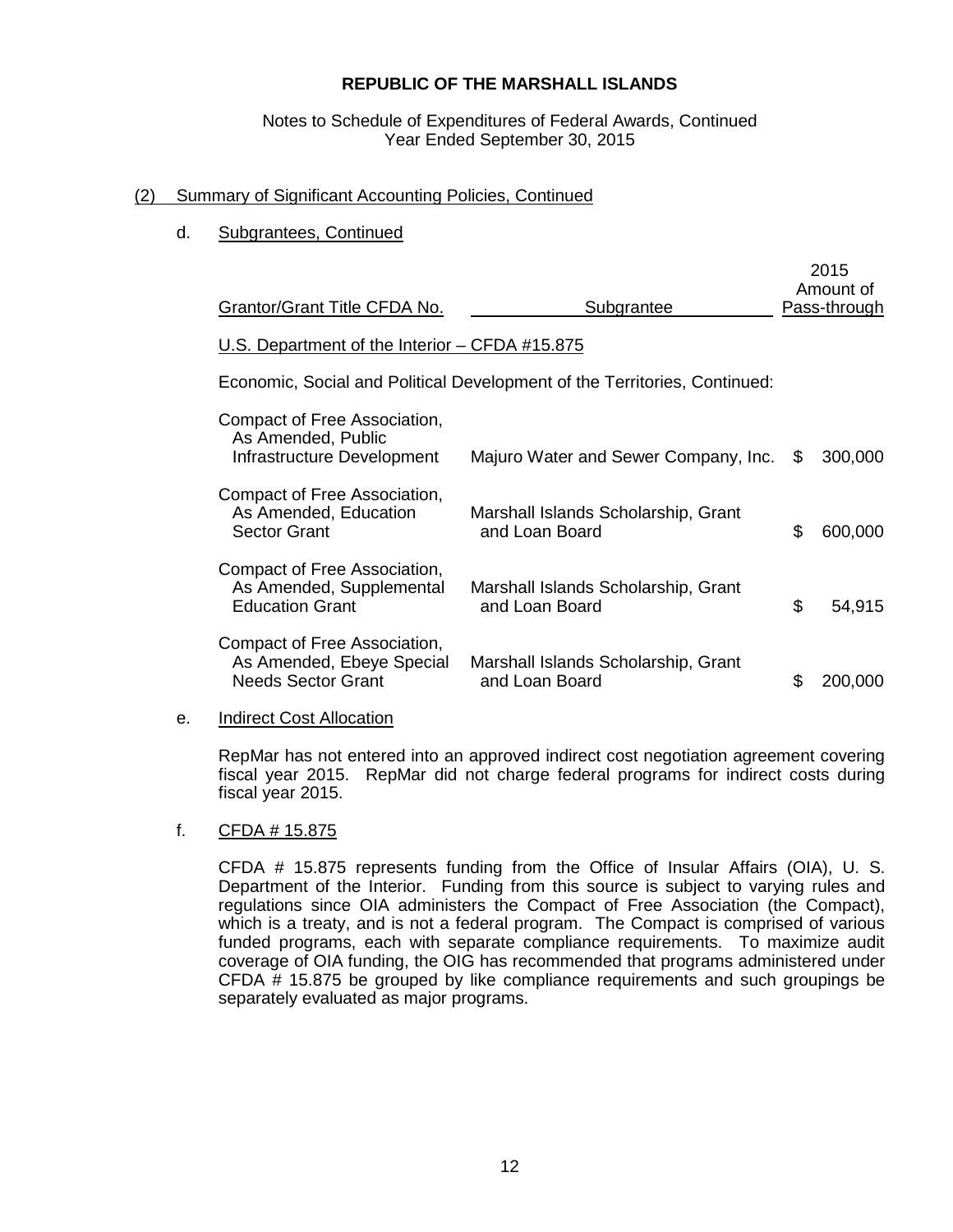Schedule of Findings and Questioned Costs Year Ended September 30, 2015

# **Section I - Summary of Auditors' Results**

# *Financial Statements*

| 1.       | Type of auditors' report issued:                                                                                                 |                                                                                                                                                                         | <b>Unmodified</b> |
|----------|----------------------------------------------------------------------------------------------------------------------------------|-------------------------------------------------------------------------------------------------------------------------------------------------------------------------|-------------------|
|          |                                                                                                                                  | Internal control over financial reporting:                                                                                                                              |                   |
| 2.<br>3. | Material weakness(es) identified?<br>Significant deficiency (ies) identified?                                                    |                                                                                                                                                                         |                   |
| 4.       | Noncompliance material to financial statements noted?<br>Yes                                                                     |                                                                                                                                                                         |                   |
|          | <b>Federal Awards</b>                                                                                                            |                                                                                                                                                                         |                   |
|          |                                                                                                                                  | Internal control over major federal programs:                                                                                                                           |                   |
| 5.<br>6. |                                                                                                                                  | Material weakness(es) identified?<br>Significant deficiency(ies) identified?                                                                                            | Yes<br>Yes        |
| 7.       | Type of auditors' report issued on compliance for major federal programs:<br>Qualified                                           |                                                                                                                                                                         |                   |
| 8.       | Any audit findings disclosed that are required to be reported in<br>accordance with section 510(a) of OMB Circular A-133?<br>Yes |                                                                                                                                                                         |                   |
| 9.       |                                                                                                                                  | Identification of major federal programs:                                                                                                                               |                   |
|          | CFDA#                                                                                                                            | Name of Federal Program                                                                                                                                                 |                   |
|          | 84.027<br>15.875                                                                                                                 | <b>Special Education - Grants to States</b><br>Economic, Social and Political Development of the Territories:<br>Compact of Free Association, As Amended, Sector Grants |                   |
| 10.      | Programs:                                                                                                                        | Dollar threshold used to distinguish between Type A and Type B                                                                                                          | \$2,006,132       |
| 11.      | Auditee qualified as low-risk auditee?                                                                                           |                                                                                                                                                                         | <b>No</b>         |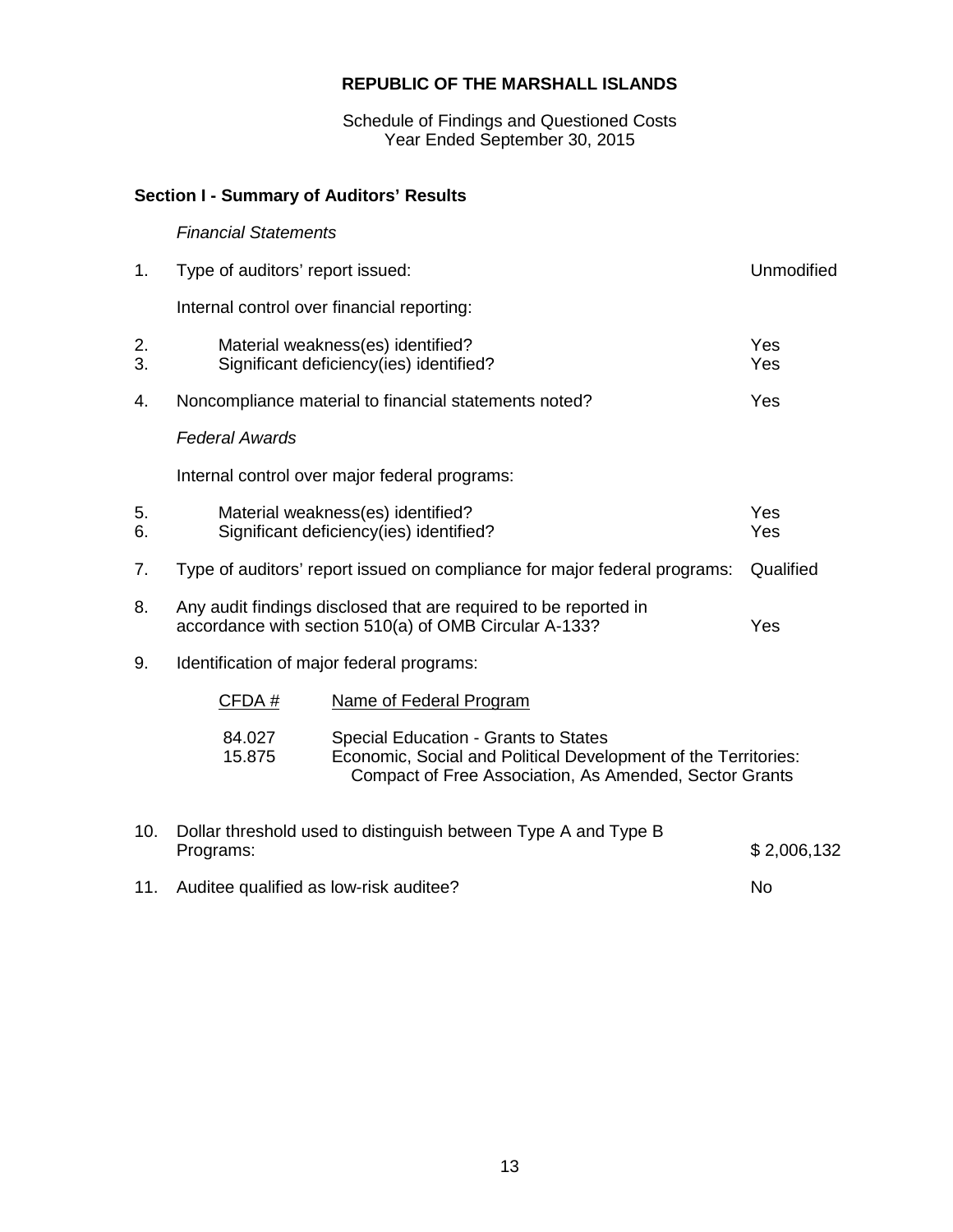Schedule of Findings and Questioned Costs, Continued Year Ended September 30, 2015

# **Section II - Financial Statement Findings**

| Finding<br>Number | <b>Findings</b>                               |
|-------------------|-----------------------------------------------|
| 2015-001          | <b>Allowable Costs/Cost Principles</b>        |
|                   |                                               |
| 2015-004          | <b>Equipment and Real Property Management</b> |
| 2015-006          | <b>RMI Procurement Code</b>                   |
| 2015-007          | <b>RMI Procurement Code</b>                   |
| 2015-008          | <b>RMI Procurement Code</b>                   |
| 2015-013          | <b>RMI Procurement Code</b>                   |
| 2015-014          | <b>General Ledger Account Reconciliations</b> |
| 2015-015          | Revenues                                      |
| 2015-016          | Accounts Receivable                           |
| 2015-017          | Construction-in-Progress/Retention Payable    |
| 2015-018          | Encumbrances                                  |
| 2015-019          | <b>General Ledger Journal Entries</b>         |
| 2015-020          | <b>External Financial Reporting</b>           |
|                   |                                               |

# **Section III - Federal Award Findings and Questioned Costs**

| Finding<br>Number                                                                                                                                                                                      | CFDA#  | <b>Findings</b>                                                                                                                                                                                                                                                                                                                                                                                                |               | Questioned<br>Costs                                                            |
|--------------------------------------------------------------------------------------------------------------------------------------------------------------------------------------------------------|--------|----------------------------------------------------------------------------------------------------------------------------------------------------------------------------------------------------------------------------------------------------------------------------------------------------------------------------------------------------------------------------------------------------------------|---------------|--------------------------------------------------------------------------------|
| 2015-006 10.567<br>2015-002 15.875<br>2015-004 15.875<br>2015-005 15.875<br>2015-007 15.875<br>2015-010 15.875<br>2015-011 15.875<br>2015-012 15.875<br>2015-001<br>2015-003 84.027<br>2015-004 84.027 | 84.027 | Procurement and Suspension and Debarment<br>Cash Management<br><b>Equipment and Real Property Management</b><br>Period of Availability of Federal Funds<br>Procurement and Suspension and Debarment<br>Reporting<br><b>Subrecipient Monitoring</b><br><b>Special Tests and Provisions</b><br><b>Allowable Costs/Cost Principles</b><br><b>Cash Management</b><br><b>Equipment and Real Property Management</b> | \$<br>S<br>\$ | 30,155<br>Undeterminable<br>440<br>522,797<br>200,000<br>692<br>Undeterminable |
| 2015-008 84.027<br>2015-009 84.027                                                                                                                                                                     |        | Procurement and Suspension and Debarment<br>Period of Availability of Federal Funds                                                                                                                                                                                                                                                                                                                            | \$<br>\$      | 72,162                                                                         |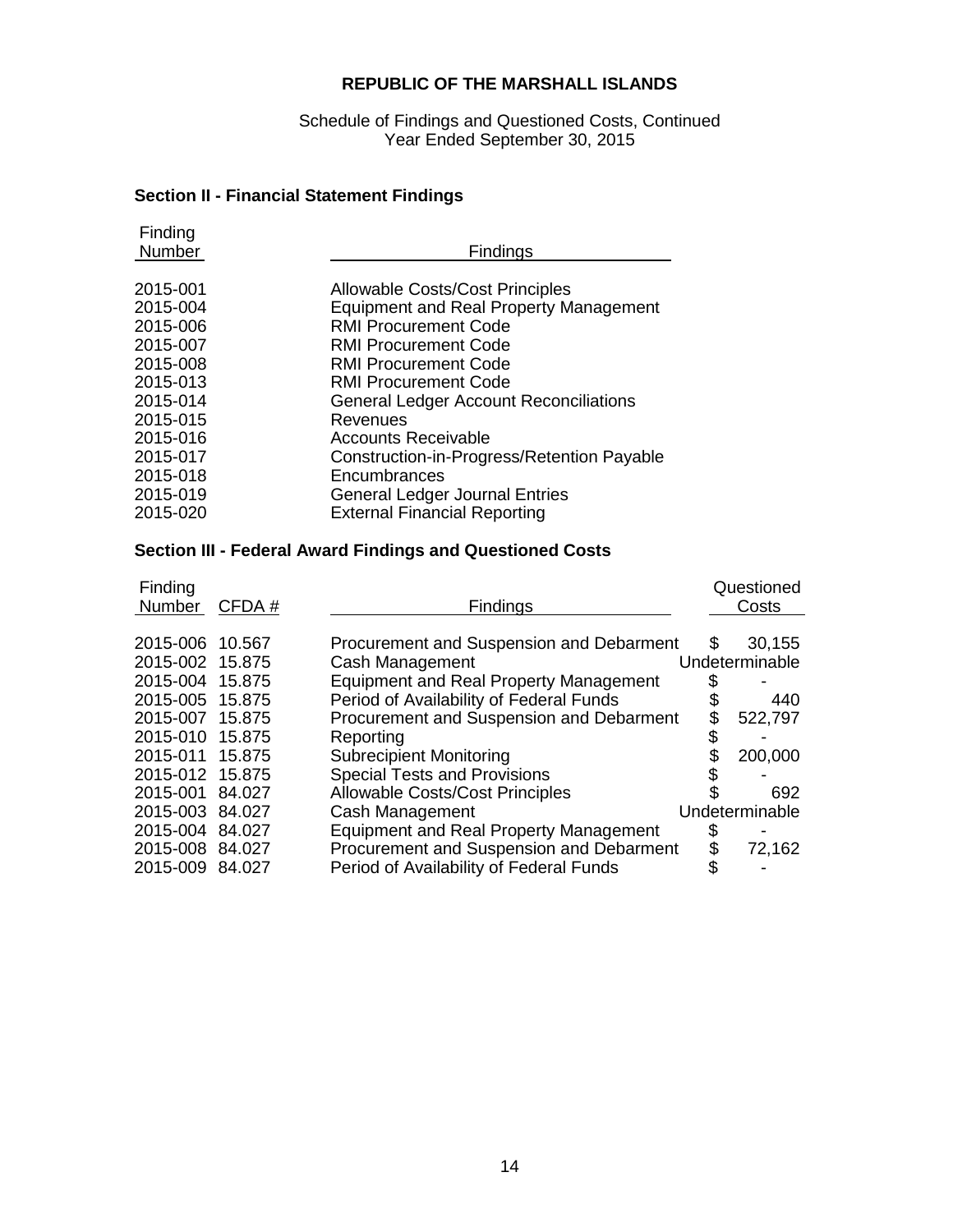#### Schedule of Findings and Questioned Costs, Continued Year Ended September 30, 2015

| Finding No.:             | 2015-001                                    |
|--------------------------|---------------------------------------------|
| Federal Agency:          | U.S. Department of Education                |
| CFDA Program:            | 84.027 Special Education - Grants to States |
| <b>Grant Number:</b>     | H027A140011                                 |
| <b>Questioned Costs:</b> | \$692                                       |

Area: Allowable Costs/Cost Principles

Criteria: Federal program expenditures should be in accordance with allowable costs/cost principles requirements and should be directly related to, and in accordance with, program intent and objectives.

Condition: Of \$1,283,706 in payroll expenditures for the Special Education – Grants to States, twenty-five (25) items totaling \$12,247 were tested. Evidence of workshop attendance was not available to support a \$692 item (or 80 hours) paid to employee # 216718 for the pay period ended 07/25/2015. Such has been extrapolated to determine a potential questioned cost, which exceeds the \$10,000 threshold.

Cause: The cause of the above condition is the lack of attendant documentation indicating that expenditures charged are directly related to the program and are in accordance with program intent and objectives.

Effect: The effect of the above condition is noncompliance with allowable costs/cost principles requirements and questioned costs of \$692 result.

Recommendation: Management should require that expenditures are evidenced by documentation supporting that the expenditures directly relate to and are in accordance with program intent and objectives.

Prior Year Status: Noncompliance with allowable costs/cost principles requirements was reported as a finding in prior single audits as items 2009-1, 2009-2, 2010-1, 2011-1, 2012-01, 2013-001 and 2014-001.

Auditee Response and Corrective Action Plan: Management agrees with the finding and recommendation. The Ministry of Finance is improving and strengthening internal control measures in handling of various expenditures to ensure validity of claims and completeness of relevant supporting documents.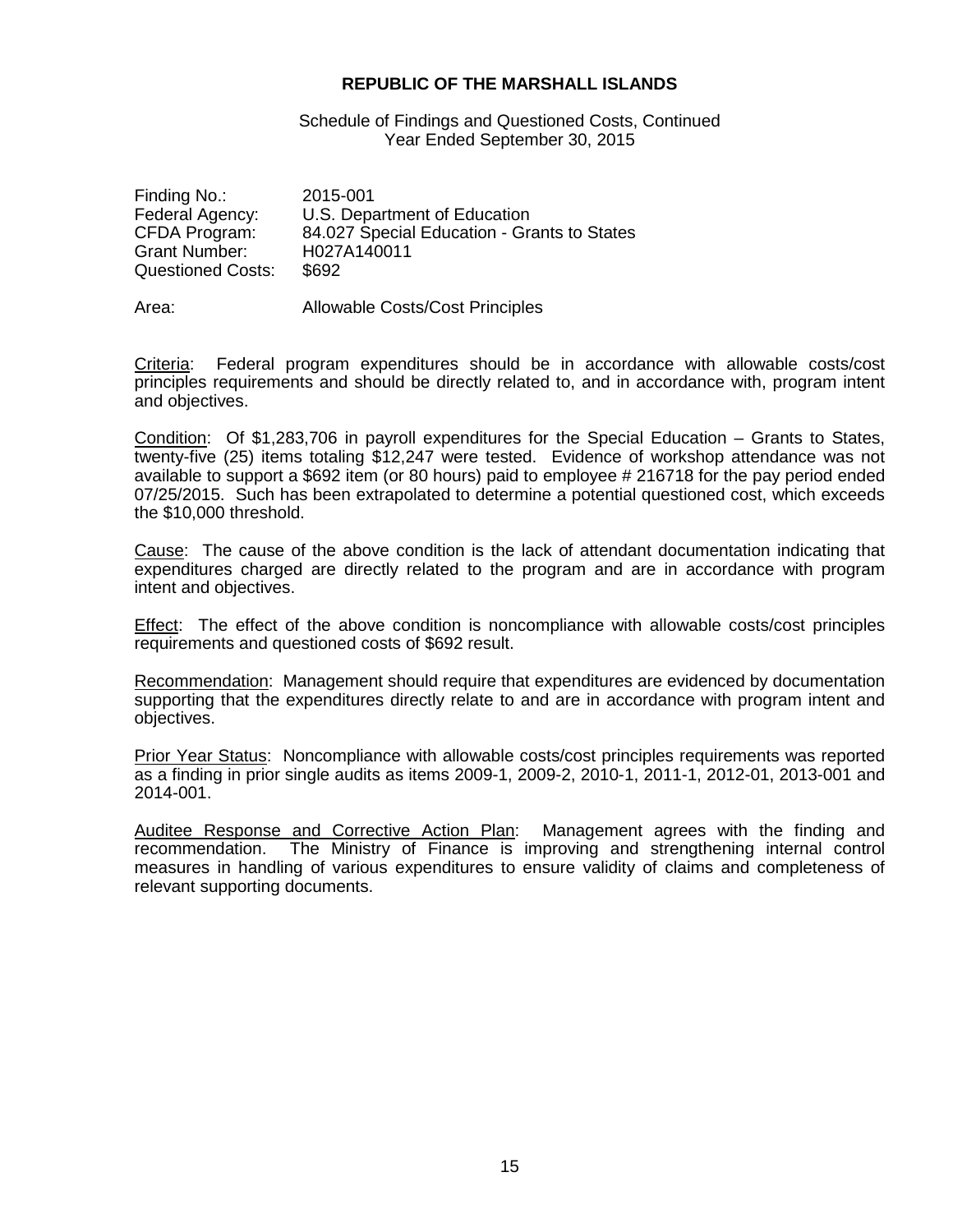#### Schedule of Findings and Questioned Costs, Continued Year Ended September 30, 2015

| Finding No.:             | 2015-002                                                             |
|--------------------------|----------------------------------------------------------------------|
| Federal Agency:          | U.S. Department of the Interior                                      |
| CFDA Program:            | 15.875 Economic, Social and Political Development of the Territories |
| Grant Number:            | <b>Compact Sector Grants</b>                                         |
| <b>Questioned Costs:</b> | Undeterminable                                                       |
|                          |                                                                      |

Area: Cash Management

Criteria: Article IV, Section 5(b)(2) of the Fiscal Procedures Agreement (FPA) states that all infrastructure projects and projects that are not funded by Operational Grants will be paid on the basis of accrued expenditures, provided the Government of the Republic of the Marshall Islands maintains procedures to minimize the time elapsing between transfer of funds and their disbursement.

Condition: Of \$5,116,285 in non-payroll expenditures for the Compact Sector Public Infrastructure and the Landowners Special Needs Grants, eleven (11) items, totaling \$3,732,772, were tested. For the following expenditures, we were unable to perform required cash management tests as the detailed federal draw downs and supporting reimbursements were not available for examination:

| 66,742         |
|----------------|
| 22,795         |
| 22,610         |
| \$223,020      |
| \$100,880      |
| \$ 300,000     |
| \$129,643      |
| \$<br>\$<br>\$ |

Due to the lack of available information, the amount of a potential interest liability and questioned costs, if any, is undeterminable.

Cause: The cause of the above condition is the lack of a formal methodology and procedures over the drawdown of federal funds to satisfy compliance with FPA cash management requirements.

Effect: The effect of the above condition is noncompliance with FPA cash management requirements.

Recommendation: The Ministry of Finance should establish a formal methodology governing the drawdown of federal funds to minimize the time elapsed between the receipt of federal funds and the date applicable payments clear the bank.

Auditee Response and Corrective Action Plan: Management agrees with the findings and recommendations. Strict compliance with FPA cash management requirements with the existing Ministry of Finance Cash Management Handbook shall be enforced to address the problem. During FY16, there were procedures formulated to cover the reimbursement of expenditure that is to be paid from federal funds. These procedures are now in place and will be enforced to the point where expenditure will not be authorized by Finance unless all specified criteria in the new procedures are complied with. This will have a significant effect on the timing of transactions and supporting documentation for the transactions.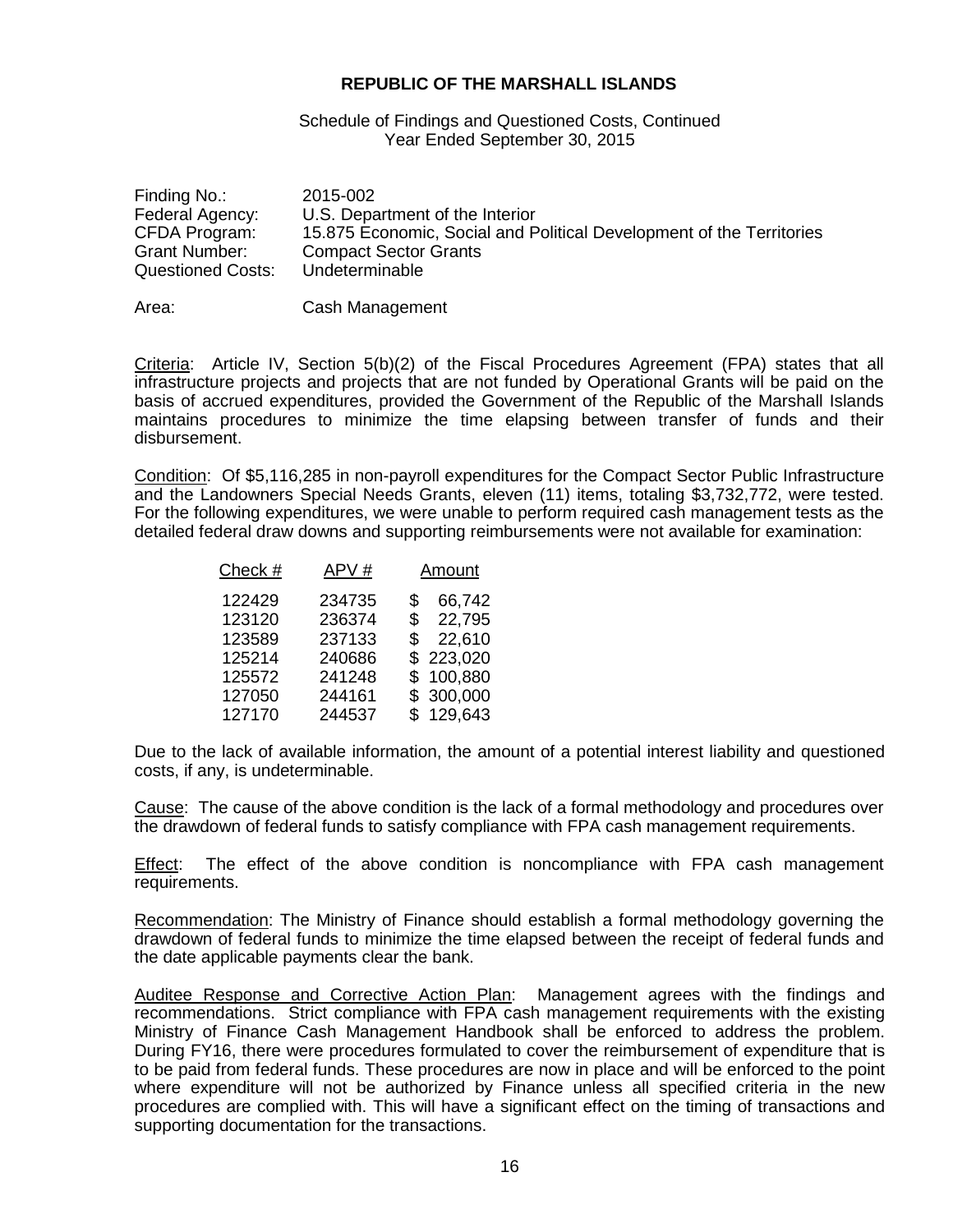Schedule of Findings and Questioned Costs, Continued Year Ended September 30, 2015

| Finding No.:<br>Federal Agency: | 2015-003<br>U.S. Department of Education    |
|---------------------------------|---------------------------------------------|
| CFDA Program:                   | 84.027 Special Education - Grants to States |
| <b>Grant Number:</b>            | H027A120011                                 |
|                                 | H027A130141                                 |
|                                 | H027A140011                                 |
| <b>Questioned Costs:</b>        | Undeterminable                              |
| Area:                           | Cash Management                             |

Criteria: Section 21 of 34 CFR 80, *Uniform Administrative Requirements for Grants and Cooperative Agreements to State and Local Governments*, prescribes the basic standards and the methods by which a Federal agency will make payments to grantees and grantees will make payments to subgrantees and contractors. Methods and procedures for payments shall minimize the time elapsing between the transfer of funds and the disbursement by the grantee or subgrantee in accordance with Treasury regulations at 31 CFR Part 205.

Condition: Of \$390,359 in non-payroll expenditures, twenty-four (24) items totaling \$164,138 were tested. For the following expenditures, we were unable to perform required cash management tests as the detailed federal draw downs and supporting reimbursements were not available for examination:

| Check # | APV #  | Amount       |  |
|---------|--------|--------------|--|
| 121683  | 231636 | \$<br>6,025  |  |
| 121769  | 233229 | \$<br>1,683  |  |
| 121989  | 233542 | \$<br>3,960  |  |
| 122032  | 233805 | \$<br>4,187  |  |
| 122718  | 235374 | \$<br>2,324  |  |
| 123049  | 236039 | \$<br>24,500 |  |
| 123054  | 236040 | \$<br>17,055 |  |
| 123157  | 236343 | \$<br>15,152 |  |
| 123831  | 237272 | \$<br>1,129  |  |
| 124208  | 238456 | \$<br>3,600  |  |
| 124710  | 239302 | \$<br>2,750  |  |
| 125107  | 240151 | \$<br>3.960  |  |
| 125962  | 241837 | \$<br>24,000 |  |
| 126555  | 243366 | \$<br>1,885  |  |
| 126718  | 243573 | \$<br>5,175  |  |
| 127373  | 245101 | \$<br>212    |  |
| 127588  | 245529 | \$<br>15,000 |  |
| 127658  | 245629 | \$<br>600    |  |
| 128619  | 247782 | \$<br>3,306  |  |
| 128705  | 248163 | \$<br>4.049  |  |

Due to the lack of available information, the amount of a potential interest liability and questioned costs, if any, is undeterminable.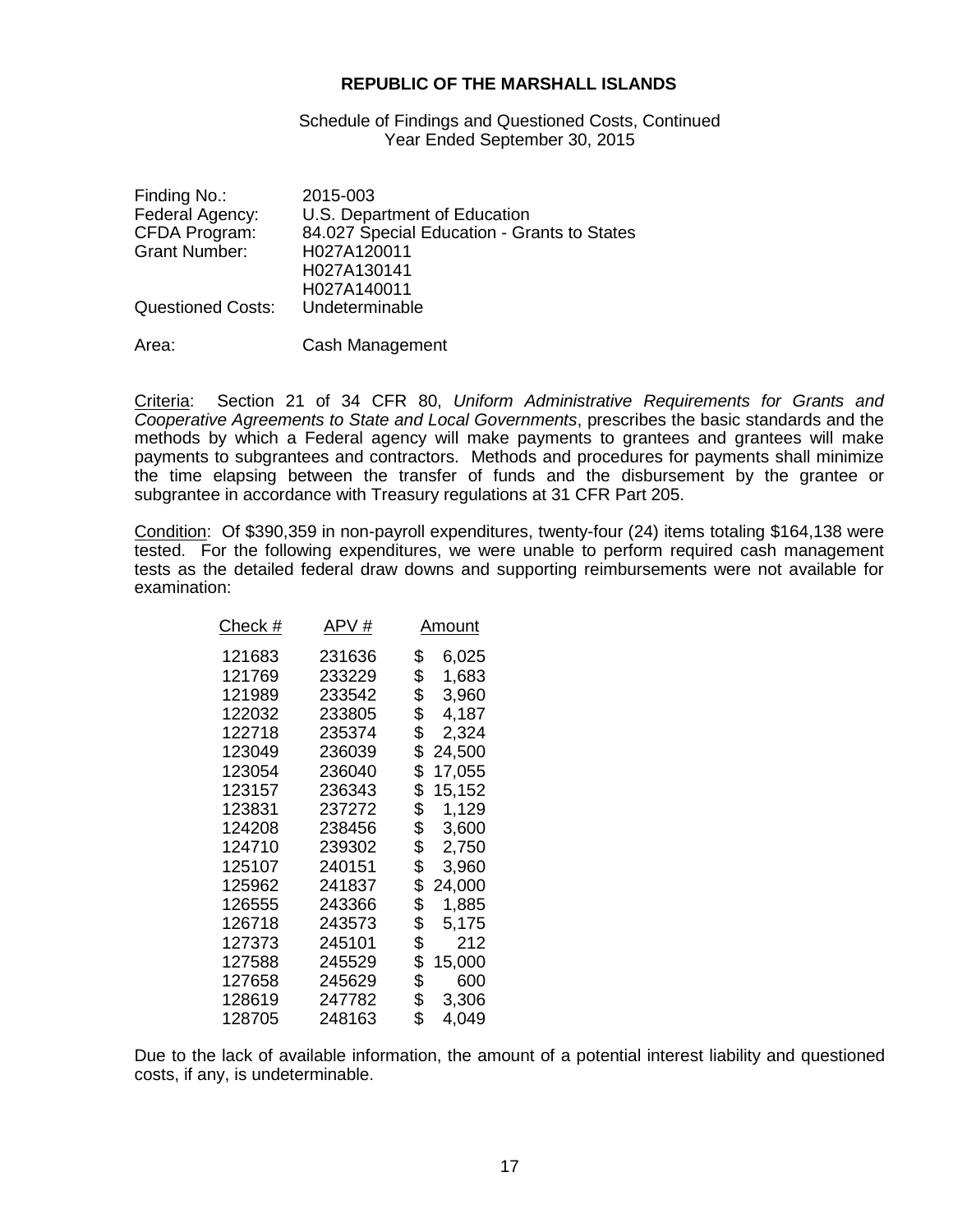Schedule of Findings and Questioned Costs, Continued Year Ended September 30, 2015

| Finding No.:             | 2015-003, Continued                         |
|--------------------------|---------------------------------------------|
| Federal Agency:          | U.S. Department of Education                |
| CFDA Program:            | 84.027 Special Education - Grants to States |
| <b>Grant Number:</b>     | H027A120011                                 |
|                          | H027A130141                                 |
|                          | H027A140011                                 |
| <b>Questioned Costs:</b> | Undeterminable                              |
| Area:                    | Cash Management                             |

Cause: The cause of the above condition is the lack of a formal methodology and procedures over the drawdown of federal funds to satisfy compliance with cash management requirements.

Effect: The effect of the above condition is noncompliance with cash management requirements.

Recommendation: The Ministry of Finance should establish a formal methodology governing the drawdown of federal funds to minimize the time elapsed between the receipt of federal funds and the date applicable payments clear the bank.

Prior Year Status: Lack of a formal methodology and procedures over the drawdown of federal funds to satisfy compliance with cash management requirements was reported as a finding in prior single audits as items 2005-7, 2006-4, 2007-8, 2008-1, 2009-3, 2012-03, 2013-003 and 2014-002.

Auditee Response and Corrective Action Plan: Management agrees with the findings and recommendations. Management realizes the responses to the recommendations have continuously been the same with minimum or actual implementation. However, there has been multiple efforts implemented and put in place to improve overall performance including establishing of an Internal Audit function unit and Human resources Management Unit for better performance monitoring and evaluation beginning FY2017.

Moreover, the Ministry of Finance will be hiring a junior level accountant to assist the Accounting Department to ensure proper monitoring of federal draw downs and relative transactions.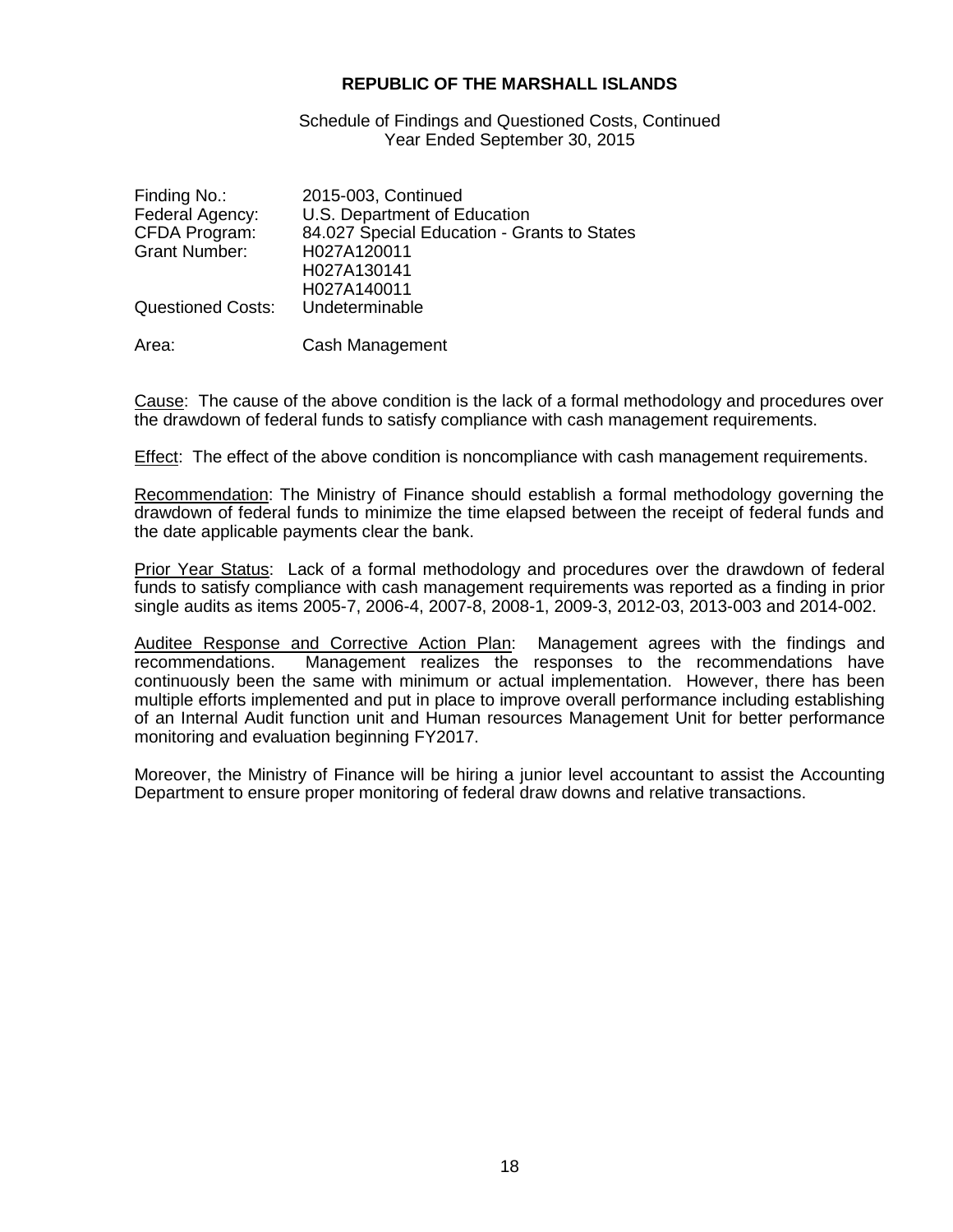#### Schedule of Findings and Questioned Costs, Continued Year Ended September 30, 2015

| Finding No.:<br>Federal Agency:<br>CFDA Program:<br><b>Grant Number:</b><br>Questioned Costs: | 2015-004<br>U.S. Department of the Interior<br>15.875 Economic, Social and Political Development of the Territories<br><b>Compact Sector Grants</b><br>\$0 |
|-----------------------------------------------------------------------------------------------|------------------------------------------------------------------------------------------------------------------------------------------------------------|
| Federal Agency:<br>CFDA Program:<br><b>Grant Number:</b>                                      | U.S. Department of Education<br>84.027 Special Education - Grants to States<br>H027A120011<br>H027A130141<br>H027A140011                                   |
| <b>Questioned Costs:</b>                                                                      | \$0                                                                                                                                                        |
| Area:                                                                                         | Equipment and Real Property Management                                                                                                                     |

Criteria: Article VI, Section 1(f)(4) of the Fiscal Procedures Agreement (FPA) and Section 80.32 of 34 CFR 80, *Uniform Administrative Requirements for Grants and Cooperative Agreements to State and Local Governments*, states that procedures for managing equipment, whether acquired in whole or in part with grant funds, will meet the following requirements:

- a. Property records must be maintained, which include (1) a description of the property, (2) a serial number or other identification number, (3) the source of property, (4) who holds title, (5) the acquisition date and cost of the property, (6) the percentage of United States funding used in the purchase, (7) the location, use and condition of the property, and (8) any ultimate disposition data including the date of disposal and sale price;
- b. A physical inventory of the property must be taken and the results reconciled with the property records at least every two years;
- c. A control system must be developed to ensure adequate safeguards to prevent loss, damage, or theft of the property;
- d. Adequate maintenance procedures must be developed to keep the property in good condition; and
- e. If the grantee or subgrantee is authorized or required to sell the property, proper sales procedures must be established to ensure the highest possible return.

Additionally, estimated useful lives of assets should be periodically re-assessed and adjusted as appropriate, based on actual experience.

Condition: No inventory of fixed assets has been performed in accordance with the criteria above to satisfy compliance with applicable equipment management requirements. Capital outlay expenditures incurred by RepMar within the Compact Sector Grants Fund (CFDA 15.875) and the Special Education - Grants to States (CFDA 84.027) for fiscal years 2015, 2014 and 2013 were as follows:

| <b>CFDA</b>                                              |                                           | <b>CFDA</b>                           |  |
|----------------------------------------------------------|-------------------------------------------|---------------------------------------|--|
| 15.875                                                   |                                           | 84.027                                |  |
| Fiscal Year 2015<br>Fiscal Year 2014<br>Fiscal Year 2013 | \$3,501,695<br>\$2,056,806<br>\$4,399,331 | 79,672<br>\$<br>36,356<br>S<br>58,324 |  |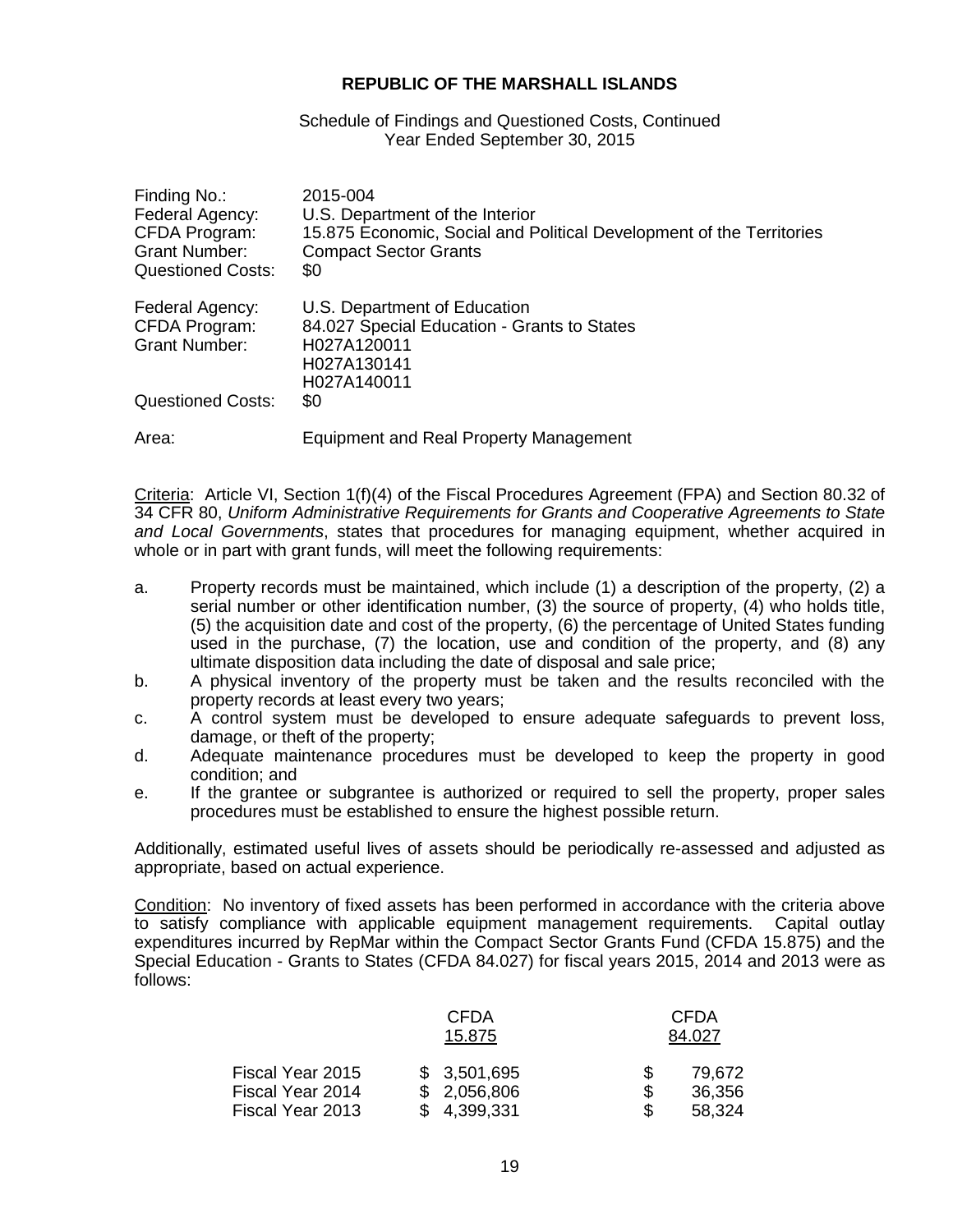Schedule of Findings and Questioned Costs, Continued Year Ended September 30, 2015

| Finding No.:<br>Federal Agency:<br>CFDA Program:<br><b>Grant Number:</b><br><b>Questioned Costs:</b> | 2015-004, Continued<br>U.S. Department of the Interior<br>15.875 Economic, Social and Political Development of the Territories<br><b>Compact Sector Grants</b><br>\$0 |
|------------------------------------------------------------------------------------------------------|-----------------------------------------------------------------------------------------------------------------------------------------------------------------------|
| Federal Agency:<br>CFDA Program:<br><b>Grant Number:</b>                                             | U.S. Department of Education<br>84.027 Special Education - Grants to States<br>H027A120011<br>H027A130141<br>H027A140011                                              |
| <b>Questioned Costs:</b>                                                                             | \$0                                                                                                                                                                   |
| Area:                                                                                                | Equipment and Real Property Management                                                                                                                                |

#### Condition, Continued:

We noted the following fixed assets that are currently inoperable and for which consideration of impairment has not been ascertained:

| Funding<br>Source | CFDA#  | <b>Asset Description</b>    | Department          | <b>Net</b><br><b>Book</b><br>Value |
|-------------------|--------|-----------------------------|---------------------|------------------------------------|
| <b>ROC Grant</b>  | N/A    | <b>Holland Motor Grader</b> | <b>Public Works</b> | \$109,662                          |
| Japan Grant       | N/A    | Hitachi Loader ZW250        | <b>Public Works</b> | \$148,573                          |
| Japan Grant       | N/A    | Hitachi Excavator           | <b>Public Works</b> | \$147,943                          |
| Compact           | 15.875 | <b>School Bus</b>           | Education           | \$97,635                           |
| <b>ROC Grant</b>  | N/A    | <b>Fire Truck</b>           | Police              | \$108,000                          |

A reconciled fixed assets register as of September 30, 2015 was not available until August 2016. Additionally, estimated useful lives of assets are not periodically re-assessed and adjusted.

Cause: The cause of the above condition is the lack of adequate internal control policies and procedures to satisfy compliance with federal property rules and regulations including inadequately designed maintenance procedures.

**Effect:** The effect of the above condition is noncompliance with federal equipment management requirements.

Recommendation: The Ministry of Finance should perform an inventory of RepMar's fixed assets as a basis for recording all assets in the financial statements and should complete such inventory in accordance with applicable federal property rules and regulations. Furthermore, we recommend that RepMar develop adequate maintenance procedures in order to keep property in good condition.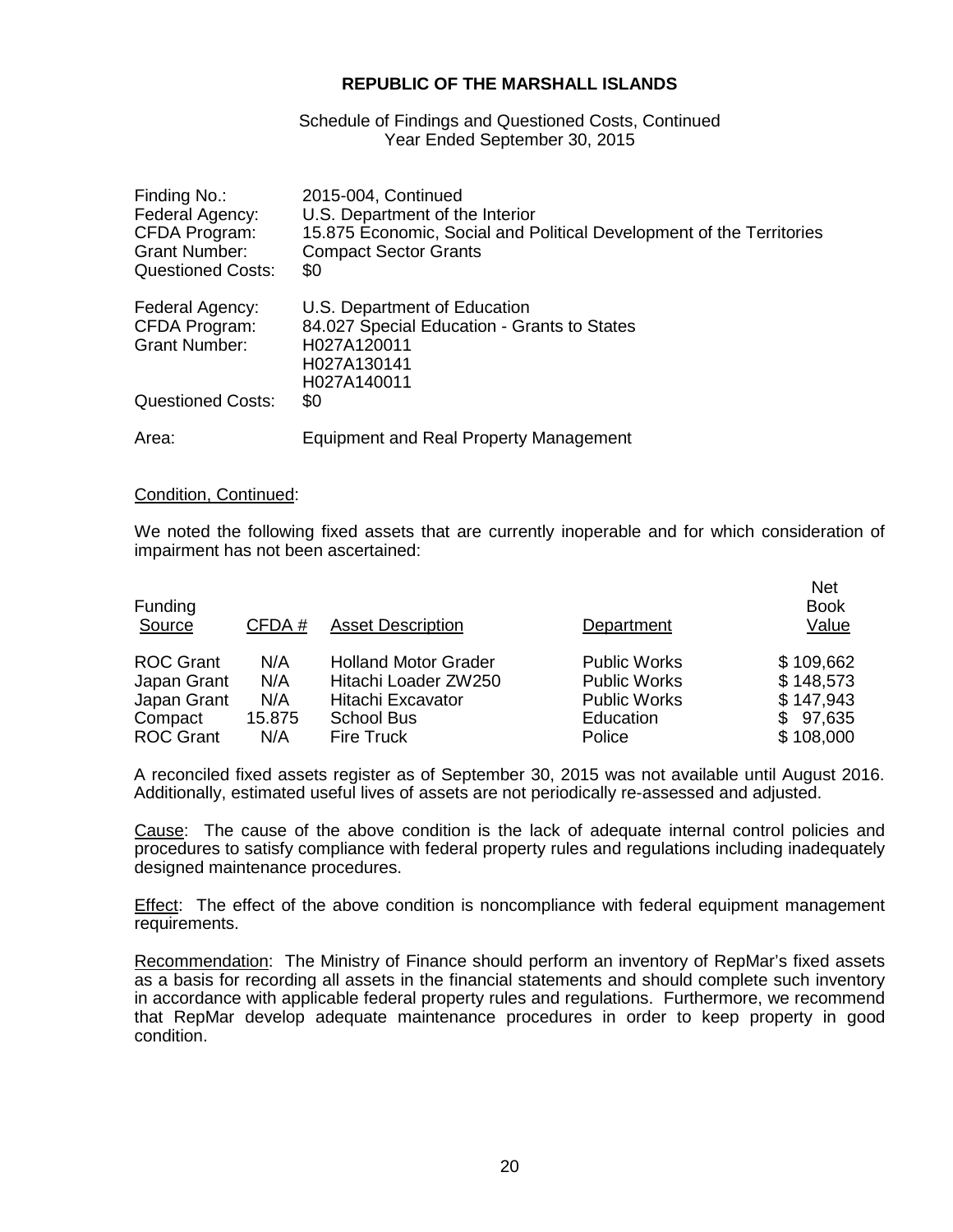Schedule of Findings and Questioned Costs, Continued Year Ended September 30, 2015

| Finding No.:<br>Federal Agency:<br>CFDA Program:<br><b>Grant Number:</b><br><b>Questioned Costs:</b> | 2015-004, Continued<br>U.S. Department of the Interior<br>15.875 Economic, Social and Political Development of the Territories<br><b>Compact Sector Grants</b><br>\$0 |
|------------------------------------------------------------------------------------------------------|-----------------------------------------------------------------------------------------------------------------------------------------------------------------------|
| Federal Agency:<br>CFDA Program:<br><b>Grant Number:</b>                                             | U.S. Department of Education<br>84.027 Special Education - Grants to States<br>H027A120011<br>H027A130141<br>H027A140011                                              |
| <b>Questioned Costs:</b>                                                                             | \$0                                                                                                                                                                   |
|                                                                                                      |                                                                                                                                                                       |

Area: Equipment and Real Property Management

Prior Year Status: Lack of a fixed asset listing that reconciles with an inventory of RepMar's fixed assets was reported as a finding in prior single audits for fiscal years 1988 through 2000 and as items 2001-8, 2002-28, 2003-28, 2004-12, 2005-11, 2006-10, 2007-9, 2008-3, 2009-5, 2010-3, 2011-3, 2012-04, 2013-004 and 2014-003.

Auditee Response and Corrective Action Plan: Management agrees with the finding and recommendation. Management highly notes that this has been a repeated and recurring finding since 1988. The Ministry of Finance will undertake necessary measures such as the creation of a task force group to conduct a physical inventory of all registered fixed assets to be headed by the Chief Procurement. It is planned to start the physical inventory starting CY2017. Once completed, the existing asset register will be updated accordingly.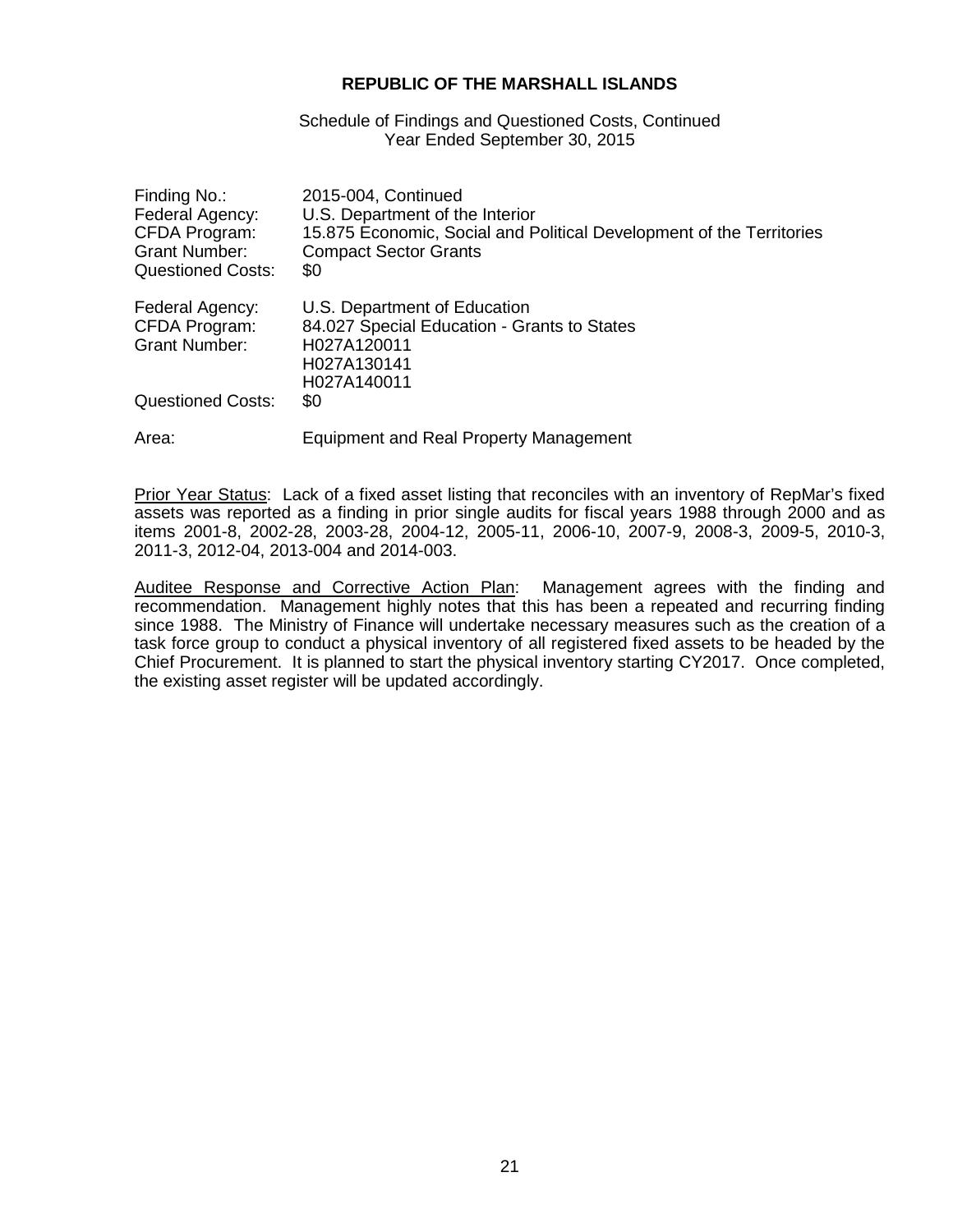#### Schedule of Findings and Questioned Costs, Continued Year Ended September 30, 2015

| Finding No.:             | 2015-005                                                             |
|--------------------------|----------------------------------------------------------------------|
| Federal Agency:          | U.S. Department of the Interior                                      |
| CFDA Program:            | 15.875 Economic, Social and Political Development of the Territories |
| Grant Number:            | <b>Compact Sector Grants</b>                                         |
| <b>Questioned Costs:</b> | \$440                                                                |
|                          |                                                                      |

Area: Period of Availability of Federal Funds

Criteria: The Compact Sector Grants stipulate the period of availability of federal funds during which time only costs resulting from obligations of the funding period may be charged.

Condition: Of \$18,783,107 in non-payroll expenditures for the Compact Sector Grants, fifty-four (54) items totaling \$5,725,012 were tested. For a \$440 item with an award period of 10/01/13 to 09/30/14 (Fund 410100, encumbrance # T1378001, cost center # CE2213), the associated obligation was liquidated past the cut-off deadline.

Additionally, we noted the following exceptions:

- For a \$676 item (Fund 410102, encumbrance  $#$  P5541801, cost center  $#$  CD2122), the invoice date of 10/03/14 is liquidated past the cut-off deadline. This item is also reported as a matter of noncompliance within Finding No. 2015-007, including associated questioned costs.
- For a \$511,440 item (Fund 510100, encumbrance  $\#$  C0965801, cost center  $\#$  C88171), the encumbrance date of 02/24/2015 is outside of the funding period of the associated grant. This item is also reported as a matter of noncompliance within Finding No. 2015-007, including associated questioned costs.

Cause: The cause of the above condition is the lack of established internal controls enabling noncompliance to go undetected.

Effect: The effect of the above condition is noncompliance with period of availability requirements as stipulated in grant awards and questioned costs of \$440 result.

Recommendation: We recommend RepMar establish controls requiring compliance with the period of availability requirements of the program.

Auditee Response and Corrective Action Plan: Management agrees with the finding and recommendation. On top of various efforts currently in pace to improve processes and internal control, the Ministry of Finance will establish an Internal Audit function unit.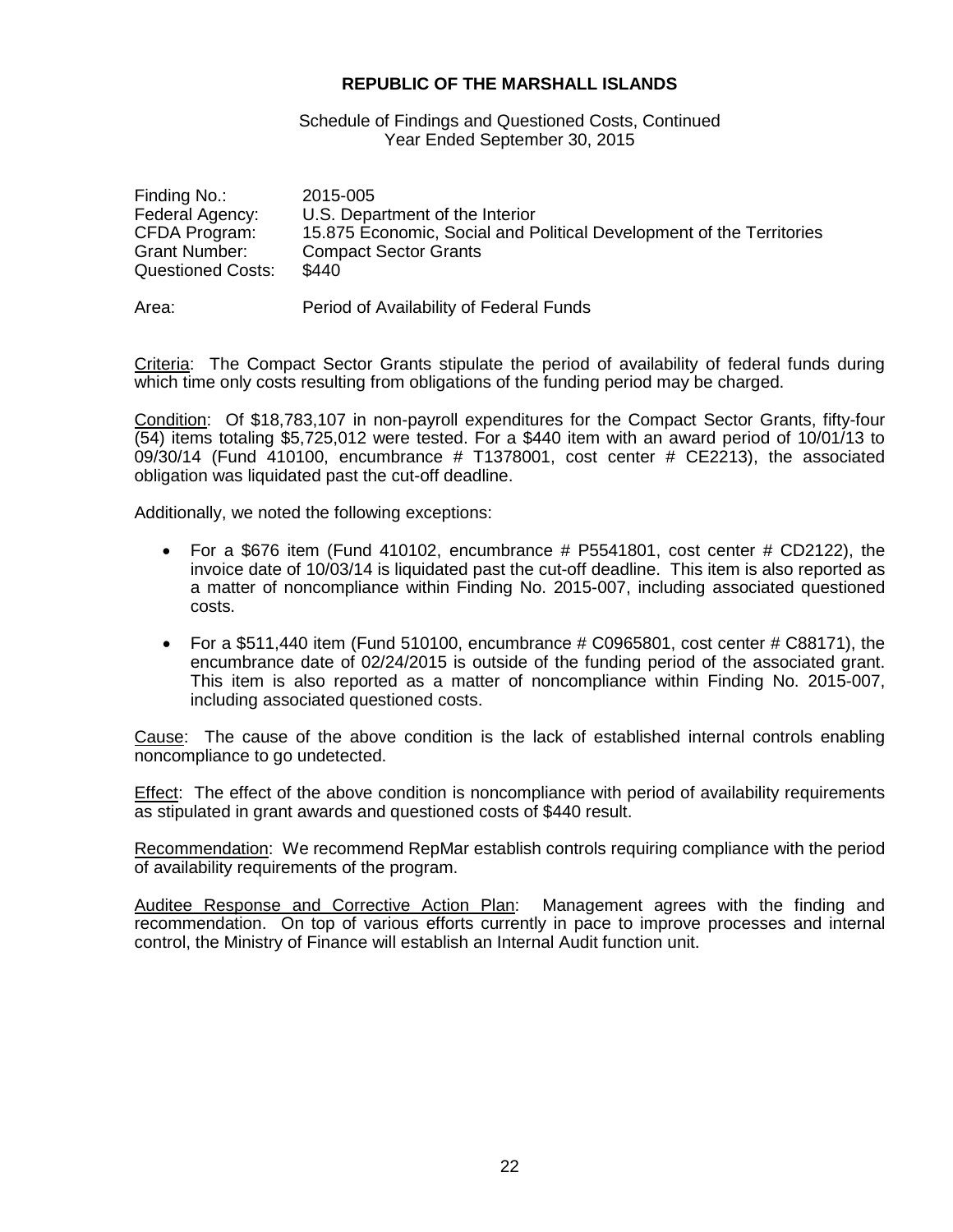Schedule of Findings and Questioned Costs, Continued Year Ended September 30, 2015

| Finding No.:             | 2015-006                                                |
|--------------------------|---------------------------------------------------------|
| Federal Agency:          | U.S. Department of Agriculture                          |
| CFDA Program:            | 10.567 Food Distribution Program on Indian Reservations |
| <b>Grant Number:</b>     | 7MI810MI8                                               |
| <b>Questioned Costs:</b> | \$30,155                                                |

Area: Procurement and Suspension and Debarment

Criteria: Section 3016.36 of 7 CFR Part 3016, *Uniform Administrative Requirements for Grants and Cooperative Agreements to State and Local Governments*, states that RepMar may use its own procedures for procurement, whether done by the government or by its Sub-Grantees, provided that they meet the standards identified in this section.

RepMar's Procurement Code states the following:

- (a) Section 124 unless otherwise authorized by law, all Government contracts shall be awarded by competitive sealed bidding.
- (b) Section 127 procurement of goods and services not exceeding \$25,000 may be made in accordance with small purchase procedures promulgated by RepMar's Policy Office. Small purchase procedures are those relatively simple and informal methods for securing services, supplies, or other property that do not cost more than \$25,000. RepMar's Ministry of Finance has previously declared that if small purchase procedures are used, price or rate quotations shall be obtained from an adequate number of qualified sources.
- (c) Section 128 a contract may be awarded for a supply, service, or construction item without competition when it is determined in writing that there is only one source for the required supply, service, or construction item.

Condition: Of \$388,305 in non-payroll expenditures for the Food Distribution Program on Indian Reservations program, procurement for one (1) item (check # 126445) tested totaling \$30,155 did not comply with Section 124 of RepMar's Procurement Code. For this purchase, two separate purchase requisitions were processed using the same set of price quotations. It appears that the purchase was artificially divided to qualify for small purchase procedures.

Cause: The cause of the above condition is the lack of adequate internal control policies and procedures requiring the documentation of procurement procedures to satisfy compliance with federal procurement requirements.

Effect: The effect of the above condition is noncompliance with applicable procurement requirements and questioned costs of \$30,155 result for this non-major program.

Recommendation: RepMar should require that documentation be adequate to comply with federal procurement standards. Specifically, documentation should indicate the history of procurement, including the rationale for vendor selection.

Auditee Response and Corrective Action Plan: Management agrees with the finding and recommendation. MOF will reinforce compliance with federal procurement requirements. The Ministry of Finance is in the process of improving and strengthening internal control measures including proper documentation and strict adherence to procurement standards.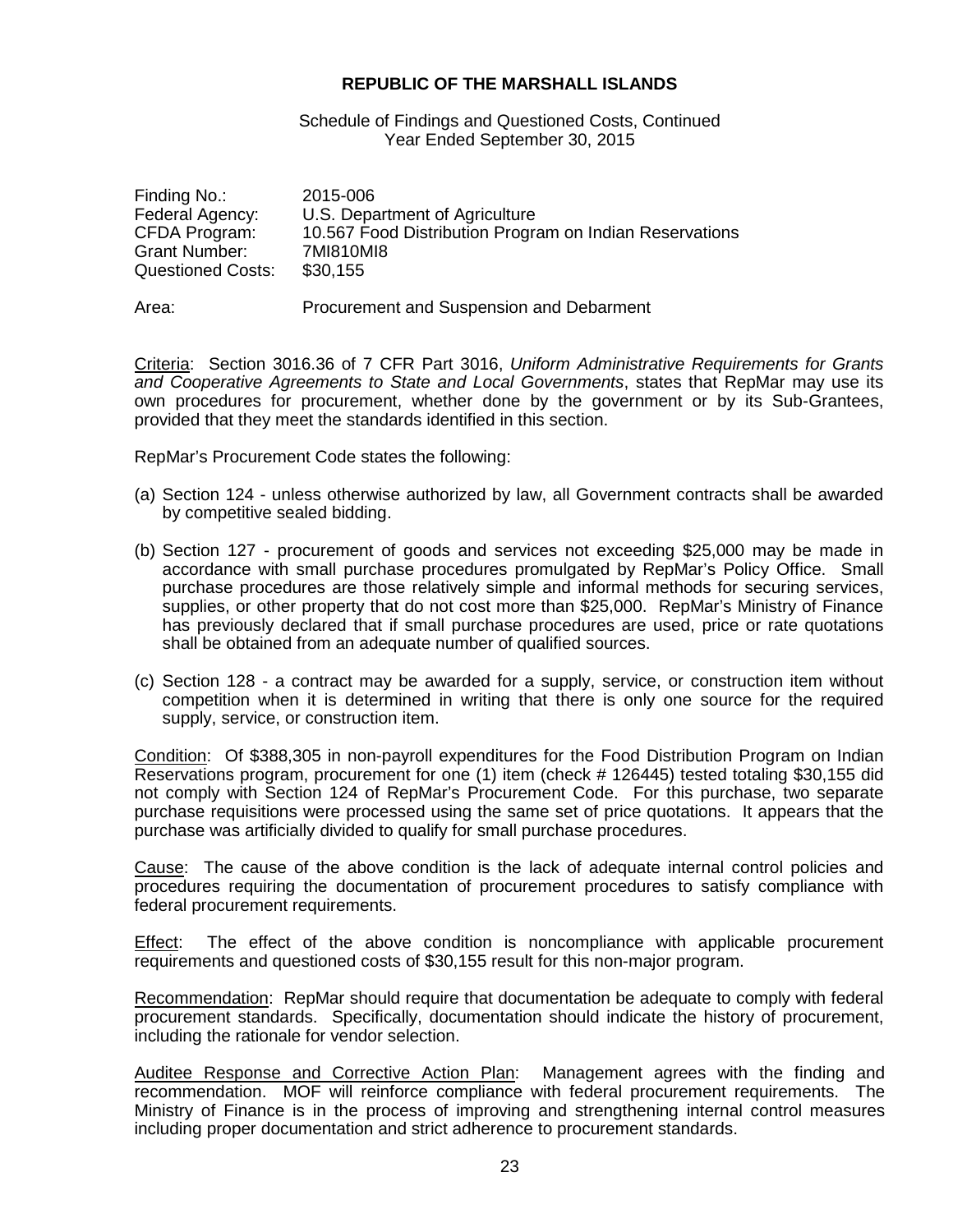#### Schedule of Findings and Questioned Costs, Continued Year Ended September 30, 2015

| Finding No.:             | 2015-007                                                             |
|--------------------------|----------------------------------------------------------------------|
| Federal Agency:          | U.S. Department of the Interior                                      |
| CFDA Program:            | 15.875 Economic, Social and Political Development of the Territories |
| Grant Number:            | <b>Compact Sector Grants</b>                                         |
| <b>Questioned Costs:</b> | \$522,797                                                            |

Area: Procurement and Suspension and Debarment

Criteria: Article VI, Section 1(j)(1) of the Fiscal Procedures Agreement (FPA) states that RepMar may use its own procedures for procurement, whether done by the government or its Sub-Grantees, provided that they meet the standards identified in the FPA.

RepMar's Procurement Code states the following:

- (a) Section 124 unless otherwise authorized by law, all Government contracts shall be awarded by competitive sealed bidding.
- (b) Section 127 procurement of goods and services not exceeding \$25,000 may be made in accordance with small purchase procedures promulgated by RepMar's Policy Office. Small purchase procedures are those relatively simple and informal methods for securing services, supplies, or other property that do not cost more than \$25,000. RepMar's Ministry of Finance has previously declared that if small purchase procedures are used, price or rate quotations shall be obtained from three qualified sources.
- (c) Section 128 a contract may be awarded for a supply, service, or construction item without competition when it is determined in writing that there is only one source for the required supply, service, or construction item.

Condition: Of \$18,783,107 in non-payroll expenditures for the Compact Sector Grants, fifty-four (54) items totaling \$5,725,012 were tested. For the following items, supporting documentation was inadequate to evidence the procurement process:

| Item $#$ | Fund # | Check # | Encumbrance # | APV#    | Amount      |
|----------|--------|---------|---------------|---------|-------------|
| 1        | 410100 | 127166  | P5729401      | 244546  | \$<br>3,550 |
| 2        | 410100 | 128319  | P5802501      | 247060  | 2,838       |
| 3        | 410102 | 122032  | P5541801      | 233803  | 676         |
| 4        | 410102 | 127600  | A1681501      | 245561  | 1,159       |
| 5        | 410110 | 126726  | M0989201      | 243654  | 69          |
| 6        | 410110 | 130638  | P5874801      | 251720  | 3,065       |
| 7        | 510100 | Various | C0965801      | various | 511,440     |
|          |        |         |               |         | \$522,797   |

For item # 1, the more expensive vendor was selected, and there was no documentation on file to justify the procurement decision. Therefore, a questioned cost of \$3,550 for the difference in price results.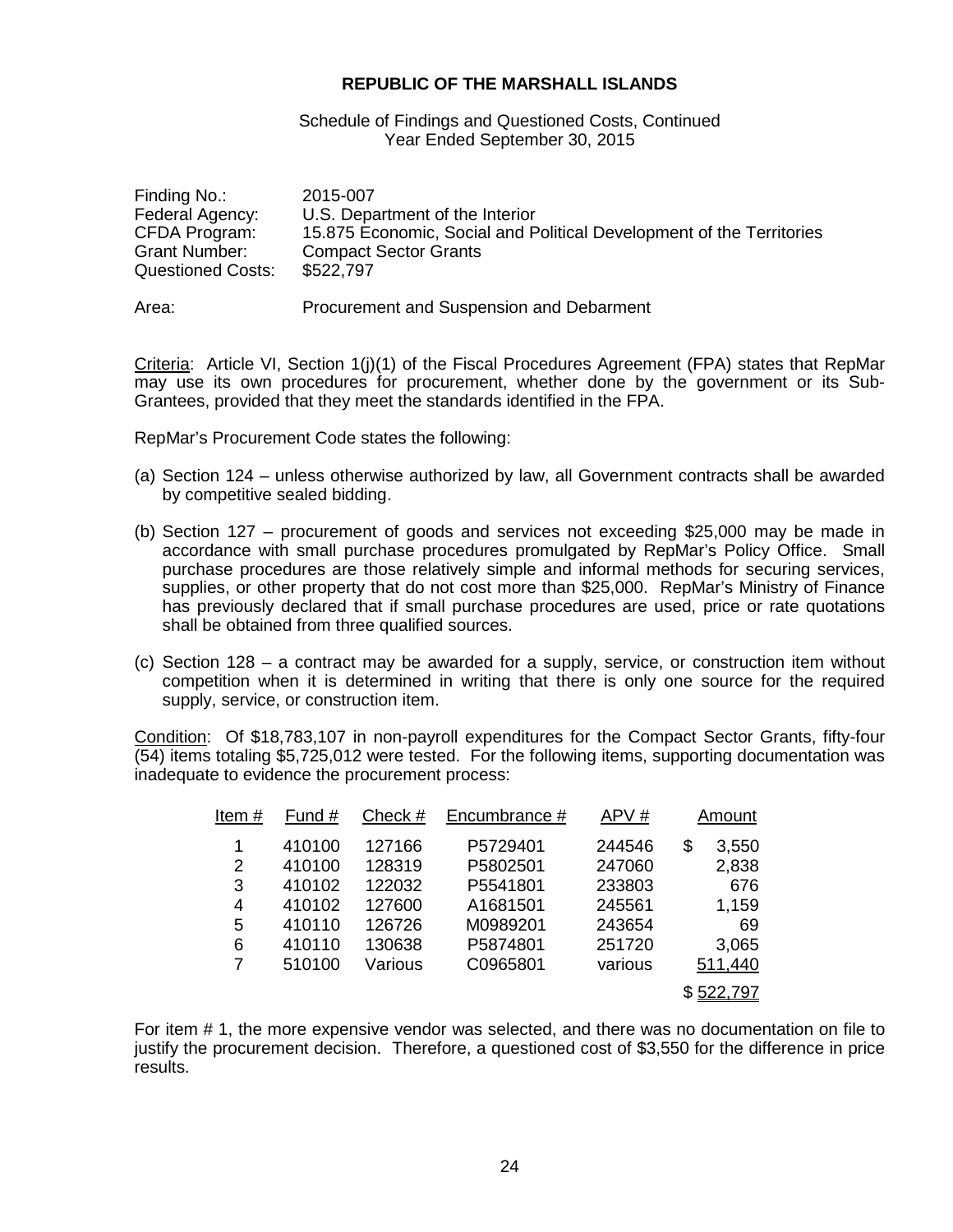Schedule of Findings and Questioned Costs, Continued Year Ended September 30, 2015

| Finding No.:             | 2015-007, Continued                                                  |
|--------------------------|----------------------------------------------------------------------|
| Federal Agency:          | U.S. Department of the Interior                                      |
| CFDA Program:            | 15.875 Economic, Social and Political Development of the Territories |
| Grant Number:            | <b>Compact Sector Grants</b>                                         |
| <b>Questioned Costs:</b> | \$522,797                                                            |
|                          |                                                                      |

Area: Procurement and Suspension and Debarment

#### Condition, Continued:

For item #s 2 and 3, the more expensive vendor was selected and there was no documentation on file to justify the procurement decision. Therefore, for item # 2, questioned costs for the difference in price result. Item # 3 is also reported as a matter of noncompliance within Finding No. 2015- 005; therefore, questioned costs for the entire purchase price result.

For item # 4, documentation was not provided to substantiate that the most economical fare was procured.

For item #s 5 and 6, no evidence of obtaining informal price quotations was provided.

For item # 7, procurement was not supported by competitive sealed bidding or another appropriate procurement methodology; thus, the purchase appears to have been sole sourced.

Cause: The cause of the above condition is the lack of adequate internal control policies and procedures requiring the documentation of procurement procedures to satisfy compliance with federal procurement requirements.

Effect: The effect of the above condition is noncompliance with applicable procurement requirements and questioned costs of \$522,797 result.

Recommendation: RepMar should require that documentation be adequate to comply with federal procurement requirements. Specifically, documentation should indicate the history of procurement, including the rationale for vendor selection.

Prior Year Status: Lack of adequate internal control policies and procedures requiring the documentation of procurement procedures to satisfy compliance with federal procurement requirements was reported as a finding in prior single audits as items 2003-20, 2003-21, 2003-22, 2003-23, 2004-08, 2004-09, 2005-09, 2005-10, 2006-07, 2006-08, 2006-09, 2007-02, 2007-03, 2007-04, 2007-05, 2007-06, 2007-07, 2008-04, 2008-05, 2008-06, 2008-07, 2009-08, 2009-09, 2010-04, 2010-05, 2011-04, 2011-05, 2011-06, 2012-05, 2012-06, 2013-005 and 2014-004.

Auditee Response and Corrective Action Plan: Management partially agrees with the finding and recommendation. The Ministry of Finance will reinforce compliance with procurement requirements. The Ministry of Finance is in the process of improving and strengthening internal control measures including proper documentation and strict adherence to procurement standards.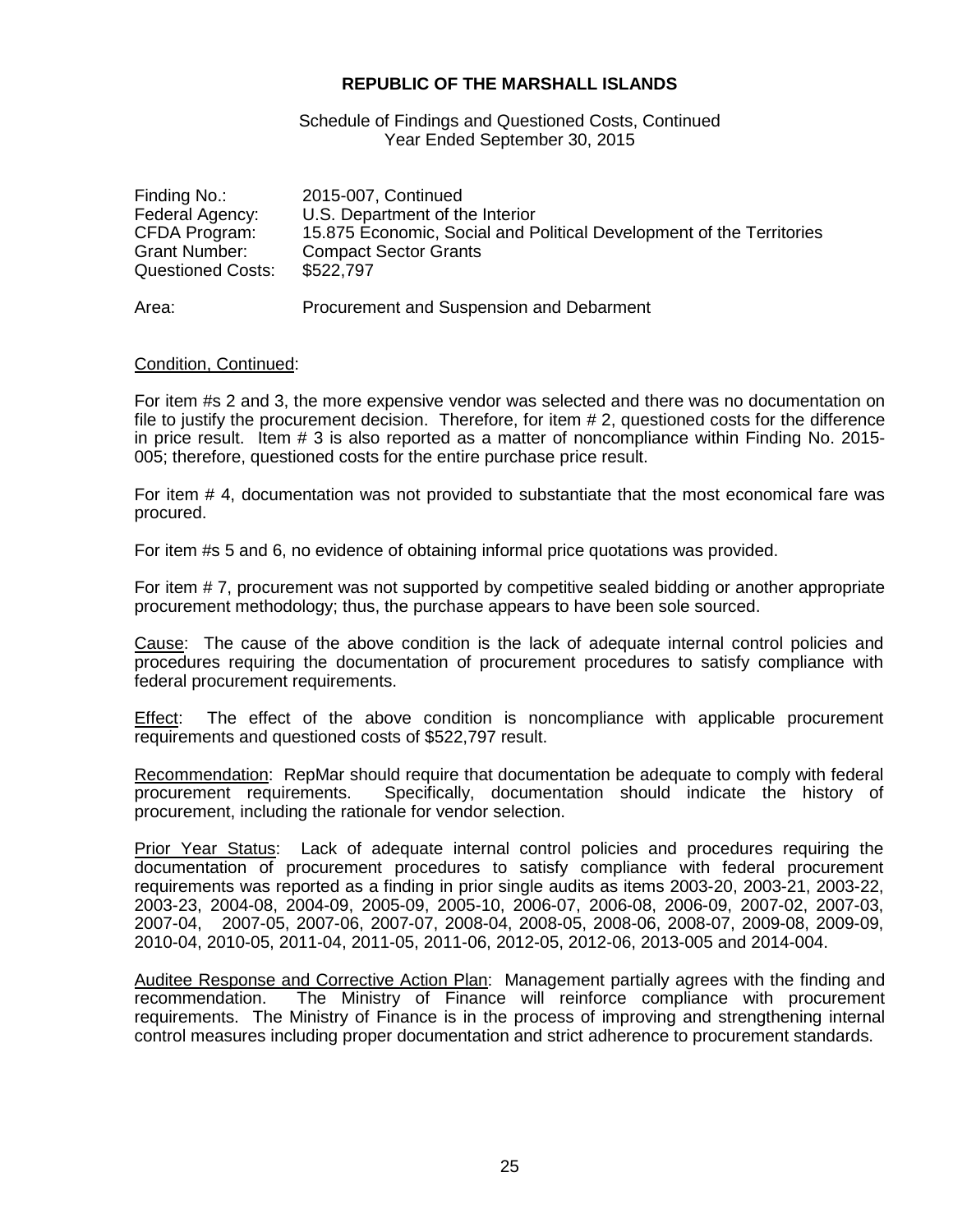#### Schedule of Findings and Questioned Costs, Continued Year Ended September 30, 2015

| Finding No.:             | 2015-007, Continued                                                  |
|--------------------------|----------------------------------------------------------------------|
| Federal Agency:          | U.S. Department of the Interior                                      |
| CFDA Program:            | 15.875 Economic, Social and Political Development of the Territories |
| Grant Number:            | <b>Compact Sector Grants</b>                                         |
| <b>Questioned Costs:</b> | \$522.797                                                            |
|                          |                                                                      |

Area: Procurement and Suspension and Debarment

#### Auditee Response and Corrective Action Plan, Continued:

Item  $# 2 -$  Three price quotations were obtained for Ministry of Health purchase requisition comprising of multiple items. The selection of more expensive vendor is evident on the comparison provided being the most responsive calculated quotation. The other two quotations were considered non-responsive for non-availability of some purchase items.

Item # 4 - The single quotation obtained is believed to be the most reasonable and economical fare with a single airline flying in and out of Majuro. Also, airline ticket reservation was made with preference to a single ticketing agency that allowed issuance of airline tickets without being paid yet to avoid inconvenience of seat unavailability especially having a short period of reservation from the date of travel authorization until the day before the scheduled flight. On the other hand, online ticket reservation also requires credit card or similar mode of payment.

However, moving forward to satisfy compliance with the procurement requirements, the Ministry of Finance will strictly enforce adherence to procurement standards of obtaining price quotations and necessary documentation to procurement decision.

Item #5 – Ministry of Health purchase local foods from various local vendors to be served in Majuro Hospital hence, no price quotation was required. These local foods are mostly perishable goods not readily available in local markets and purchase cost is of known reasonable and economical price. Independent validation of purchases is done by the Supply Unit.

The management noted some issues in the procurement act provisions and having no proposed revisions for the time being, the management aims to adopt necessary measures in developing internal control policies to ensure uniformity and consistency in the execution of procurement procedures.

Auditor Response: We reiterate the recommendation requiring that documentation be adequate to comply with federal procurement requirements. Specifically, documentation should indicate the history of procurement, including the rationale for vendor selection.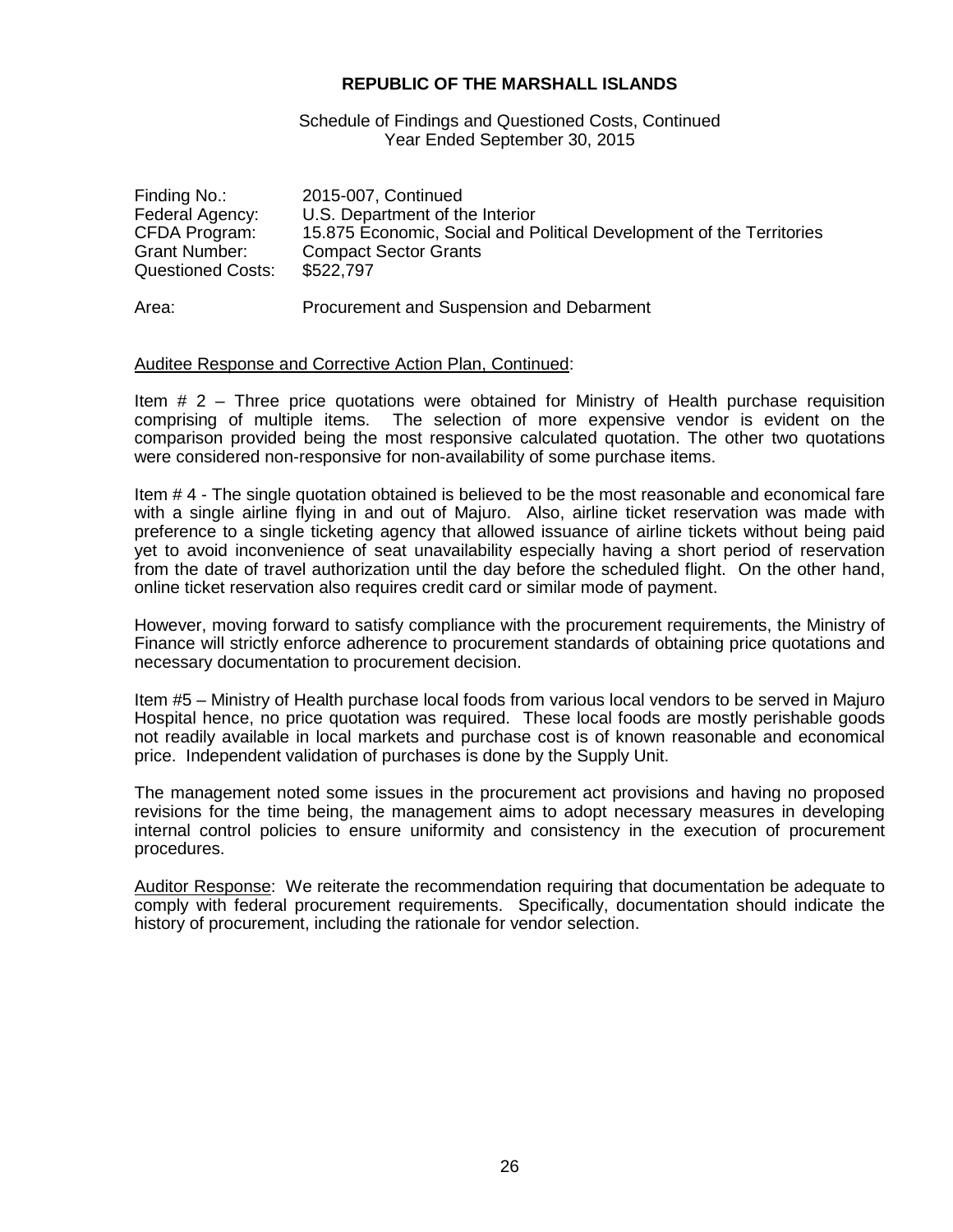Schedule of Findings and Questioned Costs, Continued Year Ended September 30, 2015

| Finding No.:             | 2015-008                                    |
|--------------------------|---------------------------------------------|
| Federal Agency:          | U.S. Department of Education                |
| CFDA Program:            | 84.027 Special Education - Grants to States |
| <b>Grant Number:</b>     | H027A120011                                 |
|                          | H027A130141                                 |
|                          | H027A140011                                 |
| Area:                    | Procurement and Suspension and Debarment    |
| <b>Questioned Costs:</b> | \$72,162                                    |

Criteria: Section 80.36 of 34 CFR 80, *Uniform Administrative Requirements for Grants and Cooperative Agreements to State and Local Governments*, states that RepMar may use its own procedures for procurement, whether done by the government or by its Sub-Grantees, provided that they meet the standards identified in this section.

RepMar's Procurement Code states the following:

- (a) Section 124 unless otherwise authorized by law, all Government contracts shall be awarded by competitive sealed bidding.
- (b) Section 127 procurement of goods and services not exceeding \$25,000 may be made in accordance with small purchase procedures promulgated by RepMar's Policy Office. Small purchase procedures are those relatively simple and informal methods for securing services, supplies, or other property that do not cost more than \$25,000. RepMar's Ministry of Finance has previously declared that if small purchase procedures are used, price or rate quotations shall be obtained from an adequate number of qualified sources.
- (c) Section 128 a contract may be awarded for a supply, service, or construction item without competition when it is determined in writing that there is only one source for the required supply, service, or construction item.

Condition: Of \$390,359 in non-payroll expenditures for the Special Education – Grants to States, twenty-four (24) items totaling \$164,138 were tested. For the following items, documentation supporting the procurement process was either not available for examination or indicated noncompliance with RepMar's Procurement Code.

| Item# | Grant #     | Check # | Encumbrance # | APV#   | Amount      |
|-------|-------------|---------|---------------|--------|-------------|
| 1     | H027A130141 | 121769  | A1615401      | 233229 | 1,683<br>\$ |
| 2     | H027A120011 | 123049  | P5542701      | 236039 | 24,500      |
| 3     | H027A120011 | 123157  | P5528301      | 236343 | 15,152      |
| 4     | H027A130141 | 123831  | P5638001      | 237272 | 1,129       |
| 5     | H027A140011 | 125962  | P5714401      | 241837 | 24,000      |
| 6     | H027A130141 | 126555  | P5705001      | 243366 | 1,885       |
| 7     | H027A140011 | 128619  | A1696201      | 247782 | 3,306       |
|       |             |         |               |        | 71,655      |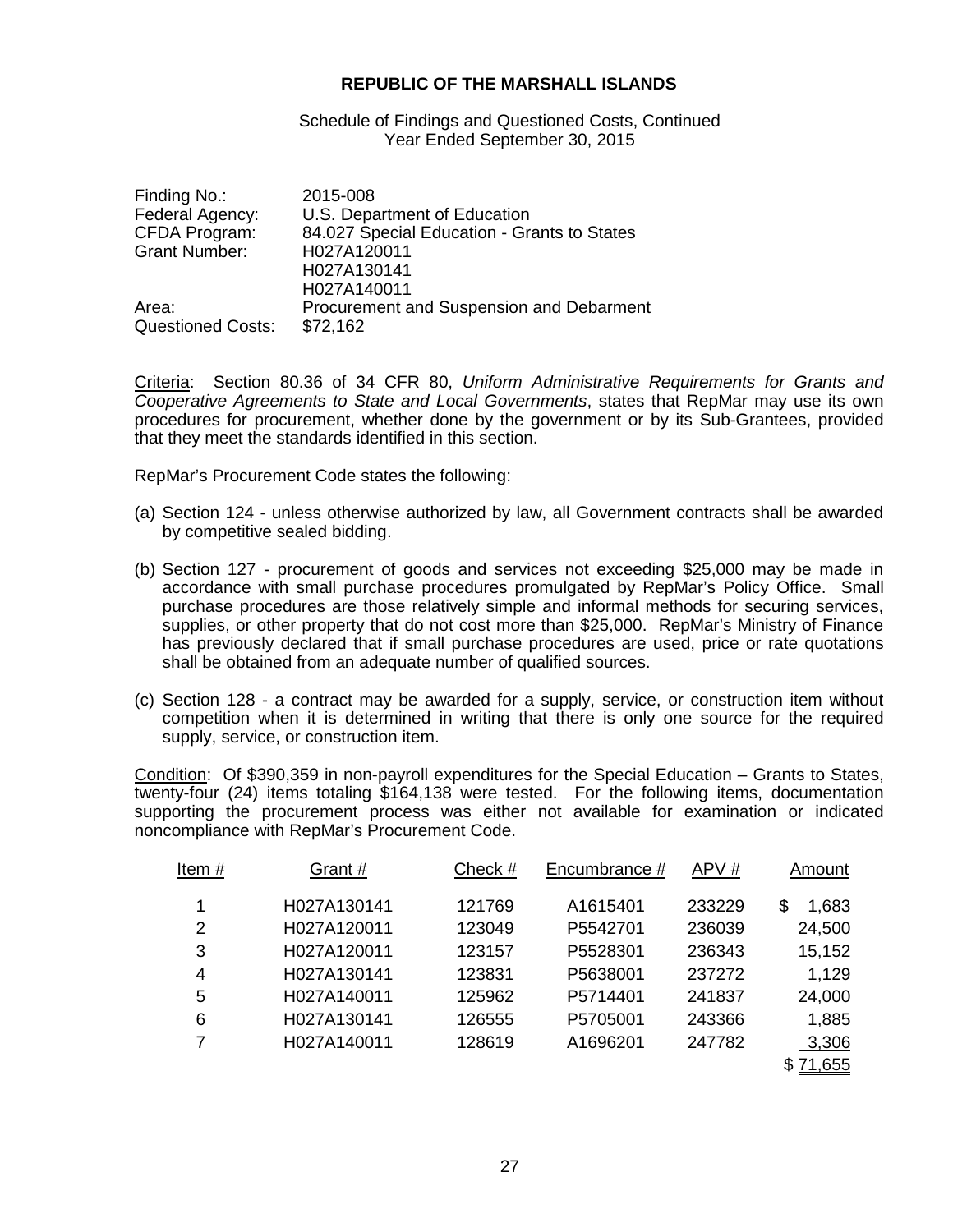Schedule of Findings and Questioned Costs, Continued Year Ended September 30, 2015

| Finding No.:             | 2015-008, Continued                         |
|--------------------------|---------------------------------------------|
| Federal Agency:          | U.S. Department of Education                |
| CFDA Program:            | 84.027 Special Education - Grants to States |
| <b>Grant Number:</b>     | H027A120011                                 |
|                          | H027A130141                                 |
|                          | H027A140011                                 |
| Area:                    | Procurement and Suspension and Debarment    |
| <b>Questioned Costs:</b> | \$72,162                                    |

#### Condition, Continued:

For item #s 1 and 7, no documentation was provided to substantiate that the most economical fare was procured.

For item #s 2 and 5, the requests for price quotation specified brand names and other requirements which do not appear to be necessary for the proposed use of the vehicles. Furthermore, there was no evidence that other vendors were contacted despite certain vendor responses being unresponsive. For item # 2, while the request for quotation was provided to vendors on 09/17/2014, the underlying purchase requisition was dated 09/16/2014, and the maximum passenger capacity for this vehicle is seven as compared to item # 5 which seats up to nine. For item # 5, the request for quotation was provided to the selected vendor on 02/04/2015 while the other two vendors both received the request five days later on 02/09/2015. It appears that the vendor had already been selected when the request for quotation was processed.

Item # 3 was for the purchase of cleaning and bathroom supplies; however, quotations were requested from hardware and office supplies stores. None of the three vendor responses received had all the desired items on stock but instead of contacting other vendors, the selected vendor was allowed time to backorder items (the purchase order was dated September 2014 while the invoice was dated January 2015). Additionally, differences in unit price and quantity were noted in the purchase requisition, purchase order, and vendor invoice yet the total purchase amount remained constant.

For item #s 4 and 6, documentation supporting the procurement process was not available for examination.

In addition, a \$507 item (check # 14747) was not evidenced by underlying invoice or other pertinent documentation to support the expenditure, including the procurement process.

Cause: The cause of the above condition is the lack of adequate internal control policies and procedures requiring the documentation of procurement procedures to satisfy compliance with federal procurement requirements.

**Effect:** The effect of the above condition is noncompliance with procurement standards and questioned costs of \$72,162 result.

Recommendation: RepMar should require that documentation be adequate to comply with federal procurement standards.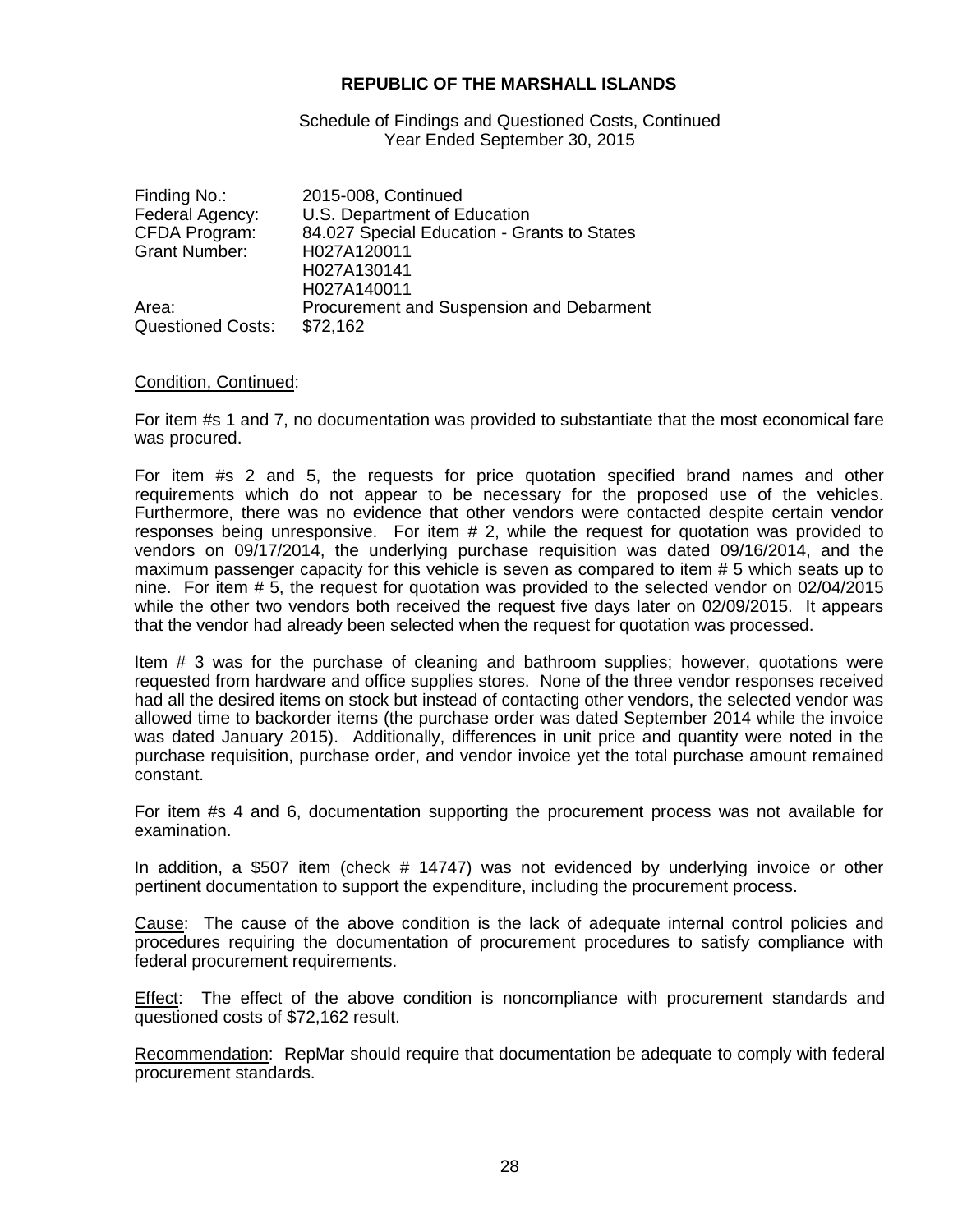Schedule of Findings and Questioned Costs, Continued Year Ended September 30, 2015

| Finding No.:             | 2015-008, Continued                         |
|--------------------------|---------------------------------------------|
| Federal Agency:          | U.S. Department of Education                |
| CFDA Program:            | 84.027 Special Education - Grants to States |
| <b>Grant Number:</b>     | H027A120011                                 |
|                          | H027A130141                                 |
|                          | H027A140011                                 |
| Area:                    | Procurement and Suspension and Debarment    |
| <b>Questioned Costs:</b> | \$72,162                                    |

Prior Year Status: Lack of adequate internal control policies and procedures requiring the documentation of procurement procedures to satisfy compliance with federal procurement requirements was reported as a finding in prior single audits as items 2011-06, 2012-06, 2013-006 and 2014-005.

Auditee Response and Corrective Action Plan: Management agrees with the finding. Furthermore, management agrees with the recommendation.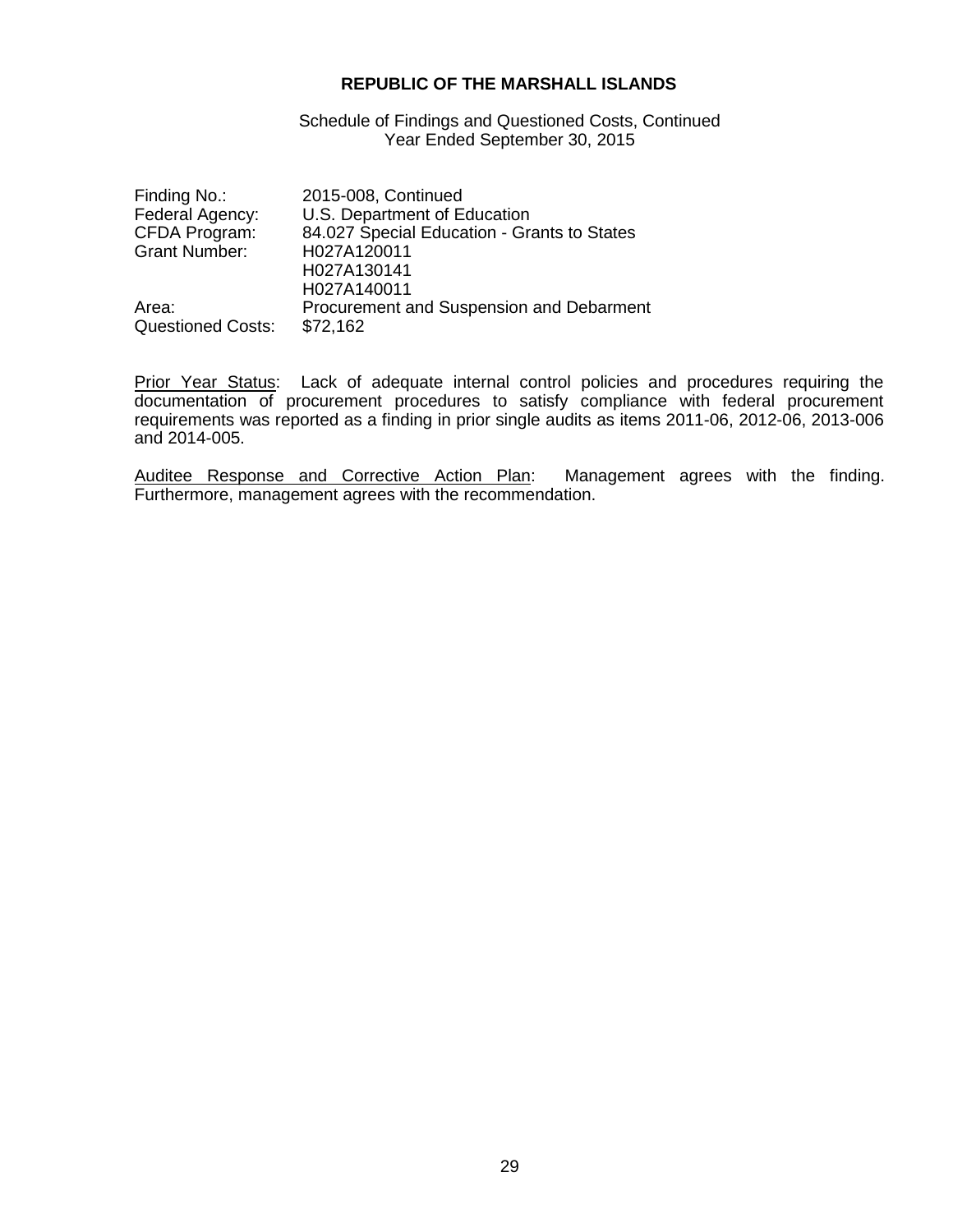Schedule of Findings and Questioned Costs, Continued Year Ended September 30, 2015

| Finding No.:             | 2015-009                                    |
|--------------------------|---------------------------------------------|
| Federal Agency:          | U.S. Department of Education                |
| CFDA Program:            | 84.027 Special Education - Grants to States |
| <b>Grant Number:</b>     | H027A120011                                 |
|                          | H027A130141                                 |
|                          | H027A140011                                 |
| Area:                    | Period of Availability of Federal Funds     |
| <b>Questioned Costs:</b> | \$0                                         |

Criteria: Where a funding period is specified, a recipient may charge to the grant only allowable costs resulting from obligations incurred during the funding period and any pre-award costs authorized by the Federal awarding agency.

Condition: Of \$390,359 in non-payroll expenditures for the Special Education - Grants to States, twenty-four (24) items totaling \$164,138 were tested. For a \$15,152 item (check # 123157, APV # 236343) expended under grant number H027A120011, the vendor invoice was dated in January 2015, which is after the de-obligation deadline. The budget period for grant number H027A120011 is from July 1, 2012 through September 30, 2013, with a de-obligation cut-off of December 31, 2014. This item is also reported as a matter of noncompliance within Finding 2015-008, including associated questioned costs.

Cause: The cause of the above condition is the lack of established internal controls enabling noncompliance to go undetected.

Effect: The effect of the above condition is noncompliance with period of availability requirements as stipulated in grant awards.

Recommendation: We recommend RepMar establish internal controls requiring compliance with the period of availability requirements of the program.

Auditee Response and Corrective Action Plan: Management partially agrees with the finding and recommendation. Expenditures charged to the grant was made within the funding period. Purchase Order was served on September 30, 2014 to Ace Hardware as the winning bidder. Payment was made on December 31, 2014 (within the grant period). Actual delivery of goods was made in partial on December 22, 2014 and completed on January 19, 2015. However prior notice by the said supplier was received with the underlying reason that was endorsed and subsequently approved for payment with a condition that issued check will not be released until the completion of such delivery. The situation called for acceptance of the appeal so not to further delay and hamper the program by conducting another and the same procurement process of the same purchase requisitions.

On top of various efforts currently in pace to improve processes and internal control, the Ministry of Finance will establish an Internal Audit function unit.

Auditor Response: We reiterate the recommendation requiring that internal controls be adequate to comply with period of availability requirements. Specifically, the vendor invoice was dated in January 2015, which is after the de-obligation deadline.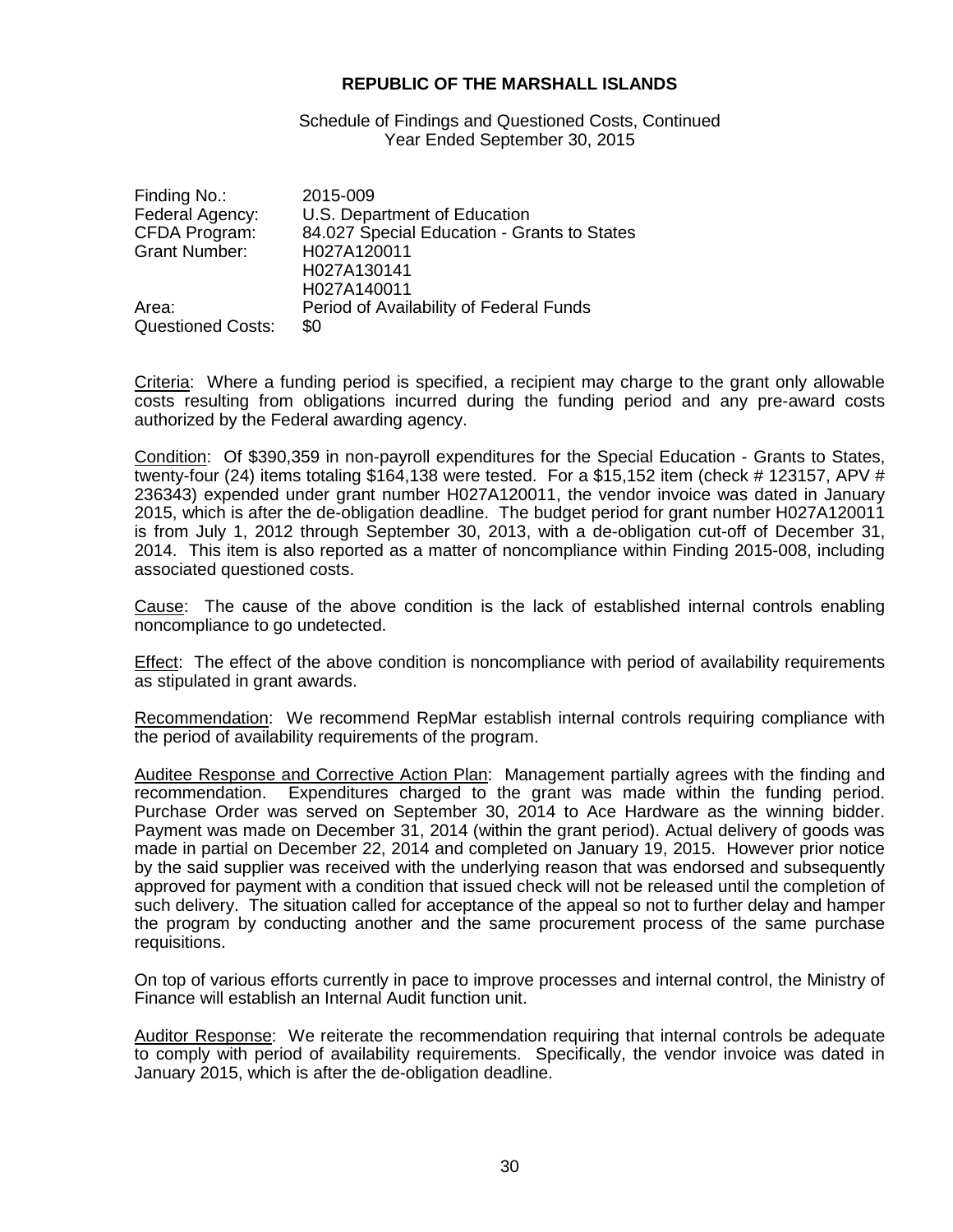#### Schedule of Findings and Questioned Costs, Continued Year Ended September 30, 2015

| Finding No.:             | 2015-010                                                             |
|--------------------------|----------------------------------------------------------------------|
| Federal Agency:          | U.S. Department of the Interior                                      |
| CFDA Program:            | 15.875 Economic, Social and Political Development of the Territories |
| Grant Number:            | <b>Compact Sector Grants</b>                                         |
| <b>Questioned Costs:</b> | \$0                                                                  |

Area: Reporting

Criteria: Article VI, Section 1(b)(1) of the Fiscal Procedures Agreement (FPA) requires the following financial reports to be prepared quarterly for each sector grant and submitted by RepMar 30 days after the end of each fiscal quarter:

- A statement of revenues and expenditures for governmental fund types and a comparison of budget and actual expenditures by function for governmental fund types. Quarterly reports for all Operational Grants shall contain a budget execution report for each function and include major office, cost centers and budget activities.
- Standard Form SF-269 and SF-272, or any successor thereto, as issued by the Government of the United States from time to time.

Article VI, Section 1.(b)(2) of the (FPA) further requires a final cash transactions report for each sector or other grant 90 days after the end of the funding period.

Additionally, reports submitted should reconcile with underlying accounting records.

Condition: The final fiscal year 2015 cash transactions report and financial reports for quarters ended 12/31/2014, 03/31/2015 and 09/30/2015, as submitted to the grantor agency, were not available for examination.

Cause: The cause of the above condition is the lack of adequate internal control policies and procedures over retention and filing of quarterly financial reports submitted to grantors.

Effect: The effect of the above condition is possible noncompliance with reporting requirements.

Recommendation: The Ministry of Finance should establish adequate internal control policies and procedures governing retention and filing of quarterly financial reports submitted to grantors.

Auditee Response and Corrective Action Plan: The Ministry of Finance agrees with the finding and recommendation. The Ministry is improving and strengthening internal control measures governing the retention and filing of periodic reports and is now implementing documentation of accomplishments and reportorial compliance on a monthly basis to improve performance and timely monitoring of compliance.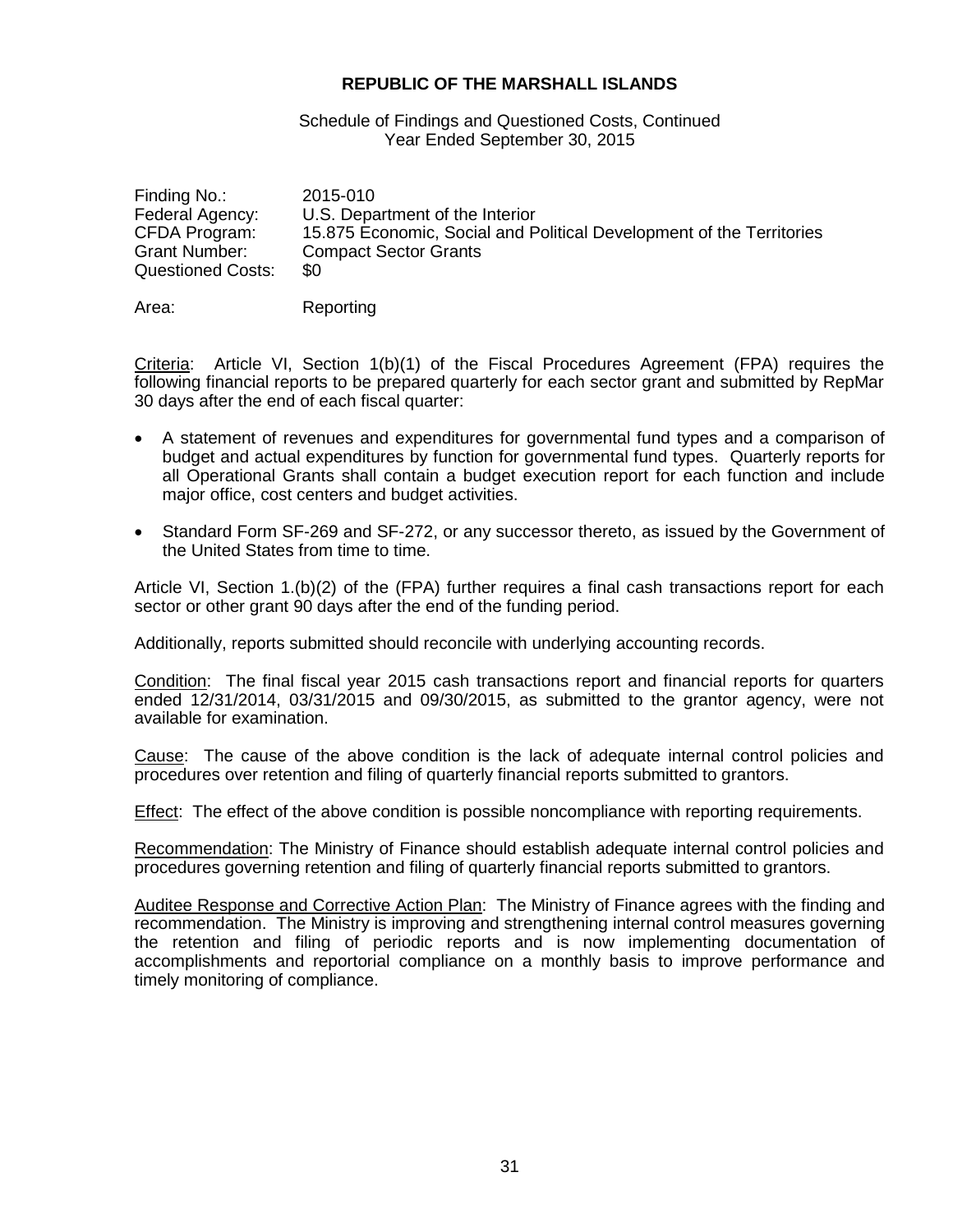#### Schedule of Findings and Questioned Costs, Continued Year Ended September 30, 2015

Area: Subrecipient Monitoring

Criteria: Article VI, Section 1(a)(1) of the Fiscal Procedures Agreement (FPA) states that fiscal control and accounting procedures of RepMar, as well as its Sub-Grantees, shall be sufficient to: (i) permit the preparation of reports required by the FPA and the Compact, as amended; and (ii) permit the tracing of funds to a level of expenditures adequate to establish that such funds have been used in compliance with the provisions of the Compact, as amended, and applicable agreements. Furthermore Article VI, Section 1(k)(1) of the FPA states that RepMar shall ensure that: (i) every Sub-Grant includes any clauses required by the Compact, as amended, the sector Grant awards, and the FPA; (ii) Sub-Grantees are aware of the requirements imposed upon them by the Compact, as amended, the sector Grants and the FPA; and (iii) Sub-Grantee can meet the financial management standards of the FPA.

Condition: During the year ended September 30, 2015, RepMar sub-granted Compact funding to various subrecipients. We examined the underlying Sub-Grant Agreements or Memorandums of Agreement (MOA) and noted exceptions whereby no Sub-Grant Agreement nor MOA was available or the MOA made no reference to the Compact Agreement, grant award, or FPA:

- College of the Marshall Islands was sub-granted \$1,078,871 in Education Sector Grant, \$303,500 in Supplemental Education Grant, \$125,000 in Ebeye Special Needs Sector Grant, and \$250,000 in Infrastructure Maintenance Grant funding.
- Kwajalein Atoll Joint Utilities Resources, Inc. was sub-granted \$2,580,624 in Landowners Special Needs funding.
- Majuro Atoll Waste Company (MAWC) was sub-granted \$201,842 in Infrastructure Sector Grant funding and \$325,000 in Environment Sector Grant funding.
- Marshall Islands Scholarship, Grant and Loan Board was sub-granted \$600,000 in Education Sector Grant, \$54,915 in Supplemental Education Grant and \$200,000 in Ebeye Special Needs funding.
- Majuro Water and Sewer Company, Inc. was sub-granted \$300,000 in Infrastructure Sector Grant funding.

As separate OMB Circular A-133 audits are performed on these entities, no questioned costs are reported.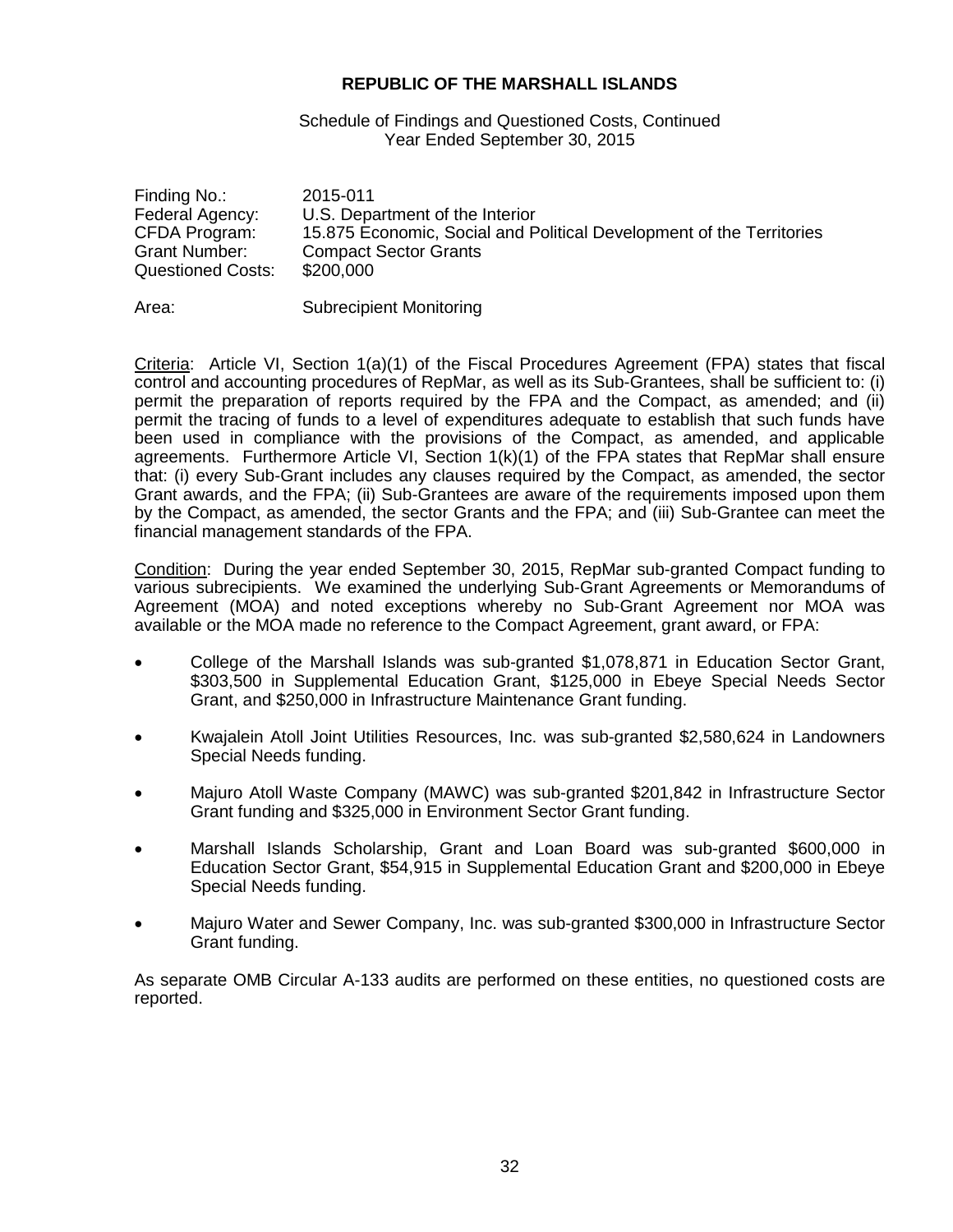Schedule of Findings and Questioned Costs, Continued Year Ended September 30, 2015

| Finding No.:             | 2015-011, Continued                                                  |
|--------------------------|----------------------------------------------------------------------|
| Federal Agency:          | U.S. Department of the Interior                                      |
| CFDA Program:            | 15.875 Economic, Social and Political Development of the Territories |
| Grant Number:            | <b>Compact Sector Grants</b>                                         |
| <b>Questioned Costs:</b> | \$200,000                                                            |
|                          |                                                                      |

Area: Subrecipient Monitoring

#### Condition, Continued:

In addition, RepMar has not established formal policies and procedures over subrecipient monitoring. During fiscal year 2015, Pacific Wellness Center was sub-granted \$200,000 in Ebeye Special Needs Sector Grant funding. No financial reports were submitted to the Secretary of Finance relative to expenditure of the sub-granted funds, as required by the underlying MOA. As a result, questioned costs of \$200,000 are reported.

Cause: The cause of the above condition is the lack of adequate internal control policies and procedures requiring 1) execution of Sub-Grant agreements with Sub-Grantees, 2) compliance with special tests and provisions of the FPA, and 3) resolution and corrective action of subrecipient audit reports.

Effect: The effect of the above condition is noncompliance with specific provisions of the FPA over subgrant agreements and subrecipient monitoring and questioned costs of \$200,000 result.

Recommendation: RepMar should comply with the specific provisions of the FPA and execute Sub-Grant agreements with all Sub-Grantees and comply with subrecipient monitoring procedures.

Prior Year Status: Lack of adequate internal control policies and procedures requiring execution of Sub-Grant agreements with Sub-Grantees and compliance with special tests and provisions of the FPA was reported as a finding in prior single audits as items 2009-10, 2010-07, 2011-07, 2012-07, 2013-007 and 2014-006.

Auditee Response and Corrective Action Plan: The Ministry does not dispute the finding. The corrective action to put reference to the Compact FPA has been done for the Fiscal Year 2016. The FY2017 MOAs will continue to reference the Compact FPA.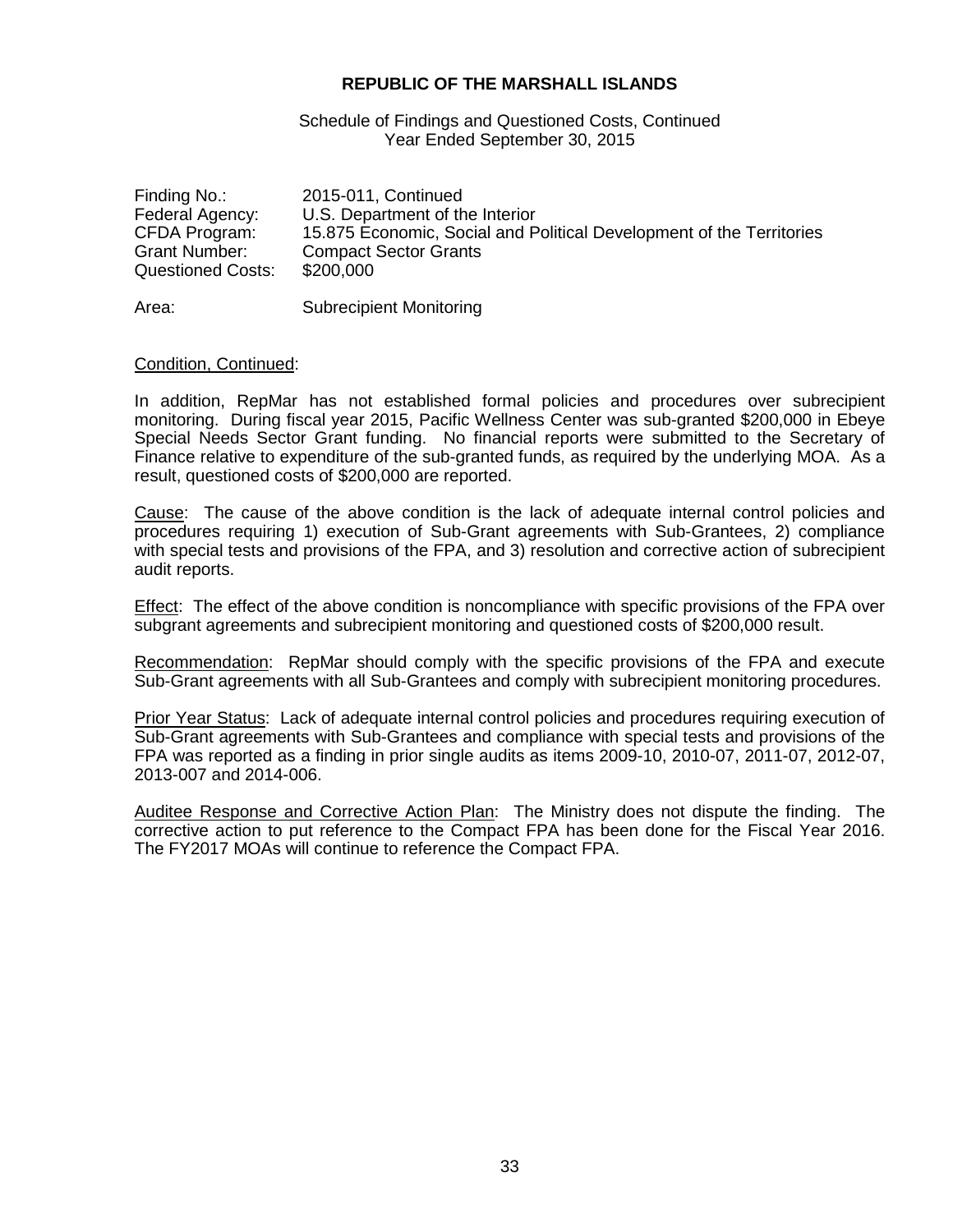#### Schedule of Findings and Questioned Costs, Continued Year Ended September 30, 2015

| Finding No.:<br>Federal Agency:<br>CFDA Program:<br>Grant Number: | 2015-012<br>U.S. Department of the Interior<br>15.875 Economic, Social and Political Development of the Territories<br><b>Compact Sector Grants</b> |
|-------------------------------------------------------------------|-----------------------------------------------------------------------------------------------------------------------------------------------------|
| <b>Questioned Costs:</b>                                          | \$0                                                                                                                                                 |
|                                                                   |                                                                                                                                                     |

Area: Special Tests and Provisions

Criteria: Article VII, Section 7(a) of the Fiscal Procedures Agreement (FPA) requires that the Infrastructure Maintenance Fund (IMF) contributions be deposited in an operations and maintenance assistance account established by the Government of the Republic of the Marshall Islands. Furthermore, Section 7(b) requires that the Government of the United States shall deposit its contribution upon certification by the Government of the Republic of the Marshall Islands that local matching funds have been deposited.

Condition: The IMF contributions from the Government of the United States for fiscal years 2013 and 2014 of \$532,845 and \$506,537, respectively, received in fiscal years 2014 and 2015, respectively, were not deposited to the separately established operations and maintenance assistance account. Instead, these contributions were deposited to a General Fund bank account established for the deposit of Compact sector drawdowns.

Cause: The cause of the above condition is the lack of transfer of IMF contributions from the Compact sector drawdown bank account to the separately established operations and maintenance assistance account.

Effect: The effect of the above condition is technical noncompliance with specific provisions of the FPA over deposit of IMF contributions. Thus, no questioned costs result.

Recommendation: The Ministry of Finance should establish adequate internal control policies and procedures requiring the timely transfer of IMF contributions to the separately established bank account.

Auditee Response and Corrective Action Plan: The Ministry agrees both with the Finding and Recommendation. Strict compliance with FPA requirements and proper monitoring shall be enforced to address the problem.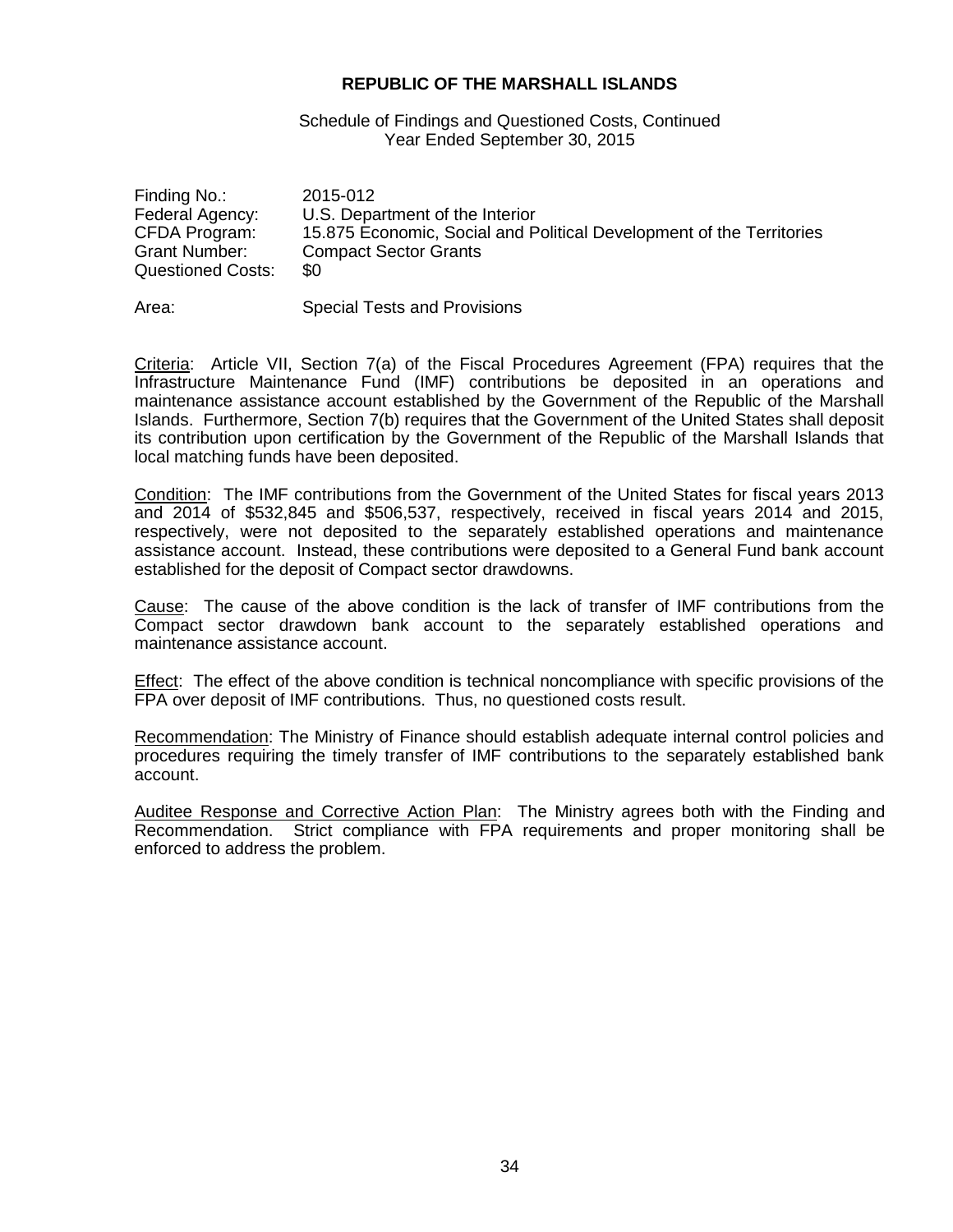Schedule of Findings and Questioned Costs, Continued Year Ended September 30, 2015

Finding No.: 2015-013<br>Area: RMI Procu **RMI Procurement Code** 

Criteria: Procurement of goods and services should be in accordance with RepMar's Procurement Code, which states the following:

- (a) Section 124 unless otherwise authorized by law, all Government contracts shall be awarded by competitive sealed bidding.
- (b) Section 127 procurement of goods and services not exceeding \$25,000 may be made in accordance with small purchase procedures promulgated by RepMar's Policy Office. Small purchase procedures are those relatively simple and informal methods for securing services, supplies, or other property that do not cost more than \$25,000. RepMar's Ministry of Finance has previously declared that if small purchase procedures are used, price or rate quotations shall be obtained from an adequate number of qualified sources.
- (c) Section 128 a contract may be awarded for a supply, service, or construction item without competition when it is determined in writing that there is only one source for the required supply, service, or construction item.

Condition: During the year ended September 30, 2015, the RepMar Cabinet authorized through Cabinet Minutes 173(2014), dated November 7, 2014, and 049(2015), dated March 25, 2015, for certain locally funded purchases to be exempt from complying with Section 124 of the RMI Procurement Code.

Additionally, for locally funded check # 124889 (APV # 239776, \$21,517) only one price quote was obtained.

Cause: The cause of the above condition is potential granting of exemptions from compliance with the RMI Procurement Code.

Effect: The effect of the above condition is potential noncompliance with the RMI Procurement Code.

Recommendation: All purchases should comply with the requirements of the RMI Procurement Code. We recommend that the Cabinet consult with the Office of the Attorney General with respect to this matter.

Prior Year Status: Noncompliance with the requirements of the RMI Procurement Code was reported as a finding in prior single audits as items 2013-009 and 2014-007.

Auditee Response and Corrective Action Plan: Management agrees both with the finding and recommendation. The Ministry of Finance no longer accepts Cabinet Minutes for waiving the conditions set in the Procurement Code and instead ensure compliance thereof.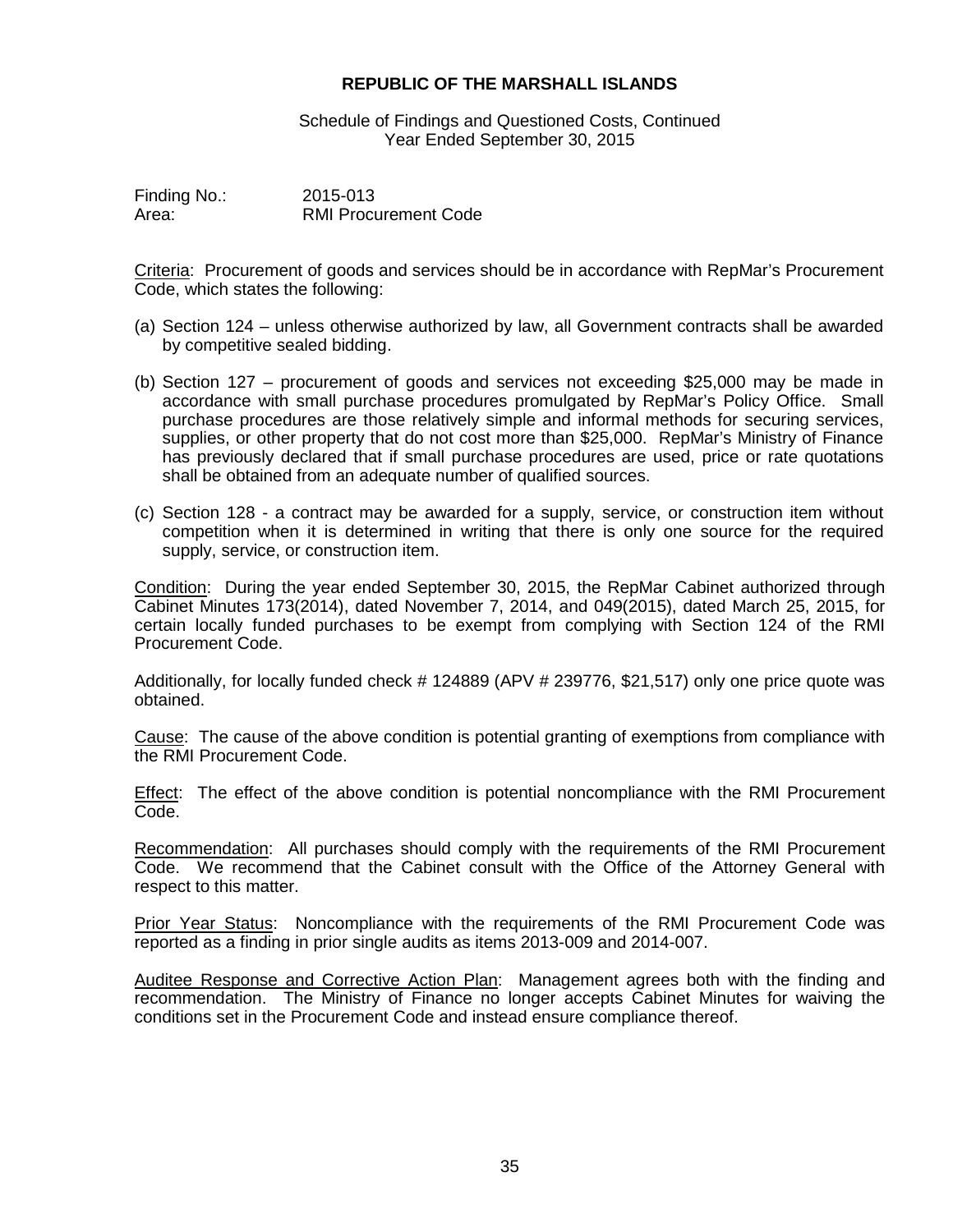Schedule of Findings and Questioned Costs, Continued Year Ended September 30, 2015

Finding No.: 2015-014<br>Area: General Lo **General Ledger Account Reconciliations** 

Criteria: Adequate internal control policies and procedures should be established to require periodic and timely reconciliation of all significant general ledger accounts, independent supervisory approval of reconciliations, and timely recording of transactions and adjustments identified through the reconciliation process to facilitate accurate financial reporting.

Condition # 1: As of May 31, 2016, although reconciliations of the general and other major bank accounts had been completed by the Ministry of Finance, reconciliations for the following cash and investment accounts had not been performed:

| ltem # | G/L Account # | <b>Account Name</b>                           |
|--------|---------------|-----------------------------------------------|
| 1      | 300614-19060  | <b>NCT Investments</b>                        |
| 2      | 300618-15020  | <b>Compact Trust Fund</b>                     |
| 3      | 950000-11095  | Asia Pacific Disaster Response Fund           |
| 4      | 950000-12060  | Dengue Fever Account                          |
| 5      | 950000-12065  | Severe Drought 2013                           |
| 6      | 950000-13035  | RMI/ADB Program Account                       |
| 7      | 950000-13091  | 44 <sup>th</sup> Annual Pacific Islands Forum |
| 8      | 950000-15085  | RMI 9th Micro President's Summit              |
| 9      | 950000-15086  | Micro President/Chief Summit                  |
| 10     | 950000-15087  | 2 <sup>nd</sup> Taiwan Pacific Allies Summit  |
|        |               |                                               |

For item # 2, the September 30, 2015 reconciliation was completed on June 14, 2016.

Audit procedures identified the following exceptions with management's reconciliations:

• Reconciliations identified errors and dated reconciling items which remained unadjusted as of September 30, 2015. As such errors/items were not considered material to the financial statements, no audit adjustments were proposed.

For item # s 1, 4, 6 and 7 through 10, bank confirmation responses indicated that the associated bank accounts had been closed. Management proposed adjustments to close out item #s 4 and 7 after this matter was brought to their attention.

Stale-dated checks totaling \$25,782 which had been adjusted to cash and a liability account in a prior year were included as reconciling items for G/L Account # 950000-13018, Ebeye USAKA bank account. This amount was not considered material; therefore, no audit adjustment was proposed to correct the error.

Condition # 2: As of May 31, 2016, various general ledger account reconciliations had not been completed by the Ministry of Finance, including the following accounts, which were not reconciled during the entire fiscal year: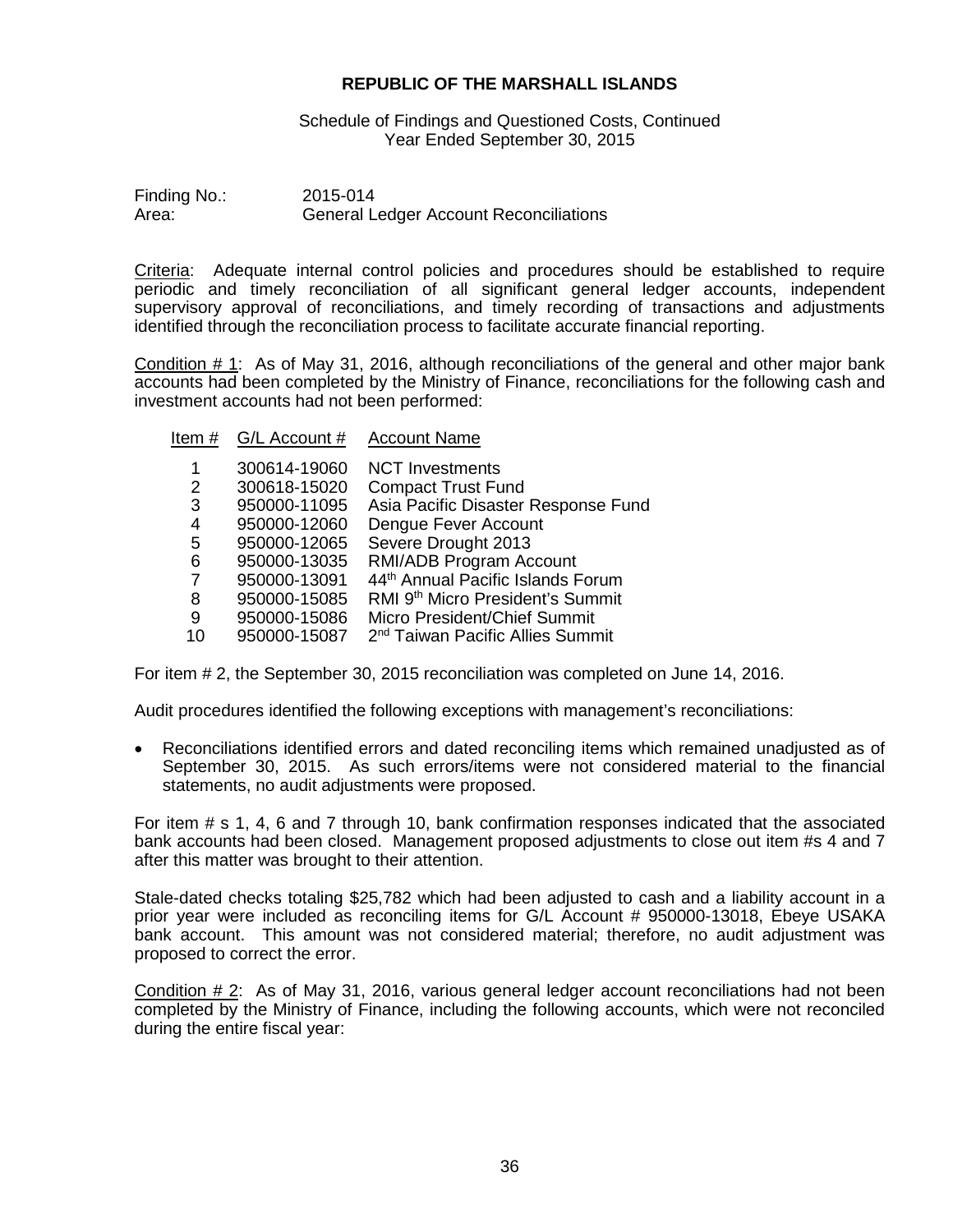Schedule of Findings and Questioned Costs, Continued Year Ended September 30, 2015

Finding No.: 2015-014, Continued<br>Area: General Ledger Accou **General Ledger Account Reconciliations** 

#### Condition # 2, Continued:

| Item |               |                          |
|------|---------------|--------------------------|
| #    | G/L Account # | Account Name             |
| 1    | 100100-07505  | <b>Foreign Operating</b> |
| 2    | 100100-20010  | A/R Taxes                |
| 3    | 100100-21020  | A/R ROC Grants           |
| 4    | 100100-22032  | ADV to MEC - ADB         |
| 5    | 100100-28010  | <b>Travel Advances</b>   |
| 6    | 200090-22010  | A/R Weather Station      |
| 7    | Various       | $A/R$ – Compact          |
| 8    | 600350-21010  | $A/R$ – Federal Grants   |
| 9    | 700360-22040  | Non Fed/Other Grants     |
| 10   | 700370-07505  | <b>Foreign Operating</b> |
| 11   | 700370-21020  | A/R ROC Grants           |
| 12   | 985000-77010  | <b>ADB Loans Payable</b> |
|      |               |                          |

Reconciliations were completed by July 2016 and audit adjustments were proposed to correct identified reconciliation errors.

We further noted a lack of reconciliation of significant vendor statements.

Cause: The cause of the above condition is the lack of adequate internal control policies and procedures requiring periodic and timely performance of and independent supervisory verification of general ledger account reconciliations.

Effect: The effect of the above condition is material misstatements of account balances, increased risk of undetected errors and fraud, and inaccurate financial reporting. Furthermore, delays in performance of audit procedures occurred due to modifications to the trial balances submitted for audit.

Recommendation: Management should establish policies and procedures requiring periodic and timely performance of and independent supervisory verification of significant general ledger accounts reconciliations. Furthermore, such policies and procedures should also require timely resolution of errors and recording of unrecorded transactions identified through the reconciliation process.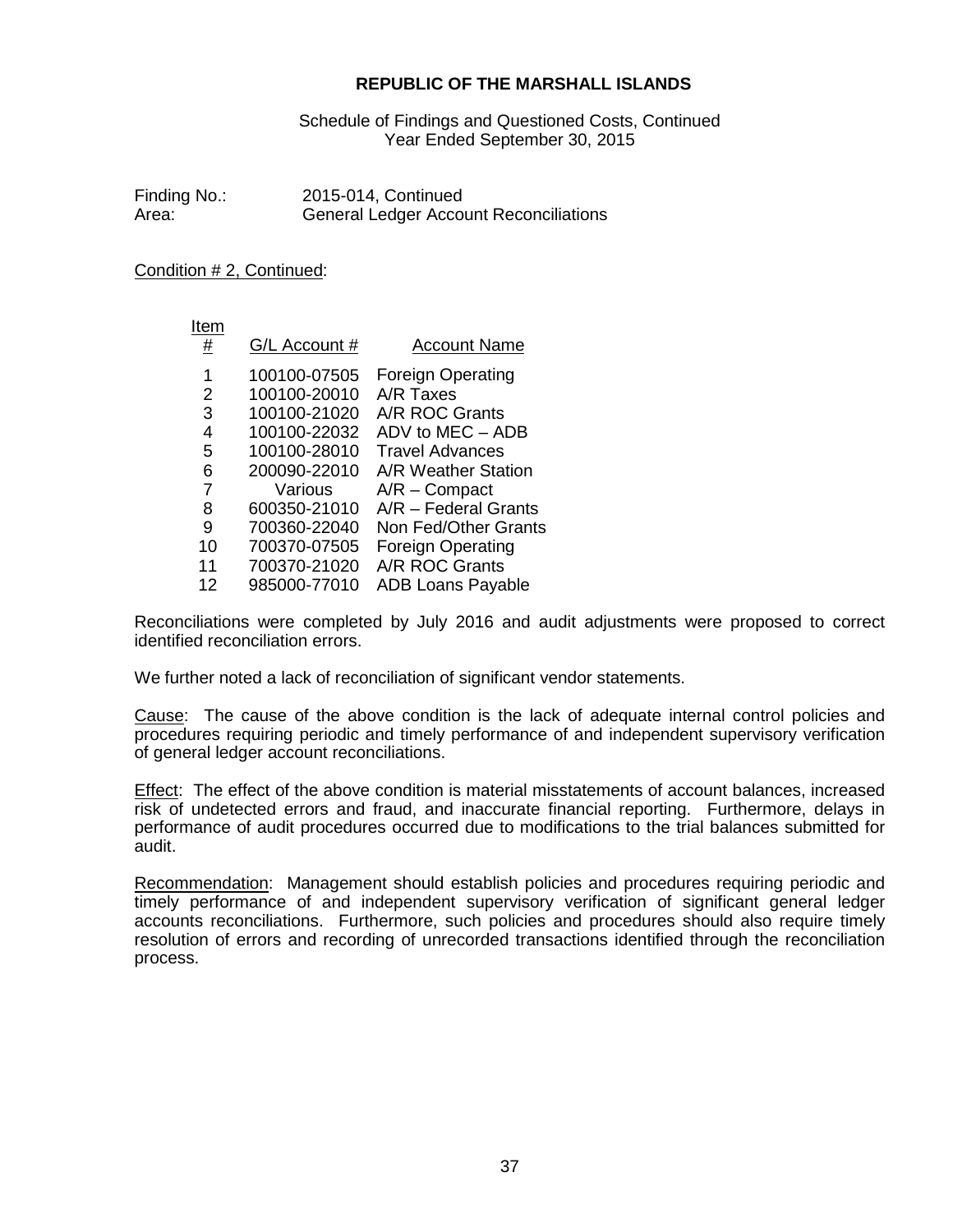Schedule of Findings and Questioned Costs, Continued Year Ended September 30, 2015

Finding No.: 2015-014, Continued<br>Area: General Ledger Accou **General Ledger Account Reconciliations** 

Prior Year Status: Lack of adequate internal control policies and procedures requiring periodic and timely performance of reconciliations and independent supervisory verification of significant general ledger accounts was reported as a finding in prior single audits as items 2010-09, 2010-12, 2011-11, 2012-08, 2013-010 and 2014-008.

Auditee Response and Corrective Action Plan: Management agrees with the finding. The Ministry of Finance's "Standard Operating Procedures" (SOP) sections 3, 11 and 12 include numerous accounting practices and procedures to cover various account reconciliations, monthly reporting deadlines. The Ministry of Finance placed positions that are responsible for each designated activity. Whilst the above may not have been fully adhered to in the past, MOF is in the process of improving compliance with these SOP policies and procedures. The Ministry is also moving forward to include much more detailed requirements for reconciliations, authorization of entries and overall management of the data base. A performance monitoring method has been adopted by the Ministry starting FY2017, requiring monthly reporting of scheduled reconciliations done.

On top of various efforts currently in pace to improve processes and internal control, MOF will establish an Internal Audit function unit and Human Resources Management Unit for performance monitoring and evaluation starting FY2017.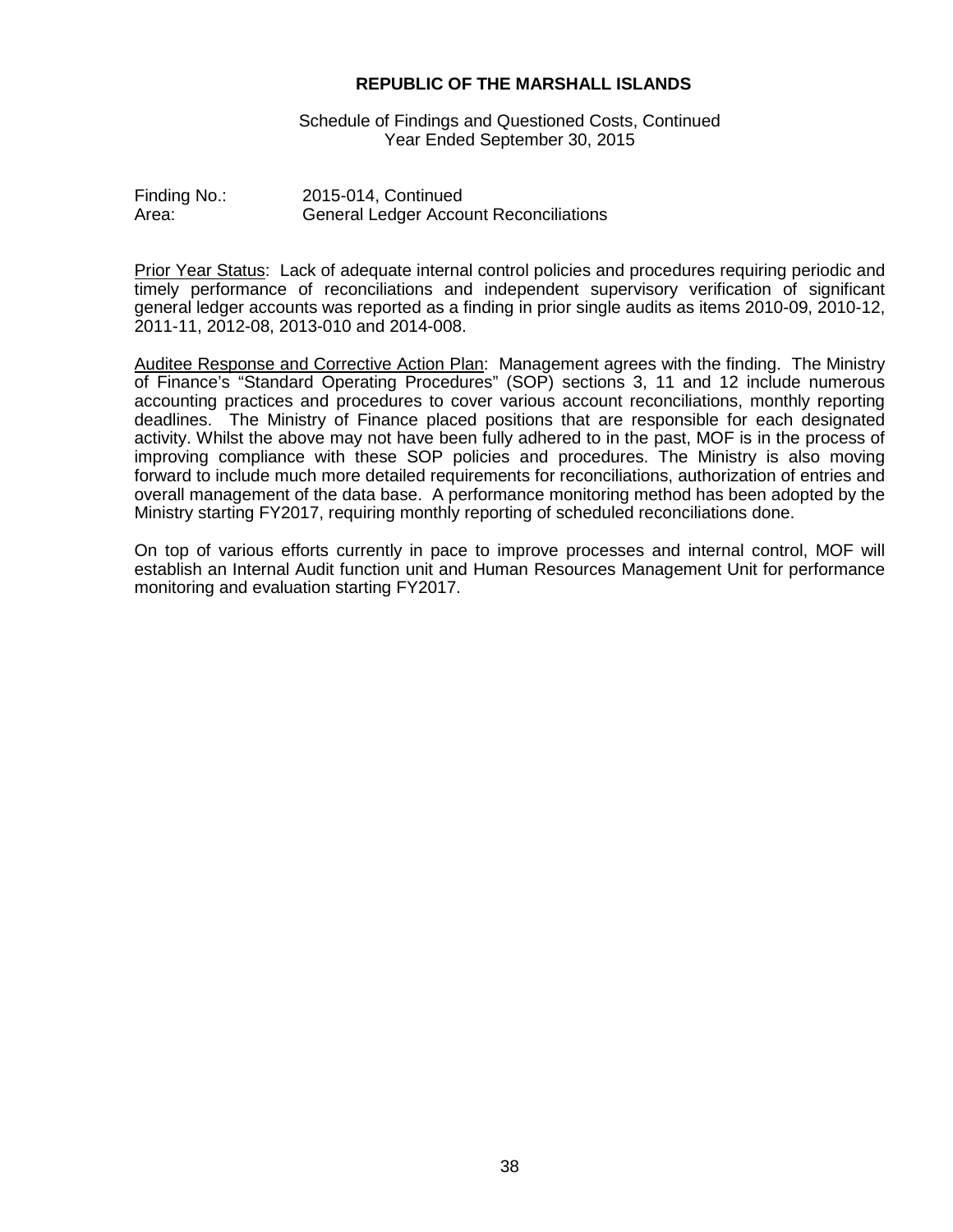Schedule of Findings and Questioned Costs, Continued Year Ended September 30, 2015

Finding No.: 2015-015<br>Area: Revenues **Revenues** 

Criteria: Adequate internal control policies and procedures should be established to require timely and accurate recording of revenues and cash receipts.

Condition: Unidentified deposits totaling \$1,212,585 were recorded as other revenue in the General Fund. Such included non-General Fund revenue receipts of \$640,108 and various General Fund tax collections of \$572,477. Furthermore, contributions from the Marshall Islands Marine Resources Authority of \$2,083,333 and \$360,000, respectively, were recorded as ship registry and other revenue in the General Fund. Additionally, fuel tax revenues of \$314,318 were incorrectly recorded as import tax revenues. Audit adjustments were proposed to reclassify and correct these errors.

Cause: The cause of the above condition is the lack of adequate internal control policies and procedures requiring timely and accurate recording of revenues and cash receipts.

Effect: The effect of the above condition is material misstatement of revenues.

Recommendation: Management should establish internal control policies and procedures requiring timely and accurate recording of revenues and cash receipts, including determining nature of direct deposits to facilitate proper recording.

Auditee Response and Corrective Action Plan: The Ministry of Finance agrees with the finding. Again the Ministry's SOP in section 3 deals with regular GL reconciliations, as well as, prompt and accurate recording of cash receipts. Various time frames for various reconciliations are specified. Responsibilities for various procedures are also assigned in the SOP. It is planned to update the SOP to include much more specific reference to GL and subsidiary account balances to ensure accuracy of reporting.

Again the management is moving forward to improve compliance with the SOP. On top of various efforts currently in pace to improve processes and internal control, the Ministry of Finance will establish an Internal Audit function unit and Human resources Management Unit beginning FY2017.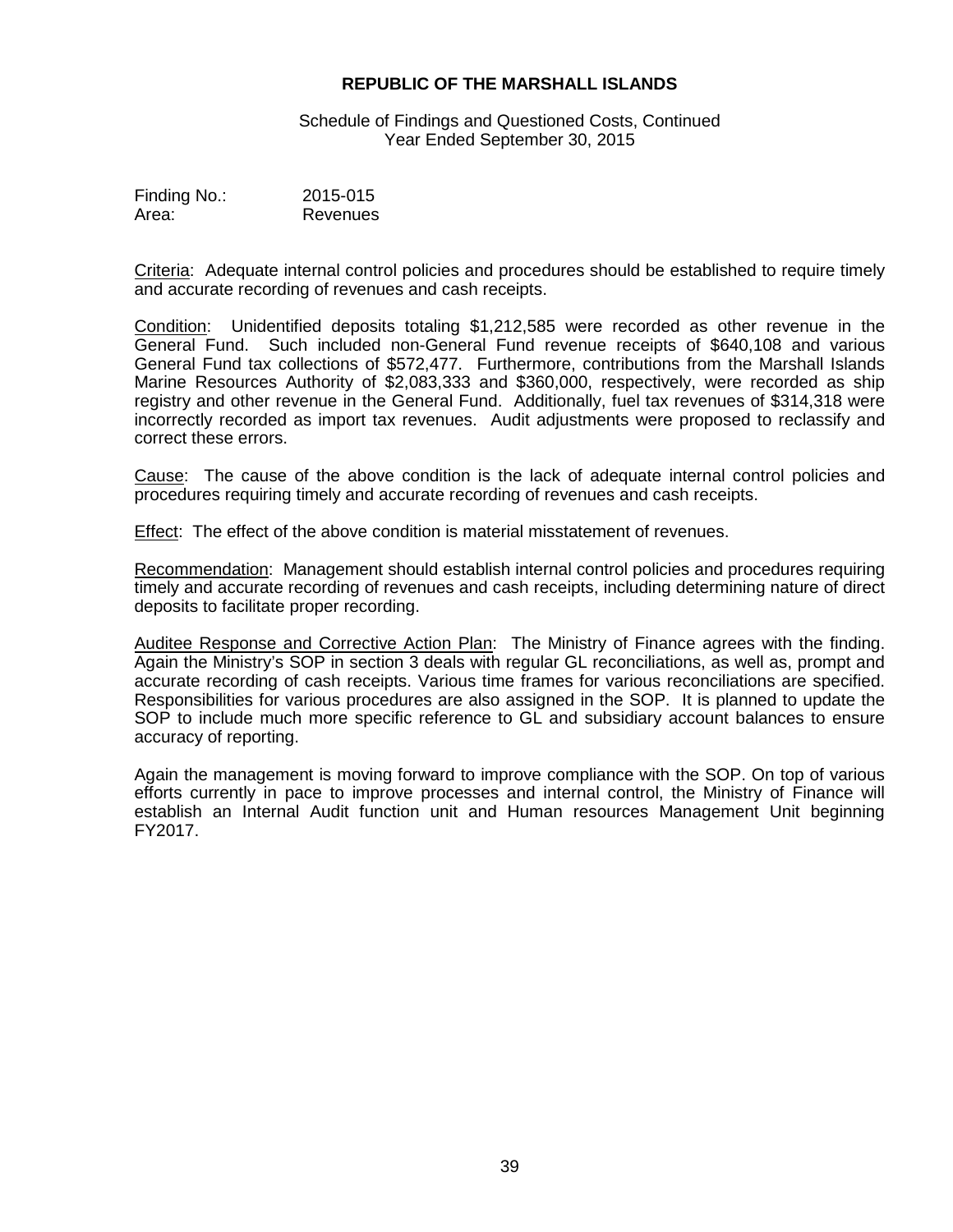Schedule of Findings and Questioned Costs, Continued Year Ended September 30, 2015

| Finding No.: | 2015-016                   |
|--------------|----------------------------|
| Area:        | <b>Accounts Receivable</b> |

Criteria: Timely drawdowns of grant expenditures should occur to reimburse the General Fund.

Condition: Drawdown request # 6-2015 amounting to \$579,988 for the Supplemental Education Grant was not processed and collected before the grant closed. Accordingly, this may ultimately result in a direct charge to the General Fund if such is not resolved. In addition, it appears that other grants may not be timely billed and collected. Specifically, the Ministry of Finance recorded receivables due from federal agencies for the Public Infrastructure Sector Grant and the Single Audit Grant amounting to \$3,525,303 and \$752,740, respectively, which have yet to be billed and collected as of our report date.

Cause: The cause of the above condition is the lack of adequate policies and procedures requiring periodic and timely analysis of grant expenditures to ascertain whether reimbursement of grant expenditures can occur.

Effect: The effect of the above condition is that the General Fund bears the cost of grant expenditures.

Recommendation: Management should establish policies and procedures requiring periodic and timely analysis of grant expenditures to ascertain whether reimbursement of grant expenditures can occur.

Prior Year Status: Lack of adequate policies and procedures requiring periodic and timely analysis of grant expenditures to ascertain whether reimbursement of grant expenditures can occur was reported as a finding in prior single audits as items 2012-09, 2013-11 and 2014-009.

Auditee Response and Corrective Action Plan: Management agrees with the finding and recommendation. With strict adherence to the SOP, the Ministry of Finance expects to see much improvement in the handling of grantors funds. It is planned to include more detailed procedures for the control and management of grants funds into the SOP. This will include procedures that govern the timeliness of drawdowns of grants and reconciliation of all grants on a monthly basis rather than at the year end. This will provide a safeguard against drawdowns being overlooked as has sometimes occurred in the past.

On top of various efforts currently in pace to improve processes and internal control, the Ministry of Finance will establish an Internal Audit function unit and Human Resources Management unit starting FY2017.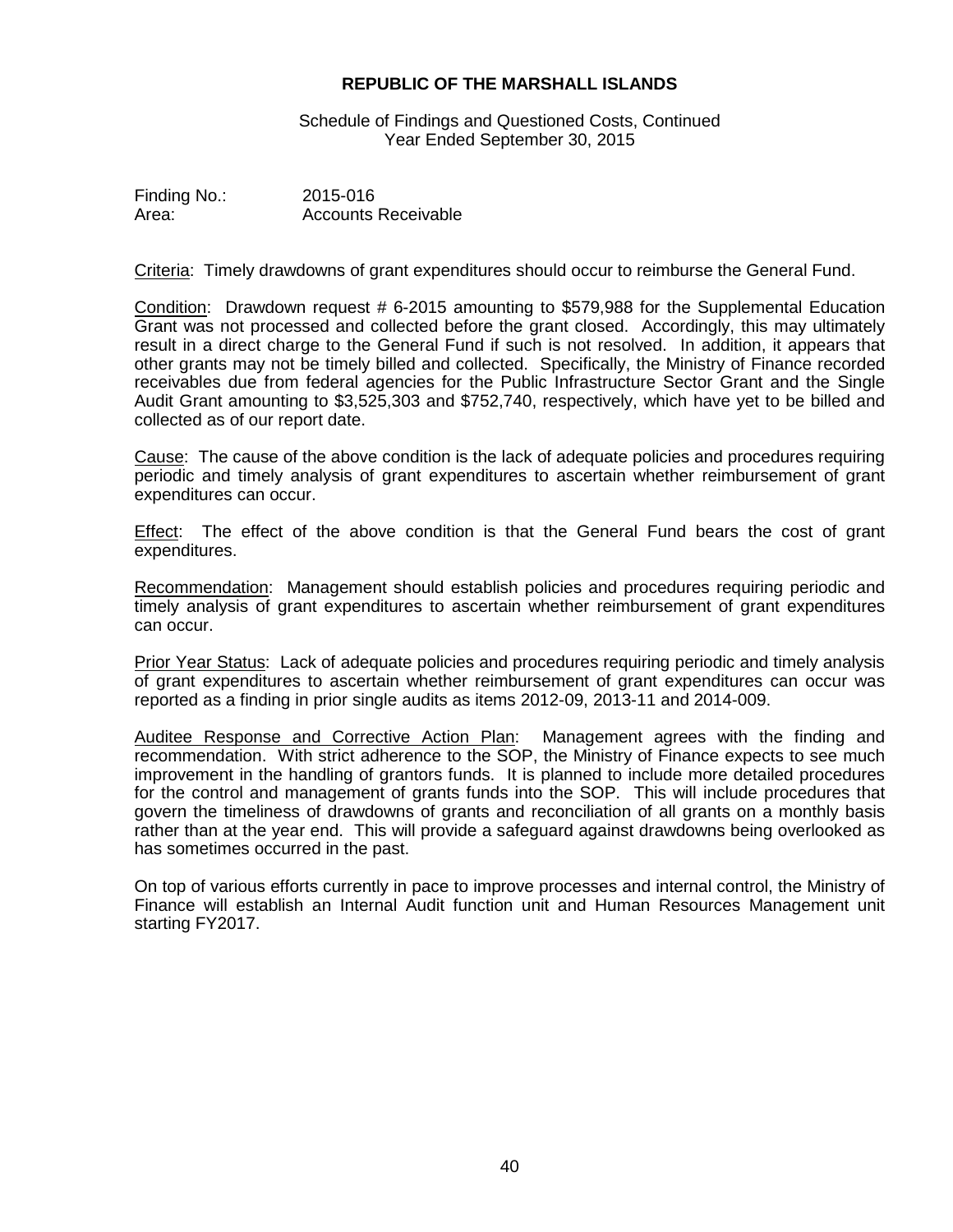Schedule of Findings and Questioned Costs, Continued Year Ended September 30, 2015

Finding No.: 2015-017<br>Area: Construct Construction-In-Progress/Retention Payable

Criteria: Adequate internal control policies and procedures should be established to require that fixed asset and retention payable subsidiary ledgers are updated in accordance with the progress of construction projects.

Condition: The construction-in-progress (CIP) and retention payable subsidiary ledgers (SL) were not updated throughout fiscal year 2015.

Cause: The cause of the above condition is the lack of policies and procedures requiring timely and periodic update of CIP and retention payable subsidiary ledgers and reconciliation with general ledger accounts. A further cause for the errors in valuation of both completed and ongoing projects is the lack of reconciliations with contractor billings, which are inclusive of retention and gross receipts taxes, and with RepMar's Project Management Unit's monthly project status reports.

Effect: The effect of the above condition is the misstatement of capital assets, retention payable, and expenditures which resulted in inaccurate interim financial reporting.

Recommendation: Management should establish policies and procedures requiring timely and periodic update of capital assets and retention payable subsidiary ledgers and reconciliation with general ledger accounts.

Prior Year Status: Lack of policies and procedures requiring timely and periodic update of capital assets and retention payable subsidiary ledgers and reconciliation with general ledger accounts was reported as a finding in prior single audits as items 2011-13, 2012-10, 2013-012 and 2014- 011.

Auditee Response and Corrective Action Plan: Management agrees with the finding. It is intended to expand the existing SOP section 4.13 to include details of required fixed asset reconciliations including capital work in progress and retentions payable to align with the Project Management Unit's regular reports.

On top of various efforts currently in pace to improve processes and internal control, the Ministry of Finance will establish an Internal Audit function unit and Human resources Management unit starting FY2017.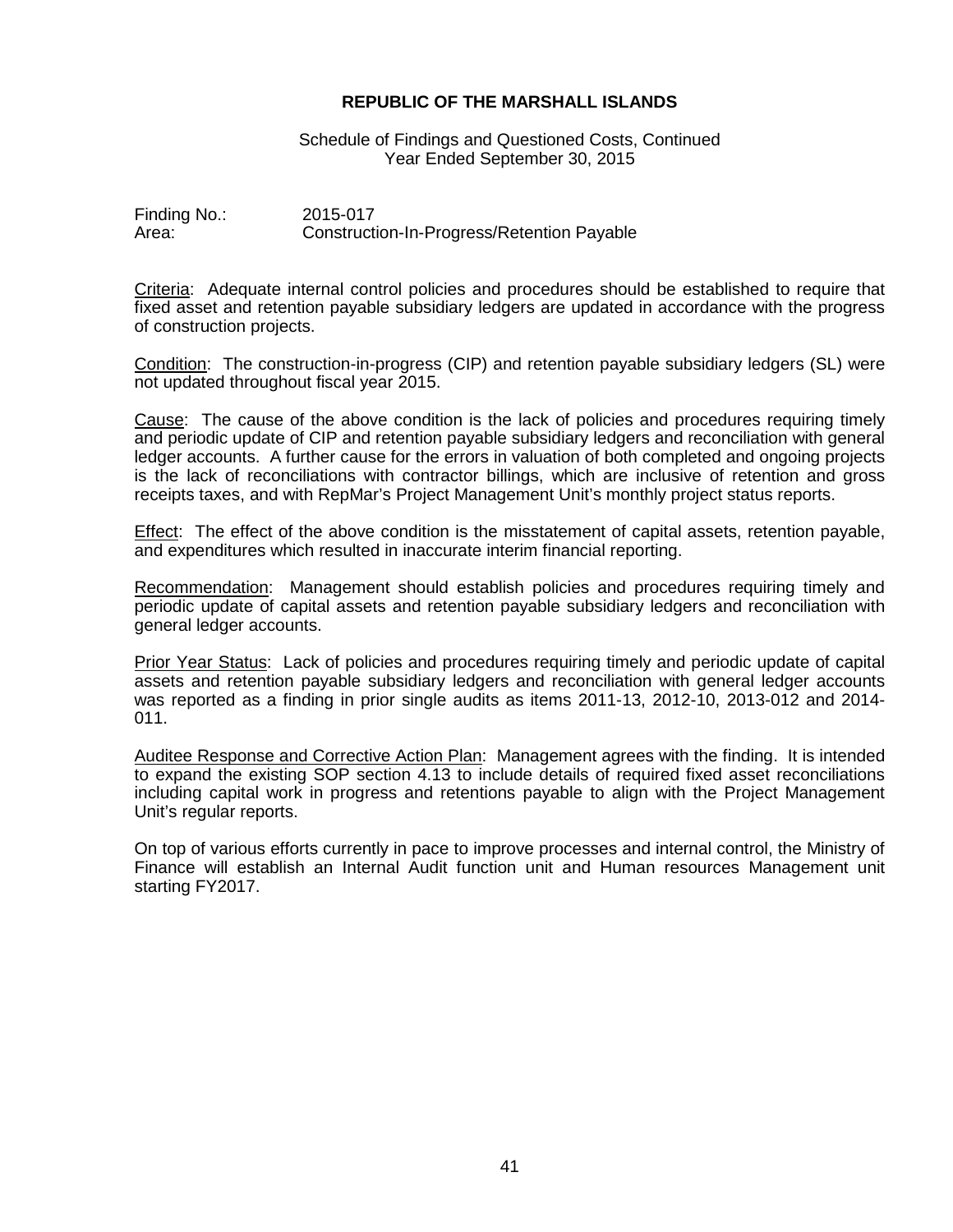Schedule of Findings and Questioned Costs, Continued Year Ended September 30, 2015

Finding No.: 2015-018<br>Area: Encumbra **Encumbrances** 

Criteria: Encumbrances should be periodically reviewed for validity, and encumbrance subsidiary ledgers and the general ledger should be timely reconciled.

Condition: Encumbrances were not reviewed and reconciled throughout fiscal year 2015. In excess of thirty-two percent (32%) of September 30, 2015 encumbrances were over a year old. The subsidiary ledgers also included undated encumbrances totaling \$322,672. Accordingly, a \$4,545,057 audit adjustment was proposed to reduce recorded encumbrances.

Cause: The cause of the above condition is the lack of policies and procedures requiring periodic review and reconciliation of encumbrances.

Effect: The effect of the above condition is a misstatement of encumbrance balances.

Recommendation: Management should periodically review the subsidiary encumbrance ledgers for invalid encumbrances and timely reconcile the general ledger to the subsidiary ledgers.

Prior Year Status: Lack of policies and procedures requiring timely and periodic review and reconciliation of encumbrances was reported as a finding in the prior single audits as item 2013- 013 and 2014-012.

Auditee Response and Corrective Action Plan: Management agrees with the finding and recommendation. During FY16, reviews of the encumbrances commenced and a long overdue systematic cleanup of encumbrances began.

It is also planned to include a new section in the Ministry's SOP to cover the monitoring and control of encumbrances during FY17. On top of various efforts currently in pace to improve processes and internal control, the Ministry of Finance will establish an Internal Audit function unit and Human resources Management for improved staff performance monitoring and Evaluation Unit beginning FY2017.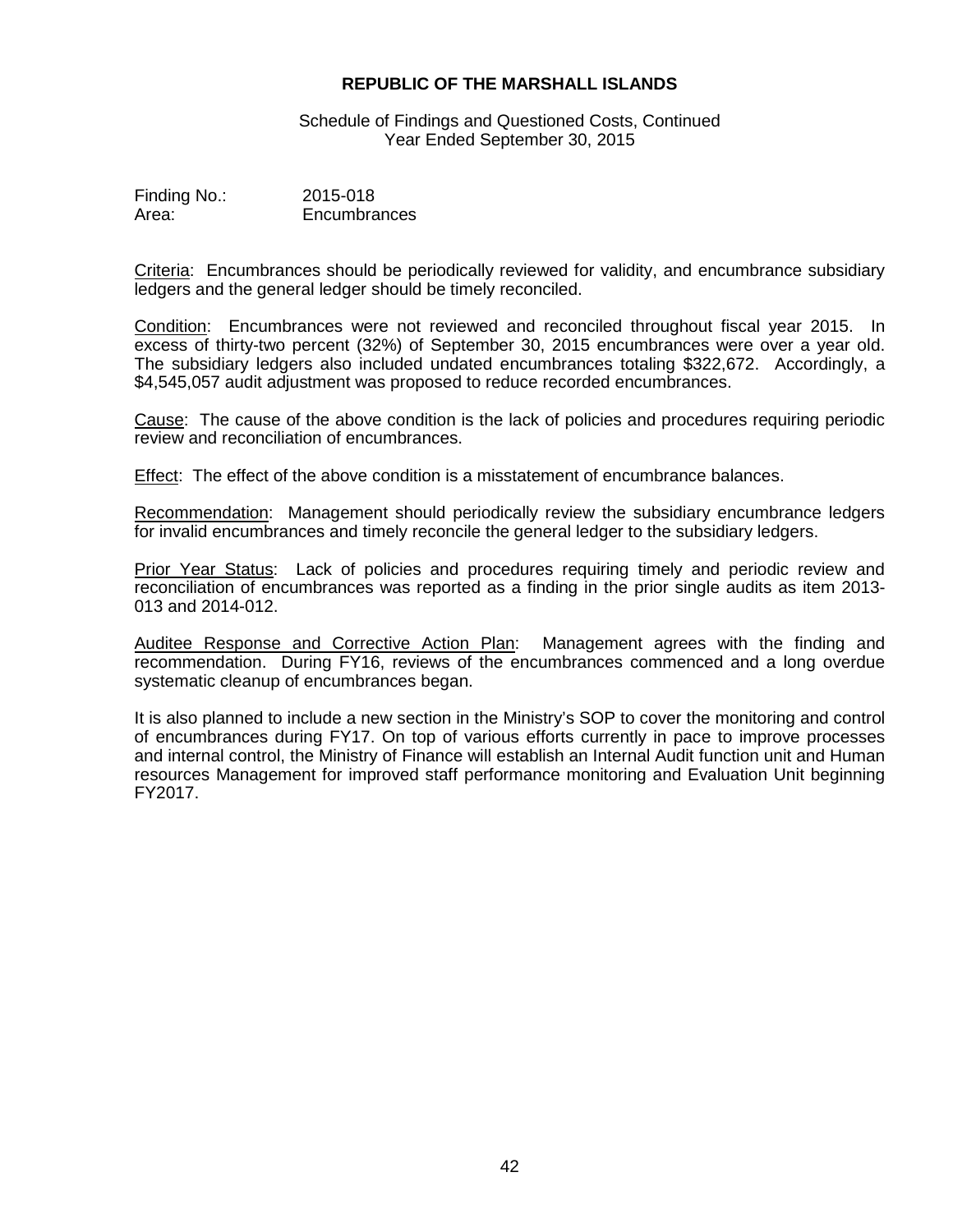Schedule of Findings and Questioned Costs, Continued Year Ended September 30, 2015

Finding No.: 2015-019<br>Area: General Lo **General Ledger Journal Entries** 

Criteria: Adequate accounting controls necessitate segregation of duties. Journal entries and adjustments should be adequately supported and be independently approved.

Condition: Independent review and authorization of journal entries posted for fiscal year 2015 were not consistently documented, and numerous general journal vouchers (GJV) were not supported by underlying documentation. Furthermore, daily batch edit reports run prior and subsequent to posting of journal entries and updates of general ledger accounts are not reviewed to determine timely disposition of errors.

Additionally, there is no system control in place to preclude use of the same GJV # and instances of multiple use of the same GJV # occurred.

Cause: The cause of the above condition is the lack of adequate internal control policies and procedures requiring that journal entries and adjustments to the general ledger be subject to independent review and approval.

Effect: The effect of the above condition is a possible misstatement of financial statement balances and the recording of unauthorized transactions.

Recommendation: Management should establish policies and procedures relative to independent authorization and review of journal entries and adjustments.

Prior Year Status: The lack of independent review and approval of journal entries and adjustments was reported as a finding in prior single audits as items 2009-12, 2010-10, 2011-14, 2012-11, 2013-014 and 2014-013.

Auditee Response and Corrective Action Plan: Management agrees with the finding and recommendation. Section 3 of the Ministry of Finance's SOP states that general journal transactions will be processed daily, biweekly, bimonthly and monthly depending on the type of journal entries. However, it is planned to expand the sections relating to journal entries to include more detailed procedures to cover the areas of documentation, verification and authorization in ensuring accurate posting of entries. Assignment of unique series of GJV numbers to be used by individual accounting staff is now in place to avoid duplication. Also emphasis on proper documentation to support respective transaction entries is communicated.

Moreover, additional technical personnel has been added to the Finance team to assist with the ongoing internal control issues with the aim of building local capacity and sustainability.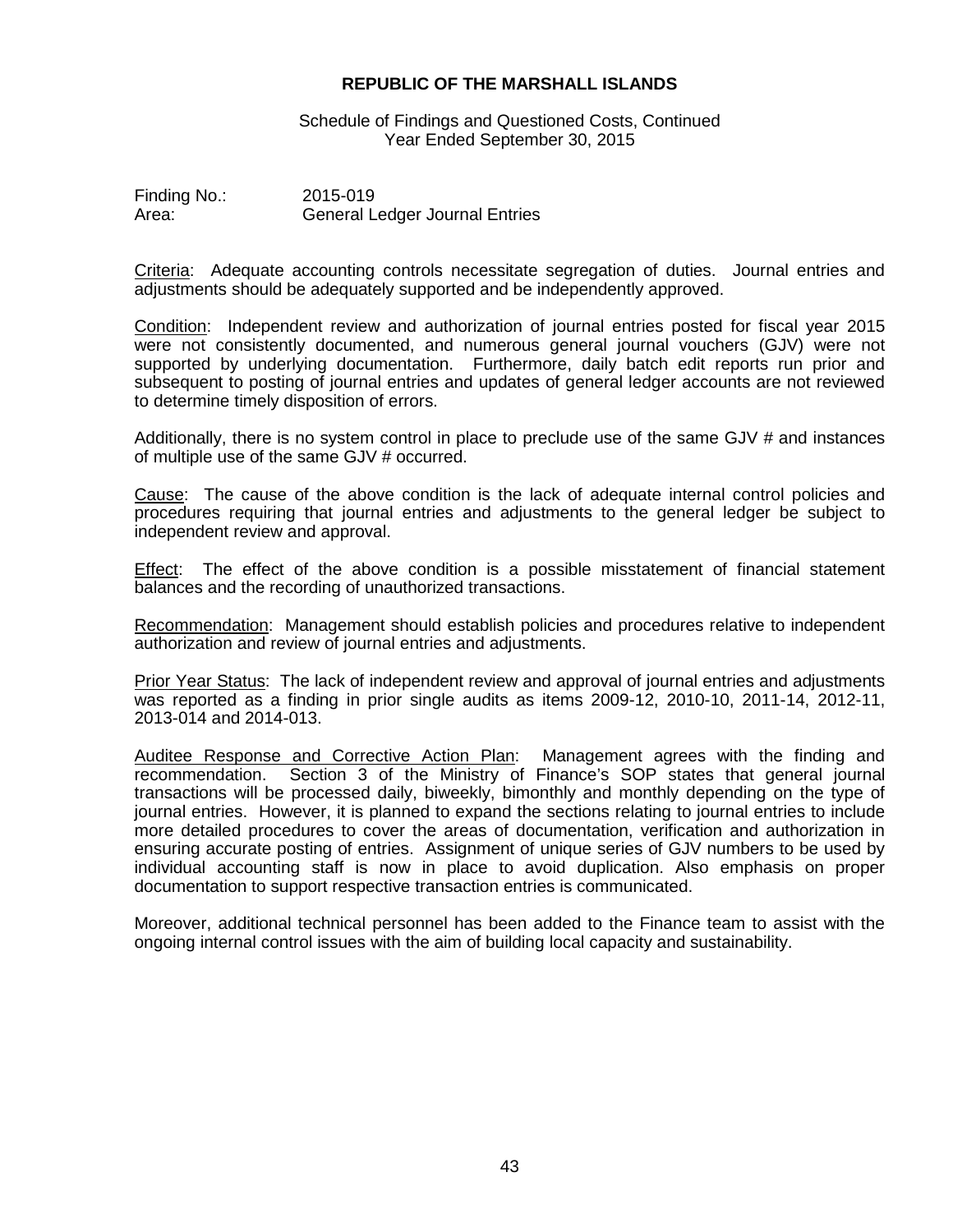Schedule of Findings and Questioned Costs, Continued Year Ended September 30, 2015

Finding No.: 2015-020<br>Area: External F **External Financial Reporting** 

Criteria: Subpart C of OMB Circular A-133 imposes certain auditee responsibilities, which include the following:

- (a) Section 315: The auditee is responsible for follow-up and corrective action on all audit findings. As part of this responsibility, the auditee shall prepare a summary schedule of prior audit findings.
- (b) Section 320: The audit shall be completed and the data collection form and reporting package shall be submitted within the earlier of 30 days after receipt of the auditor's report(s), or nine months after the end of the audit period, unless a longer period is agreed to in advance by the cognizant or oversight agency for audit.

Condition: RepMar is not in compliance with the requirement to prepare the summary schedule of prior audit findings or to meet the Single Audit nine-month deadline.

Cause: The cause of the above condition is the lack of adequate internal control policies and procedures as further outlined in Finding 2015-014 requiring financial reporting deadlines be complied with.

Effect: The effect of the above condition is the possibility of disallowed costs.

Recommendation: We recommend that management establish policies and procedures to require compliance with OMB Circular A-133 financial reporting deadlines.

Auditee Response and Corrective Action Plan: Management agrees with the finding and recommendation. Currently, the Ministry of Finance has ongoing undertakings to comply with the reportorial requirements and aims for timely submission of financial reports in succeeding fiscal years. A performance monitoring method has been adopted by the Ministry starting FY2017 requiring monthly reporting of compliance.

On top of various efforts currently in pace to improve processes and internal control, MOF will establish an Internal Audit function unit and Human Resources Management Unit for performance monitoring and evaluation starting FY2017.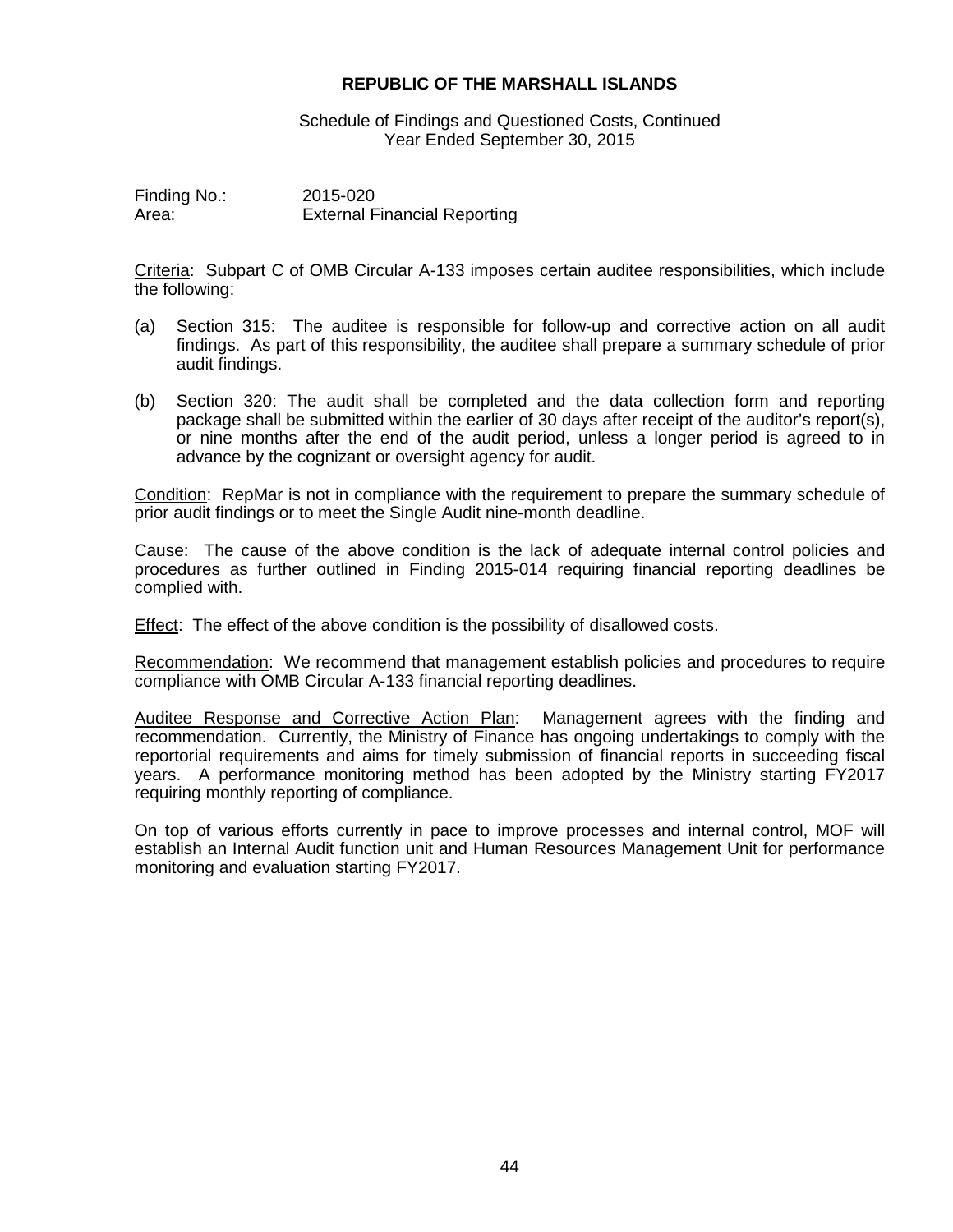#### Unresolved Prior Year Findings and Questioned Costs Year Ended September 30, 2015

# Questioned Costs

The prior year Single Audit report on compliance with laws and regulations noted the following questioned costs and comments that were unresolved at September 30, 2015:

|                                                                                                                                                                                        | <b>Questioned Costs</b>                          |                     |                                                  |
|----------------------------------------------------------------------------------------------------------------------------------------------------------------------------------------|--------------------------------------------------|---------------------|--------------------------------------------------|
|                                                                                                                                                                                        | RepMar                                           | <b>Subrecipient</b> | Total                                            |
| Questioned costs of RepMar as previously reported:<br>Fiscal year 2008 Single Audit<br>Fiscal year 2009 Single Audit<br>Fiscal year 2010 Single Audit<br>Fiscal year 2011 Single Audit | \$<br>393,111<br>227,454<br>1,507,681<br>119,607 | \$                  | \$<br>393,111<br>227,454<br>1,507,681<br>119,607 |
| Fiscal year 2012 Single Audit<br>Fiscal year 2013 Single Audit<br>Fiscal year 2014 Single Audit                                                                                        | 35,857<br>71,294<br>318,321<br>2,673,325         | 22,287<br>22,287    | 35,857<br>71,294<br>340,608<br>2,695,612         |
| Less questioned costs resolved in fiscal year 2015:<br>Questioned costs of fiscal year 2014 Single Audit<br>reported in:<br>Finding No. 2014-004 (1)                                   | (1,650)<br>2,671,675                             | 22,287              | (1,650)<br>2,693,962                             |
| Questioned costs of fiscal year 2015 Single Audit                                                                                                                                      | 626,246                                          | 200,000             | 826,246                                          |
| Unresolved questioned costs of RepMar at<br>September 30, 2015                                                                                                                         | \$3,297,921                                      | \$ 222,287          | \$3,520,208                                      |
| (1) Resolved through a grantor agency determination dated October 13, 2016                                                                                                             |                                                  |                     |                                                  |

# Summary Schedule of Prior Audit Findings and Questioned Costs

| Finding<br>Number | <b>CFDA</b><br>Number | Questioned<br>Costs | <b>Status</b> |
|-------------------|-----------------------|---------------------|---------------|
| 2008-5            | 15.875                | 74,318<br>S         | Refer Note 1. |
| 2008-6            | 84.027                | 14,966              | Refer Note 1. |
| 2008-7            | 15.875/               | 294,900             | Refer Note 1. |
|                   | 93.110                | 8,927               | Refer Note 1. |
| 2009-1            | 15.875                | 208,243             | Refer Note 1. |
| 2009-2            | 15.875                | 848                 | Refer Note 1. |
| 2009-9            | 15.875                | 18,363              | Refer Note 1. |
|                   |                       |                     |               |